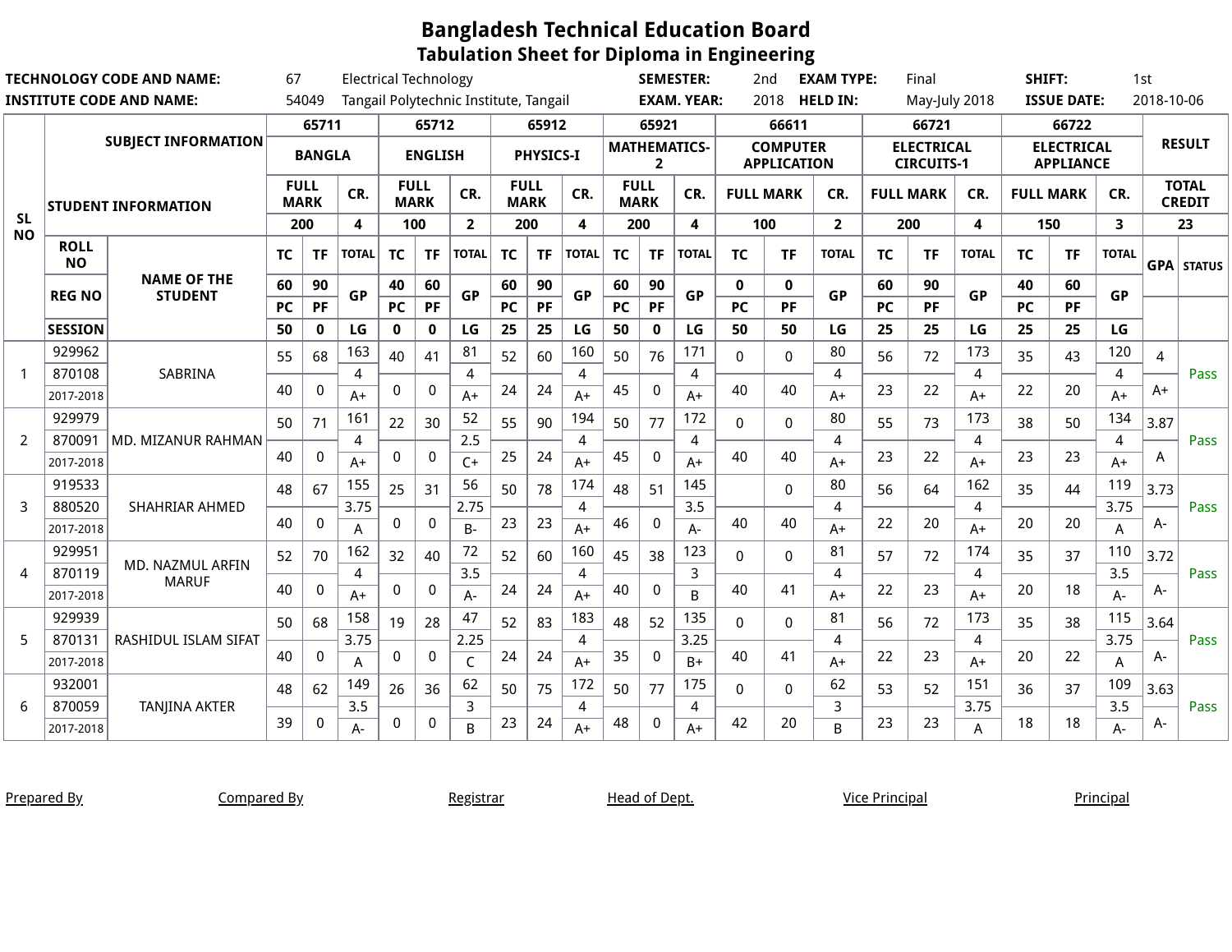|                        |                          |                                                                     |           |                            |              |              |                            |                                                                        |             |             |                         |           |                            |                                        |           | <b>Bangladesh Technical Education Board</b><br><b>Tabulation Sheet for Diploma in Engineering</b> |                                      |           |                                        |                |           |                                       |              |                   |                               |
|------------------------|--------------------------|---------------------------------------------------------------------|-----------|----------------------------|--------------|--------------|----------------------------|------------------------------------------------------------------------|-------------|-------------|-------------------------|-----------|----------------------------|----------------------------------------|-----------|---------------------------------------------------------------------------------------------------|--------------------------------------|-----------|----------------------------------------|----------------|-----------|---------------------------------------|--------------|-------------------|-------------------------------|
|                        |                          | <b>TECHNOLOGY CODE AND NAME:</b><br><b>INSTITUTE CODE AND NAME:</b> |           | 67<br>54049                |              |              |                            | <b>Electrical Technology</b><br>Tangail Polytechnic Institute, Tangail |             |             |                         |           |                            | <b>SEMESTER:</b><br><b>EXAM. YEAR:</b> |           | 2nd<br>2018                                                                                       | <b>EXAM TYPE:</b><br><b>HELD IN:</b> |           | Final                                  | May-July 2018  |           | SHIFT:<br><b>ISSUE DATE:</b>          |              | 1st<br>2018-10-06 |                               |
|                        |                          |                                                                     |           | 65711                      |              |              | 65712                      |                                                                        |             | 65912       |                         |           | 65921                      |                                        |           | 66611                                                                                             |                                      |           | 66721                                  |                |           | 66722                                 |              |                   |                               |
|                        |                          | <b>SUBJECT INFORMATION</b>                                          |           | <b>BANGLA</b>              |              |              | <b>ENGLISH</b>             |                                                                        |             | PHYSICS-I   |                         |           | 2                          | <b>MATHEMATICS-</b>                    |           | <b>COMPUTER</b><br><b>APPLICATION</b>                                                             |                                      |           | <b>ELECTRICAL</b><br><b>CIRCUITS-1</b> |                |           | <b>ELECTRICAL</b><br><b>APPLIANCE</b> |              |                   | <b>RESULT</b>                 |
|                        |                          | <b>STUDENT INFORMATION</b>                                          |           | <b>FULL</b><br><b>MARK</b> | CR.          |              | <b>FULL</b><br><b>MARK</b> | CR.                                                                    | <b>FULL</b> | <b>MARK</b> | CR.                     |           | <b>FULL</b><br><b>MARK</b> | CR.                                    |           | <b>FULL MARK</b>                                                                                  | CR.                                  |           | <b>FULL MARK</b>                       | CR.            |           | <b>FULL MARK</b>                      | CR.          |                   | <b>TOTAL</b><br><b>CREDIT</b> |
| <b>SL</b><br><b>NO</b> |                          |                                                                     |           | 200                        | 4            |              | 100                        | $2^{\circ}$                                                            |             | 200         | $\overline{\mathbf{4}}$ |           | 200                        | 4                                      |           | 100                                                                                               | $\overline{2}$                       |           | 200                                    | 4              |           | 150                                   | 3            |                   | 23                            |
|                        | <b>ROLL</b><br><b>NO</b> |                                                                     | <b>TC</b> | <b>TF</b>                  | <b>TOTAL</b> | <b>TC</b>    | <b>TF</b>                  | <b>TOTAL</b>                                                           | <b>TC</b>   | <b>TF</b>   | <b>TOTAL</b>            | <b>TC</b> | <b>TF</b>                  | <b>TOTAL</b>                           | <b>TC</b> | <b>TF</b>                                                                                         | <b>TOTAL</b>                         | <b>TC</b> | <b>TF</b>                              | <b>TOTAL</b>   | <b>TC</b> | <b>TF</b>                             | <b>TOTAL</b> |                   | <b>GPA</b> STATUS             |
|                        | <b>REG NO</b>            | <b>NAME OF THE</b><br><b>STUDENT</b>                                | 60        | 90                         | <b>GP</b>    | 40           | 60                         | <b>GP</b>                                                              | 60          | 90          | <b>GP</b>               | 60        | 90                         | <b>GP</b>                              | 0         | $\mathbf 0$                                                                                       | <b>GP</b>                            | 60        | 90                                     | <b>GP</b>      | 40        | 60                                    | <b>GP</b>    |                   |                               |
|                        |                          |                                                                     | PC        | PF                         |              | PC           | PF                         |                                                                        | <b>PC</b>   | PF          |                         | PC        | PF                         |                                        | <b>PC</b> | <b>PF</b>                                                                                         |                                      | <b>PC</b> | PF                                     |                | <b>PC</b> | PF                                    |              |                   |                               |
|                        | <b>SESSION</b>           |                                                                     | 50        | $\mathbf 0$                | LG           | $\mathbf 0$  | $\mathbf 0$                | LG                                                                     | 25          | 25          | LG                      | 50        | $\mathbf 0$                | LG                                     | 50        | 50                                                                                                | LG                                   | 25        | 25                                     | LG             | 25        | 25                                    | LG           |                   |                               |
|                        | 929968                   | MD. ALAMGIR                                                         | 44        | 63                         | 145          | 25           | 35                         | 60                                                                     | 52          | 74          | 172                     | 50        | 61                         | 156                                    | $\Omega$  | $\Omega$                                                                                          | 76                                   | 48        | 57                                     | 149            | 35        | 33                                    | 106          | 3.61              |                               |
| 7                      | 870102                   | <b>HOSSEN</b>                                                       |           | $\mathbf{0}$               | 3.5          | $\Omega$     | $\mathbf{0}$               | 3                                                                      |             | 23          | $\overline{4}$          |           | $\mathbf{0}$               | 3.75                                   | 38        | 38                                                                                                | 3.75                                 |           | 22                                     | 3.5            | 20        | 18                                    | 3.5          |                   | Pass                          |
|                        | 2017-2018                |                                                                     | 38        |                            | A-           |              |                            | <sub>B</sub>                                                           | 23          |             | $A+$                    | 45        |                            | A                                      |           |                                                                                                   | A                                    | 22        |                                        | $A -$          |           |                                       | A-           | A-                |                               |
|                        | 929941                   |                                                                     | 48        | 65                         | 153          | 18           | 27                         | 45                                                                     | 50          | 75          | 172                     | 50        | 61                         | 156                                    | $\Omega$  | $\mathbf{0}$                                                                                      | 80                                   | 52        | 36                                     | 133            | 35        | 33                                    | 107          | 3.57              |                               |
| 8                      | 870129<br>2017-2018      | MD. ASLAM MIAH                                                      | 40        | $\mathbf{0}$               | 3.75<br>A    | $\mathbf{0}$ | $\mathbf{0}$               | 2.25<br>$\mathsf{C}$                                                   | 23          | 24          | $\overline{4}$<br>$A+$  | 45        | $\mathbf{0}$               | 3.75<br>A                              | 40        | 40                                                                                                | $\overline{\mathcal{L}}$<br>$A+$     | 22        | 23                                     | 3.25<br>$B+$   | 20        | 19                                    | 3.5<br>А-    | А-                | Pass                          |
|                        | 929984                   |                                                                     |           |                            | 146          |              |                            | 48                                                                     |             |             | 146                     |           |                            | 153                                    |           |                                                                                                   | 80                                   |           |                                        | 166            |           |                                       | 99           |                   |                               |
| 9                      | 870086                   | <b>MD.RONY AHMED</b>                                                | 42        | 66                         | 3.5          | 20           | 28                         | 2.25                                                                   | 45          | 54          | 3.5                     | 50        | 58                         | 3.75                                   | $\Omega$  | $\mathbf{0}$                                                                                      | $\overline{4}$                       | 48        | 73                                     | 4              | 35        | 30                                    | 3.25         | 3.53              | Pass                          |
|                        | 2017-2018                |                                                                     | 38        | $\mathbf 0$                | A-           | $\mathbf{0}$ | $\mathbf 0$                | $\mathsf{C}$                                                           | 23          | 24          | A-                      | 45        | $\mathbf{0}$               | A                                      | 40        | 40                                                                                                | $A+$                                 | 23        | 22                                     | $A+$           | 16        | 18                                    | $B+$         | А-                |                               |
|                        | 930018                   |                                                                     | 50        | 62                         | 147          | 20           | 31                         | 51                                                                     | 50          | 60          | 154                     | 40        | 61                         | 136                                    | $\Omega$  | $\Omega$                                                                                          | 78                                   | 59        | 60                                     | 162            | 36        | 30                                    | 106          | 3.52              |                               |
| 10                     | 870052                   | SANJIDA AKTER RIYA                                                  |           |                            | 3.5          |              |                            | 2.5                                                                    |             |             | 3.75                    |           |                            | 3.25                                   |           |                                                                                                   | 3.75                                 |           |                                        | 4              |           |                                       | 3.5          |                   | Pass                          |
|                        | 2017-2018                |                                                                     | 35        | $\mathbf{0}$               | A-           | $\mathbf{0}$ | $\mathbf{0}$               | $C+$                                                                   | 22          | 22          | A                       | 35        | $\mathbf 0$                | $B+$                                   | 38        | 40                                                                                                | $\boldsymbol{\mathsf{A}}$            | 23        | 20                                     | $A+$           | 22        | 18                                    | A-           | $A -$             |                               |
|                        | 930001                   |                                                                     | 48        | 66                         | 152          | 26           | 32                         | 58                                                                     | 36          | 47          | 127                     | 45        | 36                         | 121                                    | 0         | $\mathbf{0}$                                                                                      | 80                                   | 54        | 72                                     | 171            | 35        | 33                                    | 107          | 3.43              |                               |
| 11                     | 870069                   | <b>SHUVA KAR</b>                                                    |           |                            | 3.75         |              |                            | 2.75                                                                   |             |             | 3                       |           |                            | 3                                      |           |                                                                                                   | $\overline{4}$                       |           |                                        | $\overline{4}$ |           |                                       | 3.5          |                   | Pass                          |
|                        | 2017-2018                |                                                                     | 38        | $\mathbf 0$                | A            | 0            | $\mathbf 0$                | $B -$                                                                  | 22          | 22          | B                       | 40        | $\mathbf 0$                | B                                      | 40        | 40                                                                                                | $A+$                                 | 23        | 22                                     | $A+$           | 20        | 19                                    | A-           | $B+$              |                               |
|                        | 930027                   |                                                                     | 50        | 60                         | 150          | 18           | 27                         | 45                                                                     | 45          | 57          | 145                     | 45        | 36                         | 105                                    | $\Omega$  | $\mathbf{0}$                                                                                      | 80                                   | 48        | 76                                     | 168            | 36        | 28                                    | 104          | 3.36              |                               |
| 12                     | 870043<br>2017-2018      | MD. EKRAMUL ISLAM                                                   | 40        | 0                          | 3.75<br>A    | $\Omega$     | 0                          | 2.25<br>$\mathsf{C}$                                                   | 21          | 22          | 3.5<br>А-               | 24        | $\mathbf 0$                | 2.5<br>$C+$                            | 40        | 40                                                                                                | 4<br>$A+$                            | 22        | 22                                     | 4<br>$A+$      | 22        | 18                                    | 3.25<br>$B+$ | $B+$              | Pass                          |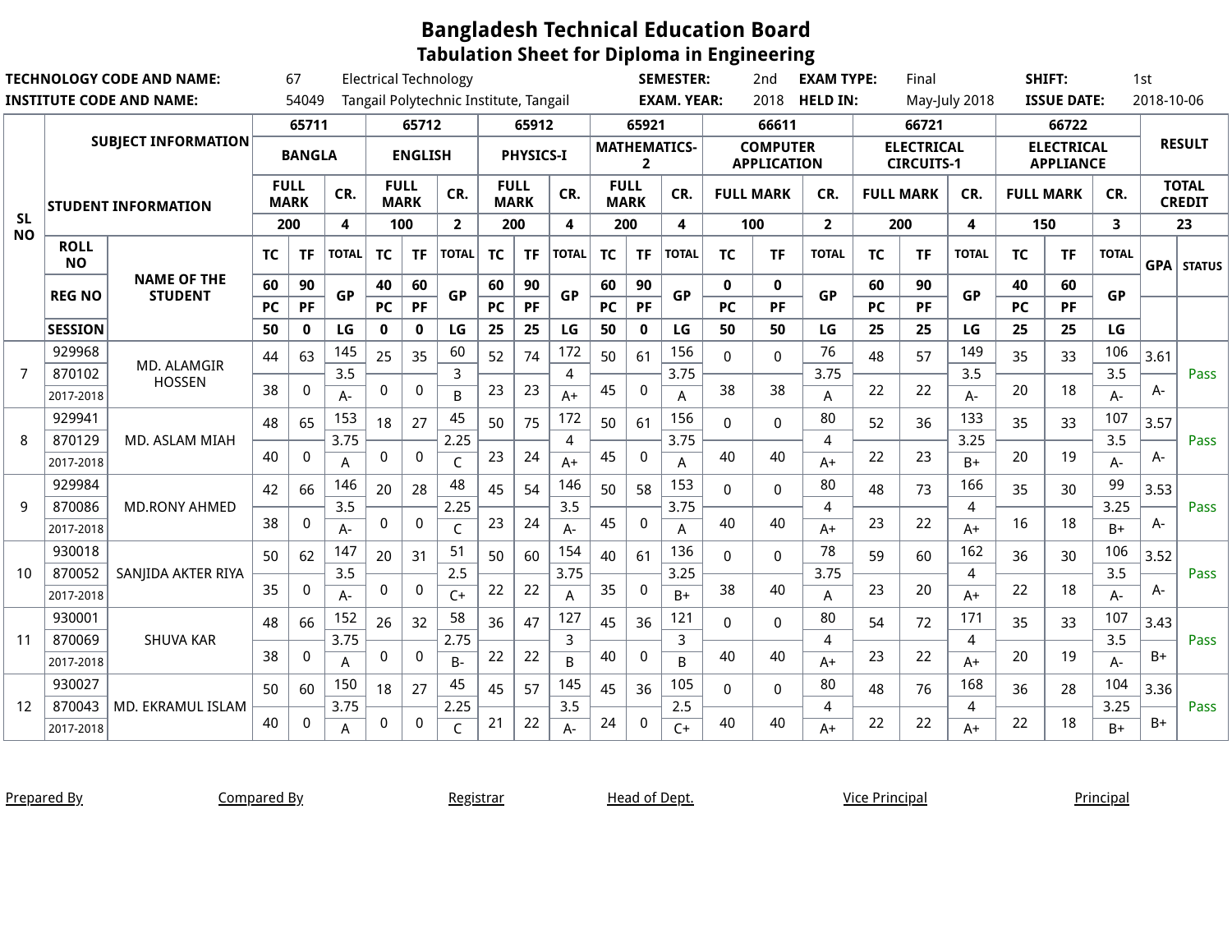|                        |                          |                                   |    |                            |                                        |              |                            |                |           |                            |                        |           |                            |                     | <b>Bangladesh Technical Education Board</b> | <b>Tabulation Sheet for Diploma in Engineering</b> |                   |           |                                        |              |        |                                       |                         |            |                               |
|------------------------|--------------------------|-----------------------------------|----|----------------------------|----------------------------------------|--------------|----------------------------|----------------|-----------|----------------------------|------------------------|-----------|----------------------------|---------------------|---------------------------------------------|----------------------------------------------------|-------------------|-----------|----------------------------------------|--------------|--------|---------------------------------------|-------------------------|------------|-------------------------------|
|                        |                          | TECHNOLOGY CODE AND NAME:         | 67 |                            | <b>Electrical Technology</b>           |              |                            |                |           |                            |                        |           |                            | <b>SEMESTER:</b>    |                                             | 2nd                                                | <b>EXAM TYPE:</b> |           | Final                                  |              | SHIFT: |                                       |                         | 1st        |                               |
|                        |                          | <b>INSTITUTE CODE AND NAME:</b>   |    | 54049                      | Tangail Polytechnic Institute, Tangail |              |                            |                |           |                            |                        |           |                            | <b>EXAM. YEAR:</b>  |                                             | 2018                                               | <b>HELD IN:</b>   |           | May-July 2018                          |              |        | <b>ISSUE DATE:</b>                    |                         | 2018-10-06 |                               |
|                        |                          |                                   |    | 65711                      |                                        |              | 65712                      |                |           | 65912                      |                        |           | 65921                      |                     |                                             | 66611                                              |                   |           | 66721                                  |              |        | 66722                                 |                         |            |                               |
|                        |                          | <b>SUBJECT INFORMATION</b>        |    | <b>BANGLA</b>              |                                        |              | <b>ENGLISH</b>             |                |           | <b>PHYSICS-I</b>           |                        |           | 2                          | <b>MATHEMATICS-</b> |                                             | <b>COMPUTER</b><br><b>APPLICATION</b>              |                   |           | <b>ELECTRICAL</b><br><b>CIRCUITS-1</b> |              |        | <b>ELECTRICAL</b><br><b>APPLIANCE</b> |                         |            | <b>RESULT</b>                 |
|                        |                          | <b>STUDENT INFORMATION</b>        |    | <b>FULL</b><br><b>MARK</b> | CR.                                    |              | <b>FULL</b><br><b>MARK</b> | CR.            |           | <b>FULL</b><br><b>MARK</b> | CR.                    |           | <b>FULL</b><br><b>MARK</b> | CR.                 |                                             | <b>FULL MARK</b>                                   | CR.               |           | <b>FULL MARK</b>                       | CR.          |        | <b>FULL MARK</b>                      | CR.                     |            | <b>TOTAL</b><br><b>CREDIT</b> |
| <b>SL</b><br><b>NO</b> |                          |                                   |    | 200                        | 4                                      |              | 100                        | 2 <sup>1</sup> |           | 200                        | 4                      |           | 200                        | 4                   |                                             | 100                                                | $\overline{2}$    |           | 200                                    | 4            |        | 150                                   | $\overline{\mathbf{3}}$ |            | 23                            |
|                        | <b>ROLL</b><br><b>NO</b> |                                   | ТC | ΤF                         | <b>TOTAL</b>                           | <b>TC</b>    | <b>TF</b>                  | <b>TOTAL</b>   | <b>TC</b> | <b>TF</b>                  | <b>TOTAL</b>           | <b>TC</b> | <b>TF</b>                  | <b>TOTAL</b>        | TC                                          | <b>TF</b>                                          | <b>TOTAL</b>      | ТC        | <b>TF</b>                              | <b>TOTAL</b> | TC     | <b>TF</b>                             | <b>TOTAL</b>            |            | <b>GPA</b> STATUS             |
|                        | <b>REG NO</b>            | <b>NAME OF THE STUDENT</b>        | 60 | 90                         | <b>GP</b>                              | 40           | 60                         | <b>GP</b>      | 60        | 90                         | <b>GP</b>              | 60        | 90                         | <b>GP</b>           | $\mathbf{0}$                                | $\mathbf{0}$                                       | GP                | 60        | 90                                     | <b>GP</b>    | 40     | 60                                    | <b>GP</b>               |            |                               |
|                        |                          |                                   | PC | <b>PF</b>                  |                                        | <b>PC</b>    | PF                         |                | <b>PC</b> | PF                         |                        | PC        | PF                         |                     | <b>PC</b>                                   | PF                                                 |                   | <b>PC</b> | <b>PF</b>                              |              | PC     | PF                                    |                         |            |                               |
|                        | <b>SESSION</b>           |                                   | 50 | $\mathbf 0$                | LG                                     | $\mathbf 0$  | $\mathbf 0$                | LG             | 25        | 25                         | LG                     | 50        | $\mathbf 0$                | LG                  | 50                                          | 50                                                 | LG                | 25        | 25                                     | LG           | 25     | 25                                    | LG                      |            |                               |
|                        | 929963                   |                                   | 50 | 70                         | 158                                    | 26           | 36                         | 62             | 38        | 42                         | 125                    | 40        | 36                         | 116                 | $\Omega$                                    | $\mathbf{0}$                                       | 76                | 48        | 60                                     | 150          | 32     | 38                                    | 105                     | 3.35       |                               |
| 13                     | 870107                   | <b>BISWAJIT SARKER</b>            |    |                            | 3.75                                   |              |                            | 3              |           |                            | 3                      |           |                            | 2.75                |                                             |                                                    | 3.75              |           |                                        | 3.75         |        |                                       | 3.5                     |            | Pass                          |
|                        | 2017-2018                |                                   | 38 | $\Omega$                   | A                                      | $\mathbf{0}$ | $\mathbf{0}$               | <sub>B</sub>   | 22        | 23                         | B                      | 40        | $\mathbf{0}$               | $B -$               | 38                                          | 38                                                 | A                 | 22        | 20                                     | A            | 18     | 17                                    | $A -$                   | $B+$       |                               |
|                        | 930034                   |                                   | 44 | 63                         | 145                                    | 26           | 38                         | 64             | 34        | 39                         | 114                    | 45        | 40                         | 130                 | $\Omega$                                    | $\mathbf{0}$                                       | 82                | 48        | 55                                     | 147          | 30     | 36                                    | 106                     | 3.33       |                               |
| 14                     | 870036                   | SADIA AFRIN DIBA                  | 38 | $\mathbf{0}$               | 3.5                                    | $\Omega$     | $\mathbf{0}$               | 3              | 20        | 21                         | 2.75                   | 45        | $\mathbf{0}$               | 3.25                | 42                                          | 40                                                 | $\overline{4}$    | 22        | 22                                     | 3.5          | 22     | 18                                    | 3.5                     | B+         | Pass                          |
|                        | 2017-2018                |                                   |    |                            | A-                                     |              |                            | B.             |           |                            | $B -$                  |           |                            | $B+$                |                                             |                                                    | $A+$              |           |                                        | A-           |        |                                       | А-                      |            |                               |
|                        | 929978                   |                                   | 48 | 67                         | 152                                    | 21           | 32                         | 53             | 30        | 36                         | 106                    | 40        | 70                         | 142                 | $\Omega$                                    | $\mathbf{0}$                                       | 81                | 48        | 57                                     | 147          | 35     | 30                                    | 100                     | 3.29       |                               |
| 15                     | 870092<br>2017-2018      | MD. HARUN-OR-RASID                | 37 | $\Omega$                   | 3.75                                   | $\mathbf{0}$ | $\Omega$                   | 2.5<br>$C+$    | 19        | 21                         | 2.5<br>$\overline{C+}$ | 32        | $\Omega$                   | 3.5<br>A-           | 40                                          | 41                                                 | 4<br>$A+$         | 22        | 20                                     | 3.5<br>А-    | 18     | 17                                    | 3.25<br>$B+$            | $B+$       | Pass                          |
|                        | 930030                   |                                   |    |                            | A<br>158                               |              |                            | 51             |           |                            | 129                    |           |                            | 111                 |                                             |                                                    | 82                |           |                                        | 158          |        |                                       | 102                     |            |                               |
| 16                     | 870040                   | <b>SWAPNA AKTER</b>               | 48 | 72                         | 3.75                                   | 21           | 30                         | 2.5            | 40        | 46                         | $\overline{3}$         | 40        | 36                         | 2.75                | $\Omega$                                    | $\mathbf{0}$                                       | $\overline{4}$    | 49        | 65                                     | 3.75         | 36     | 28                                    | 3.25                    | 3.29       | Pass                          |
|                        | 2017-2018                |                                   | 38 | 0                          | A                                      | 0            | $\mathbf 0$                | $C+$           | 22        | 21                         | <sub>B</sub>           | 35        | $\Omega$                   | $B -$               | 42                                          | 40                                                 | $A+$              | 22        | 22                                     | A            | 20     | 18                                    | $B+$                    | $B+$       |                               |
|                        | 929982                   |                                   | 44 | 62                         | 144                                    | 24           | 37                         | 61             | 40        | 48                         | 134                    | 40        | 36                         | 111                 | $\Omega$                                    | $\mathbf 0$                                        | 82                | 48        | 40                                     | 130          | 35     | 31                                    | 107                     | 3.28       |                               |
| 17                     | 870088                   | MD. RASHEDUL ALAM<br><b>TAMAL</b> |    |                            | 3.5                                    |              |                            | 3              |           |                            | 3.25                   |           |                            | 2.75                |                                             |                                                    | $\overline{4}$    |           |                                        | 3.25         |        |                                       | 3.5                     |            | Pass                          |
|                        | 2017-2018                |                                   | 38 | 0                          | A-                                     | $\Omega$     | $\mathbf{0}$               | B              | 23        | 23                         | $B+$                   | 35        | $\mathbf{0}$               | $B -$               | 40                                          | 42                                                 | $A+$              | 22        | 20                                     | $B+$         | 20     | 21                                    | A-                      | $B+$       |                               |
|                        | 930022                   |                                   | 48 | 68                         | 154                                    | 27           | 36                         | 63             | 28        | 36                         | 105                    | 40        | 36                         | 100                 | $\Omega$                                    | $\mathbf{0}$                                       | 82                | 50        | 67                                     | 161          | 36     | 31                                    | 107                     | 3.28       |                               |
| 18                     | 870048                   | <b>SUMA RANI DEY</b>              |    |                            | 3.75                                   |              |                            | 3              |           |                            | 2.5                    |           |                            | 2.5                 |                                             |                                                    | $\overline{4}$    |           |                                        | 4            |        |                                       | 3.5                     |            | Pass                          |
|                        | 2017-2018                |                                   | 38 | 0                          | A                                      | $\Omega$     | 0                          | R              | 21        | 20                         | $C+$                   | 24        | 0                          | $C+$                | 42                                          | 40                                                 | $A+$              | 22        | 22                                     | $A+$         | 22     | 18                                    | А-                      | B+         |                               |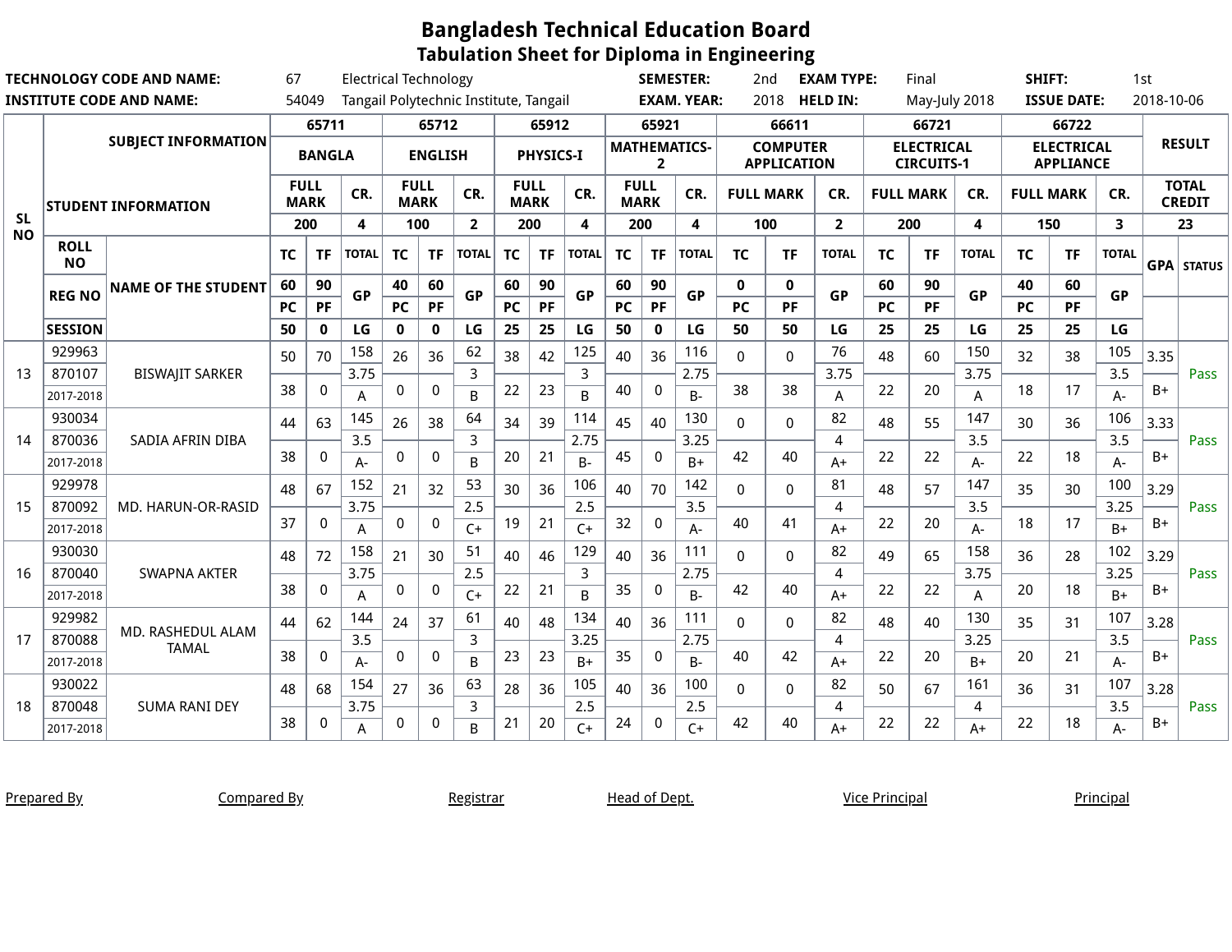|                        |                          |                                      |           |                            |                        |                              |                            |                                        |           |                            |                         |    |                            |                     |              | <b>Bangladesh Technical Education Board</b><br><b>Tabulation Sheet for Diploma in Engineering</b> |                   |           |                                        |               |           |                                       |              |            |                               |
|------------------------|--------------------------|--------------------------------------|-----------|----------------------------|------------------------|------------------------------|----------------------------|----------------------------------------|-----------|----------------------------|-------------------------|----|----------------------------|---------------------|--------------|---------------------------------------------------------------------------------------------------|-------------------|-----------|----------------------------------------|---------------|-----------|---------------------------------------|--------------|------------|-------------------------------|
|                        |                          | <b>TECHNOLOGY CODE AND NAME:</b>     |           | 67                         |                        | <b>Electrical Technology</b> |                            |                                        |           |                            |                         |    |                            | <b>SEMESTER:</b>    |              | 2nd                                                                                               | <b>EXAM TYPE:</b> |           | Final                                  |               |           | SHIFT:                                |              | 1st        |                               |
|                        |                          | <b>INSTITUTE CODE AND NAME:</b>      |           | 54049                      |                        |                              |                            | Tangail Polytechnic Institute, Tangail |           |                            |                         |    |                            | <b>EXAM. YEAR:</b>  |              | 2018                                                                                              | <b>HELD IN:</b>   |           |                                        | May-July 2018 |           | <b>ISSUE DATE:</b>                    |              | 2018-10-06 |                               |
|                        |                          |                                      |           | 65711                      |                        |                              | 65712                      |                                        |           | 65912                      |                         |    | 65921                      |                     |              | 66611                                                                                             |                   |           | 66721                                  |               |           | 66722                                 |              |            |                               |
|                        |                          | <b>SUBJECT INFORMATION</b>           |           | <b>BANGLA</b>              |                        |                              | <b>ENGLISH</b>             |                                        |           | <b>PHYSICS-I</b>           |                         |    | $\overline{2}$             | <b>MATHEMATICS-</b> |              | <b>COMPUTER</b><br><b>APPLICATION</b>                                                             |                   |           | <b>ELECTRICAL</b><br><b>CIRCUITS-1</b> |               |           | <b>ELECTRICAL</b><br><b>APPLIANCE</b> |              |            | <b>RESULT</b>                 |
|                        |                          | <b>STUDENT INFORMATION</b>           |           | <b>FULL</b><br><b>MARK</b> | CR.                    |                              | <b>FULL</b><br><b>MARK</b> | CR.                                    |           | <b>FULL</b><br><b>MARK</b> | CR.                     |    | <b>FULL</b><br><b>MARK</b> | CR.                 |              | <b>FULL MARK</b>                                                                                  | CR.               |           | <b>FULL MARK</b>                       | CR.           |           | <b>FULL MARK</b>                      | CR.          |            | <b>TOTAL</b><br><b>CREDIT</b> |
| <b>SL</b><br><b>NO</b> |                          |                                      |           | 200                        | 4                      |                              | 100                        | $\overline{2}$                         |           | 200                        | 4                       |    | 200                        | 4                   |              | 100                                                                                               | $\overline{2}$    |           | 200                                    | 4             |           | 150                                   | 3            |            | 23                            |
|                        | <b>ROLL</b><br><b>NO</b> |                                      | <b>TC</b> | <b>TF</b>                  | <b>TOTAL</b>           | TC.                          | <b>TF</b>                  | <b>TOTAL</b>                           | <b>TC</b> | <b>TF</b>                  | <b>TOTAL</b>            | ТC | <b>TF</b>                  | <b>TOTAL</b>        | <b>TC</b>    | <b>TF</b>                                                                                         | <b>TOTAL</b>      | TC.       | <b>TF</b>                              | <b>TOTAL</b>  | <b>TC</b> | <b>TF</b>                             | <b>TOTAL</b> |            | <b>GPA</b> STATUS             |
|                        | <b>REG NO</b>            | <b>NAME OF THE</b><br><b>STUDENT</b> | 60        | 90                         | <b>GP</b>              | 40                           | 60                         | <b>GP</b>                              | 60        | 90                         | <b>GP</b>               | 60 | 90                         | <b>GP</b>           | $\mathbf{0}$ | $\mathbf{0}$                                                                                      | <b>GP</b>         | 60        | 90                                     | <b>GP</b>     | 40        | 60                                    | <b>GP</b>    |            |                               |
|                        |                          |                                      | <b>PC</b> | PF                         |                        | PC                           | <b>PF</b>                  |                                        | <b>PC</b> | PF                         |                         | PC | PF                         |                     | <b>PC</b>    | <b>PF</b>                                                                                         |                   | <b>PC</b> | <b>PF</b>                              |               | PC        | PF                                    |              |            |                               |
|                        | <b>SESSION</b>           |                                      | 50        | $\mathbf 0$                | LG                     | $\mathbf 0$                  | $\mathbf{0}$               | LG                                     | 25        | 25                         | LG                      | 50 | $\mathbf 0$                | LG                  | 50           | 50                                                                                                | LG                | 25        | 25                                     | LG            | 25        | 25                                    | LG           |            |                               |
|                        | 929970                   |                                      | 46        | 66                         | 148                    | 28                           | 29                         | 57                                     | 31        | 36                         | 108                     | 45 | 41                         | 121                 | $\Omega$     | $\Omega$                                                                                          | 82                | 54        | 69                                     | 168           | 35        | 31                                    | 103          | 3.27       |                               |
| 19                     | 870100                   | <b>FARUK HOSEN</b>                   |           |                            | 3.5                    |                              |                            | 2.75                                   |           |                            | 2.5                     |    |                            | 3                   |              |                                                                                                   | 4                 |           |                                        | 4             |           |                                       | 3.25         |            | Pass                          |
|                        | 2017-2018                |                                      | 36        | $\mathbf{0}$               | A-                     | $\Omega$                     | $\mathbf{0}$               | $B -$                                  | 20        | 21                         | $C+$                    | 35 | $\Omega$                   | B                   | 40           | 42                                                                                                | $A+$              | 23        | 22                                     | $A+$          | 20        | 17                                    | $B+$         | $B+$       |                               |
|                        | 929985                   |                                      | 46        | 68                         | 148                    | 19                           | 29                         | 48                                     | 32        | 37                         | 110                     | 45 | 36                         | 121                 | $\Omega$     | $\Omega$                                                                                          | 76                | 56        | 73                                     | 174           | 35        | 29                                    | 104          | 3.25       |                               |
| 20                     | 870085                   | ABU SHAIM                            | 34        | $\mathbf{0}$               | 3.5                    | $\Omega$                     | $\mathbf{0}$               | 2.25                                   | 20        | 21                         | 2.75                    | 40 | $\mathbf{0}$               | 3                   | 38           | 38                                                                                                | 3.75              | 22        | 23                                     | 4             | 20        | 20                                    | 3.25         | B+         | Pass                          |
|                        | 2017-2018                |                                      |           |                            | A-                     |                              |                            | $\mathsf{C}$                           |           |                            | $B -$                   |    |                            | B                   |              |                                                                                                   | A                 |           |                                        | $A+$          |           |                                       | $B+$         |            |                               |
|                        | 930005                   |                                      | 48        | 62                         | 150                    | 25                           | 30                         | 55                                     | 24        | 36                         | 97                      | 45 | 41                         | 126                 | $\Omega$     | $\Omega$                                                                                          | 74                | 48        | 72                                     | 164           | 35        | 31                                    | 103          | 3.23       |                               |
| 21                     | 870064<br>2017-2018      | <b>MD. FARUK</b>                     | 40        | $\mathbf{0}$               | 3.75<br>$\overline{A}$ | $\Omega$                     | $\Omega$                   | 2.75<br>$B -$                          | 19        | 18                         | 2.25<br>$\mathsf{C}$    | 40 | $\Omega$                   | 3<br>R.             | 36           | 38                                                                                                | 3.5<br>А-         | 22        | 22                                     | 4<br>$A+$     | 18        | 19                                    | 3.25<br>$B+$ | B          | Pass                          |
|                        | 930012                   |                                      |           |                            | 152                    |                              |                            | 55                                     |           |                            | 96                      |    |                            | 113                 |              |                                                                                                   | 82                |           |                                        | 150           |           |                                       | 110          |            |                               |
| 22                     | 870058                   | ARNOB CHANDRA                        | 44        | 68                         | 3.75                   | 22                           | 33                         | 2.75                                   | 25        | 36                         | 2.25                    | 45 | 36                         | 2.75                | $\Omega$     | $\Omega$                                                                                          | $\overline{4}$    | 48        | 58                                     | 3.75          | 36        | 34                                    | 3.5          | 3.22       | Pass                          |
|                        | 2017-2018                | SARKAR                               | 40        | $\mathbf{0}$               | $\overline{A}$         | $\mathbf{0}$                 | $\mathbf{0}$               | $B -$                                  | 17        | 18                         | $\overline{\mathsf{C}}$ | 32 | $\mathbf{0}$               | $B -$               | 42           | 40                                                                                                | $A+$              | 22        | 22                                     | A             | 20        | 20                                    | A-           | B          |                               |
|                        | 930010                   |                                      | 52        | 71                         | 160                    | 21                           | 29                         | 50                                     | 25        | 36                         | 96                      | 35 | 36                         | 101                 | $\Omega$     | $\mathbf{0}$                                                                                      | 80                | 53        | 73                                     | 171           | 35        | 29                                    | 104          | 3.21       |                               |
| 23                     | 870060                   | MD. MONNAT<br><b>HOSSAIN</b>         |           |                            | $\overline{4}$         |                              |                            | 2.5                                    |           |                            | 2.25                    |    |                            | 2.5                 |              |                                                                                                   | 4                 |           |                                        | 4             |           |                                       | 3.25         |            | Pass                          |
|                        | 2017-2018                |                                      | 37        | $\mathbf{0}$               | $A+$                   | $\Omega$                     | $\Omega$                   | $C+$                                   | 17        | 18                         | $\mathsf{C}$            | 30 | $\mathbf{0}$               | $C+$                | 40           | 40                                                                                                | $A+$              | 23        | 22                                     | $A+$          | 22        | 18                                    | $B+$         | B          |                               |
|                        | 929957                   |                                      | 44        | 60                         | 142                    | 23                           | 33                         | 56                                     | 28        | 36                         | 100                     | 45 | 36                         | 121                 | $\Omega$     | $\Omega$                                                                                          | 80                | 48        | 51                                     | 141           | 30        | 30                                    | 90           | 3.15       |                               |
| 24                     | 870113                   | MD. SOBOJ MIAH                       |           |                            | 3.5                    |                              |                            | 2.75                                   |           |                            | 2.5                     |    |                            | $\overline{3}$      |              |                                                                                                   | 4                 |           |                                        | 3.5           |           |                                       | 3            |            | Pass                          |
|                        | 2017-2018                |                                      | 38        | 0                          | А-                     | $\mathbf{0}$                 | $\mathbf{0}$               | $B -$                                  | 15        | 21                         | $C+$                    | 40 | 0                          | B                   | 40           | 40                                                                                                | $A+$              | 22        | 20                                     | А-            | 15        | 15                                    | B            | B          |                               |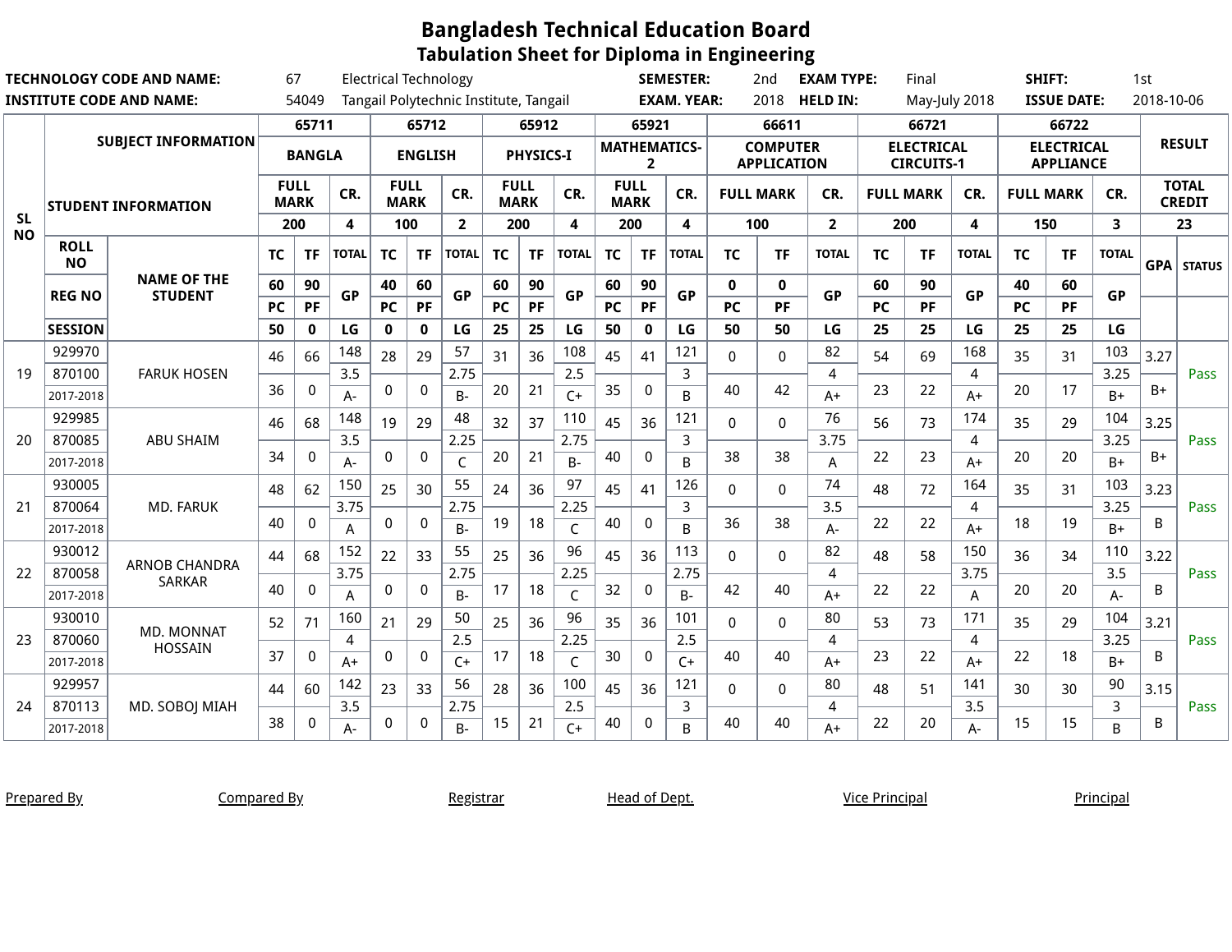|                        |                          |                                      |    |                            |              |              |                |                                        |                            |                  |                         |           |                            |                     |              | <b>Bangladesh Technical Education Board</b><br><b>Tabulation Sheet for Diploma in Engineering</b> |                          |           |                                        |                                |           |                                       |                |            |                               |
|------------------------|--------------------------|--------------------------------------|----|----------------------------|--------------|--------------|----------------|----------------------------------------|----------------------------|------------------|-------------------------|-----------|----------------------------|---------------------|--------------|---------------------------------------------------------------------------------------------------|--------------------------|-----------|----------------------------------------|--------------------------------|-----------|---------------------------------------|----------------|------------|-------------------------------|
|                        |                          | <b>TECHNOLOGY CODE AND NAME:</b>     |    | 67                         |              |              |                | <b>Electrical Technology</b>           |                            |                  |                         |           |                            | <b>SEMESTER:</b>    |              | 2 <sub>nd</sub>                                                                                   | <b>EXAM TYPE:</b>        |           | Final                                  |                                |           | SHIFT:                                |                | 1st        |                               |
|                        |                          | <b>INSTITUTE CODE AND NAME:</b>      |    | 54049                      |              |              |                | Tangail Polytechnic Institute, Tangail |                            |                  |                         |           |                            | <b>EXAM. YEAR:</b>  |              | 2018                                                                                              | <b>HELD IN:</b>          |           |                                        | May-July 2018                  |           | <b>ISSUE DATE:</b>                    |                | 2018-10-06 |                               |
|                        |                          |                                      |    | 65711                      |              |              | 65712          |                                        |                            | 65912            |                         |           | 65921                      |                     |              | 66611                                                                                             |                          |           | 66721                                  |                                |           | 66722                                 |                |            |                               |
|                        |                          | <b>SUBJECT INFORMATION</b>           |    | <b>BANGLA</b>              |              |              | <b>ENGLISH</b> |                                        |                            | <b>PHYSICS-I</b> |                         |           | $\overline{2}$             | <b>MATHEMATICS-</b> |              | <b>COMPUTER</b><br><b>APPLICATION</b>                                                             |                          |           | <b>ELECTRICAL</b><br><b>CIRCUITS-1</b> |                                |           | <b>ELECTRICAL</b><br><b>APPLIANCE</b> |                |            | <b>RESULT</b>                 |
|                        |                          | <b>STUDENT INFORMATION</b>           |    | <b>FULL</b><br><b>MARK</b> | CR.          | <b>FULL</b>  | <b>MARK</b>    | CR.                                    | <b>FULL</b><br><b>MARK</b> |                  | CR.                     |           | <b>FULL</b><br><b>MARK</b> | CR.                 |              | <b>FULL MARK</b>                                                                                  | CR.                      |           | <b>FULL MARK</b>                       | CR.                            |           | <b>FULL MARK</b>                      | CR.            |            | <b>TOTAL</b><br><b>CREDIT</b> |
| <b>SL</b><br><b>NO</b> |                          |                                      |    | 200                        | 4            |              | 100            | 2 <sup>1</sup>                         | 200                        |                  | $\overline{\mathbf{4}}$ |           | 200                        | 4                   |              | 100                                                                                               | $\overline{2}$           |           | 200                                    | 4                              |           | 150                                   | 3              |            | 23                            |
|                        | <b>ROLL</b><br><b>NO</b> |                                      | ТC | <b>TF</b>                  | <b>TOTAL</b> | <b>TC</b>    | <b>TF</b>      | <b>TOTAL</b>                           | TC                         | <b>TF</b>        | <b>TOTAL</b>            | <b>TC</b> | <b>TF</b>                  | <b>TOTAL</b>        | <b>TC</b>    | <b>TF</b>                                                                                         | <b>TOTAL</b>             | <b>TC</b> | <b>TF</b>                              | <b>TOTAL</b>                   | <b>TC</b> | <b>TF</b>                             | <b>TOTAL</b>   |            | <b>GPA</b> STATUS             |
|                        | <b>REG NO</b>            | <b>NAME OF THE</b><br><b>STUDENT</b> | 60 | 90                         | <b>GP</b>    | 40           | 60             | <b>GP</b>                              | 60                         | 90               | <b>GP</b>               | 60        | 90                         | <b>GP</b>           | $\mathbf{0}$ | $\mathbf{0}$                                                                                      | <b>GP</b>                | 60        | 90                                     | <b>GP</b>                      | 40        | 60                                    | <b>GP</b>      |            |                               |
|                        |                          |                                      | PC | PF                         |              | <b>PC</b>    | PF             |                                        | <b>PC</b>                  | PF               |                         | PC        | PF                         |                     | <b>PC</b>    | <b>PF</b>                                                                                         |                          | <b>PC</b> | PF                                     |                                | <b>PC</b> | PF                                    |                |            |                               |
|                        | <b>SESSION</b>           |                                      | 50 | $\mathbf 0$                | LG           | $\mathbf 0$  | $\mathbf 0$    | LG                                     | 25                         | 25               | LG                      | 50        | $\mathbf 0$                | LG                  | 50           | 50                                                                                                | LG                       | 25        | 25                                     | LG                             | 25        | 25                                    | LG             |            |                               |
|                        | 929972                   |                                      | 48 | 65                         | 153          | 20           | 30             | 50                                     | 38                         | 45               | 127                     | 45        | 36                         | 121                 | $\Omega$     | $\Omega$                                                                                          | 76                       | 43        | 36                                     | 116                            | 35        | 34                                    | 103            | 3.14       |                               |
| 25                     | 870098                   | <b>RIFAT HASAN</b>                   |    | $\mathbf{0}$               | 3.75         |              | $\mathbf{0}$   | 2.5                                    |                            | 22               | 3                       |           | $\mathbf{0}$               | 3                   |              |                                                                                                   | 3.75                     | 18        | 19                                     | 2.75                           | 18        |                                       | 3.25           |            | Pass                          |
|                        | 2017-2018                |                                      | 40 |                            | A            | 0            |                | $C+$                                   | 22                         |                  | $\overline{B}$          | 40        |                            | B                   | 38           | 38                                                                                                | A                        |           |                                        | $B -$                          |           | 16                                    | $B+$           | B          |                               |
|                        | 934723                   |                                      | 38 | 57                         | 133          | 26           | 32             | 58                                     | 38                         | 42               | 124                     | 40        | 36                         | 106                 | $\Omega$     | $\mathbf{0}$                                                                                      | 80                       | 56        | 43                                     | 144                            | 35        | 29                                    | 101            | 3.14       |                               |
| 26                     | 865376                   | NAKUL BISHWAS                        | 38 | $\mathbf{0}$               | 3.25<br>$B+$ | 0            | $\mathbf 0$    | 2.75<br>$B -$                          | 22                         | 22               | $\mathsf{3}$<br>B       | 30        | $\mathbf 0$                | 2.5<br>$C+$         | 42           | 38                                                                                                | 4<br>$A+$                | 23        | 22                                     | 3.5                            | 19        | 18                                    | 3.25<br>$B+$   | B          | Pass                          |
|                        | 2017-2018<br>929988      |                                      |    |                            | 151          |              |                | 55                                     |                            |                  | 98                      |           |                            | 121                 |              |                                                                                                   | 80                       |           |                                        | A-<br>130                      |           |                                       | 95             |            |                               |
| 27                     | 870082                   | PROMA SAHA                           | 48 | 66                         | 3.75         | 24           | 31             | 2.75                                   | 24                         | 36               | 2.25                    | 45        | 36                         | 3                   | $\Omega$     | $\mathbf{0}$                                                                                      | 4                        | 48        | 40                                     | 3.25                           | 35        | 27                                    | $\overline{3}$ | 3.11       | Pass                          |
|                        | 2017-2018                |                                      | 37 | $\mathbf{0}$               | A            | $\mathbf{0}$ | $\mathbf{0}$   | <b>B-</b>                              | 20                         | 18               | $\mathsf{C}$            | 40        | $\mathbf{0}$               | B                   | 40           | 40                                                                                                | $A+$                     | 22        | 20                                     | $B+$                           | 17        | 16                                    | B              | B          |                               |
|                        | 930004                   |                                      | 44 | 60                         | 141          | 24           | 29             | 53                                     | 24                         | 36               | 95                      | 35        | 36                         | 106                 | $\Omega$     | $\mathbf{0}$                                                                                      | 80                       | 48        | 65                                     | 155                            | 35        | 32                                    | 108            | 3.11       |                               |
| 28                     | 870066                   | <b>SANTO CHANDRA</b><br>DASH         |    |                            | 3.5          |              |                | 2.5                                    |                            |                  | 2.25                    |           |                            | 2.5                 |              |                                                                                                   | $\overline{4}$           |           |                                        | 3.75                           |           |                                       | 3.5            |            | Pass                          |
|                        | 2017-2018                |                                      | 37 | $\mathbf{0}$               | A-           | 0            | $\mathbf 0$    | $C+$                                   | 17                         | 18               | $\mathsf{C}$            | 35        | $\mathbf 0$                | $\overline{C+}$     | 40           | 40                                                                                                | $A+$                     | 22        | 20                                     | A                              | 22        | 19                                    | A-             | B          |                               |
|                        | 929935                   |                                      | 44 | 63                         | 147          | 19           | 28             | 47                                     | 30                         | 36               | 107                     | 45        | 36                         | 121                 | $\Omega$     | $\mathbf{0}$                                                                                      | 82                       | 42        | 41                                     | 123                            | 32        | 37                                    | 105            | 3.09       |                               |
| 29                     | 870135                   | <b>MD.AL AMIN</b>                    |    |                            | 3.5          |              |                | 2.25                                   |                            |                  | 2.5                     |           |                            | 3                   |              |                                                                                                   | $\overline{\mathcal{A}}$ |           |                                        | $\overline{3}$                 |           |                                       | 3.5            |            | Pass                          |
|                        | 2017-2018                |                                      | 40 | $\Omega$                   | $A -$        | $\Omega$     | $\mathbf{0}$   | $\mathsf{C}$                           | 20                         | 21               | $C+$                    | 40        | $\mathbf{0}$               | B                   | 42           | 40                                                                                                | $A+$                     | 20        | 20                                     | B                              | 18        | 18                                    | А-             | B          |                               |
|                        | 929945                   |                                      | 46 | 66                         | 152          | 23           | 32             | 55                                     | 25                         | 36               | 95                      | 40        | 36                         | 116                 | $\Omega$     | $\mathbf{0}$                                                                                      | 80                       | 42        | 42                                     | 124                            | 35        | 37                                    | 107            | 3.09       |                               |
| 30                     | 870125<br>2017-2018      | MD. MEHEDI HASAN                     | 40 | $\mathbf 0$                | 3.75<br>A    | $\Omega$     | $\mathbf 0$    | 2.75<br>B-                             | 17                         | 17               | 2.25<br>$\mathsf{C}$    | 40        | $\mathbf 0$                | 2.75<br>$B -$       | 40           | 40                                                                                                | $\overline{4}$<br>$A+$   | 20        | 20                                     | $\overline{3}$<br><sub>R</sub> | 18        | 17                                    | 3.5<br>A-      | B          | Pass                          |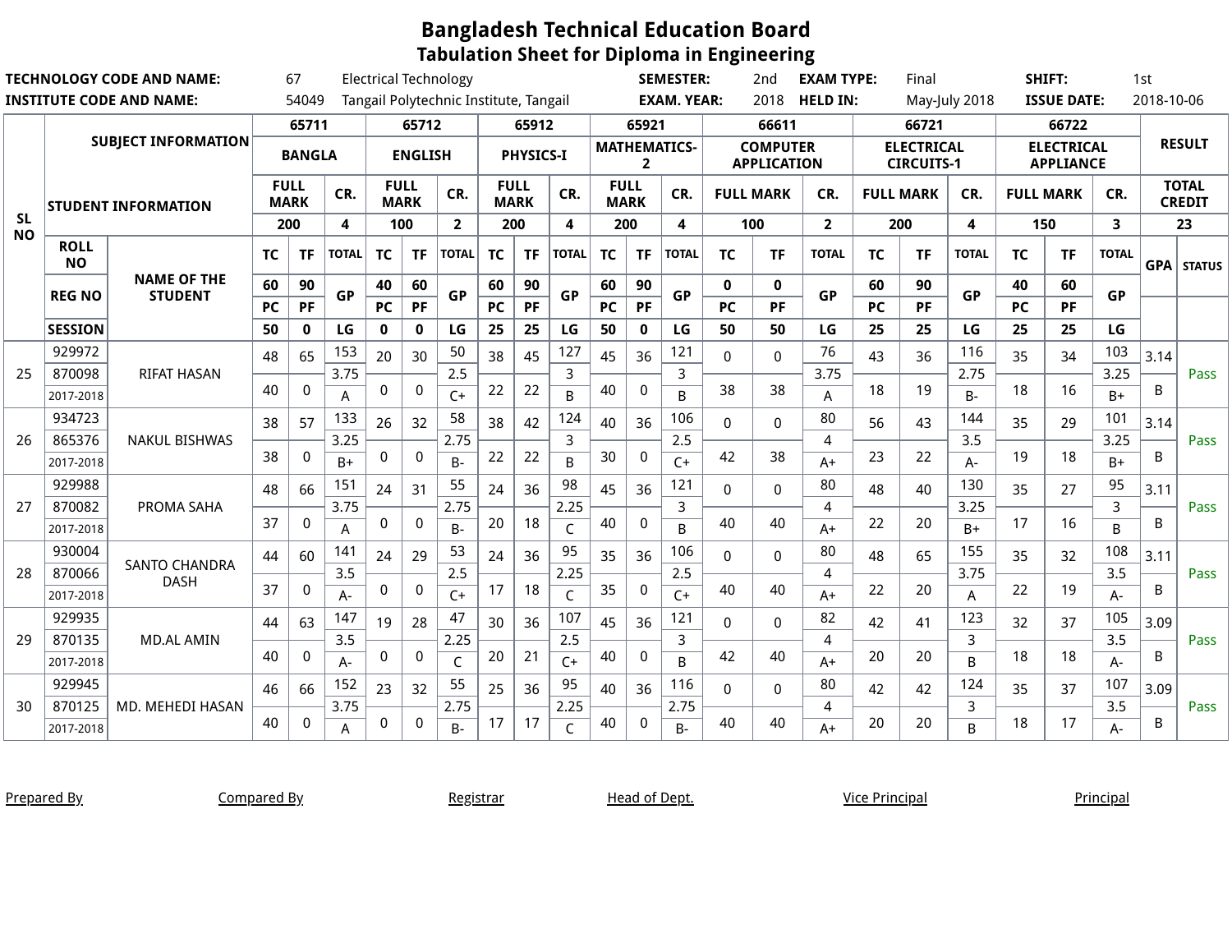|                        |                          |                                                              |    |                            |              |              |                            |                                                                        |             |             |                                |           |                            |                                        |           | <b>Bangladesh Technical Education Board</b><br><b>Tabulation Sheet for Diploma in Engineering</b> |                                      |           |                                        |               |           |                                       |              |                   |                               |
|------------------------|--------------------------|--------------------------------------------------------------|----|----------------------------|--------------|--------------|----------------------------|------------------------------------------------------------------------|-------------|-------------|--------------------------------|-----------|----------------------------|----------------------------------------|-----------|---------------------------------------------------------------------------------------------------|--------------------------------------|-----------|----------------------------------------|---------------|-----------|---------------------------------------|--------------|-------------------|-------------------------------|
|                        |                          | TECHNOLOGY CODE AND NAME:<br><b>INSTITUTE CODE AND NAME:</b> |    | 67<br>54049                |              |              |                            | <b>Electrical Technology</b><br>Tangail Polytechnic Institute, Tangail |             |             |                                |           |                            | <b>SEMESTER:</b><br><b>EXAM. YEAR:</b> |           | 2nd<br>2018                                                                                       | <b>EXAM TYPE:</b><br><b>HELD IN:</b> |           | Final                                  | May-July 2018 |           | SHIFT:<br><b>ISSUE DATE:</b>          |              | 1st<br>2018-10-06 |                               |
|                        |                          | <b>SUBJECT INFORMATION</b>                                   |    | 65711                      |              |              | 65712                      |                                                                        |             | 65912       |                                |           | 65921                      |                                        |           | 66611                                                                                             |                                      |           | 66721                                  |               |           | 66722                                 |              |                   |                               |
|                        |                          |                                                              |    | <b>BANGLA</b>              |              |              | <b>ENGLISH</b>             |                                                                        |             | PHYSICS-I   |                                |           | 2                          | <b>MATHEMATICS-</b>                    |           | <b>COMPUTER</b><br><b>APPLICATION</b>                                                             |                                      |           | <b>ELECTRICAL</b><br><b>CIRCUITS-1</b> |               |           | <b>ELECTRICAL</b><br><b>APPLIANCE</b> |              |                   | <b>RESULT</b>                 |
|                        |                          | <b>STUDENT INFORMATION</b>                                   |    | <b>FULL</b><br><b>MARK</b> | CR.          |              | <b>FULL</b><br><b>MARK</b> | CR.                                                                    | <b>FULL</b> | <b>MARK</b> | CR.                            |           | <b>FULL</b><br><b>MARK</b> | CR.                                    |           | <b>FULL MARK</b>                                                                                  | CR.                                  |           | <b>FULL MARK</b>                       | CR.           |           | <b>FULL MARK</b>                      | CR.          |                   | <b>TOTAL</b><br><b>CREDIT</b> |
| <b>SL</b><br><b>NO</b> |                          |                                                              |    | 200                        | 4            |              | 100                        | $2^{\circ}$                                                            |             | 200         | $\overline{\mathbf{4}}$        |           | 200                        | 4                                      |           | 100                                                                                               | $\overline{2}$                       |           | 200                                    | 4             |           | 150                                   | 3            |                   | 23                            |
|                        | <b>ROLL</b><br><b>NO</b> |                                                              | ТC | <b>TF</b>                  | <b>TOTAL</b> | <b>TC</b>    | <b>TF</b>                  | <b>TOTAL</b>                                                           | <b>TC</b>   | <b>TF</b>   | <b>TOTAL</b>                   | <b>TC</b> | <b>TF</b>                  | <b>TOTAL</b>                           | <b>TC</b> | <b>TF</b>                                                                                         | <b>TOTAL</b>                         | <b>TC</b> | <b>TF</b>                              | <b>TOTAL</b>  | <b>TC</b> | <b>TF</b>                             | <b>TOTAL</b> |                   | <b>GPA</b> STATUS             |
|                        | <b>REG NO</b>            | <b>NAME OF THE</b><br><b>STUDENT</b>                         | 60 | 90                         | <b>GP</b>    | 40           | 60                         | <b>GP</b>                                                              | 60          | 90          | <b>GP</b>                      | 60        | 90                         | <b>GP</b>                              | 0         | $\mathbf 0$                                                                                       | <b>GP</b>                            | 60        | 90                                     | <b>GP</b>     | 40        | 60                                    | <b>GP</b>    |                   |                               |
|                        |                          |                                                              | PC | PF                         |              | PC           | PF                         |                                                                        | <b>PC</b>   | PF          |                                | PC        | PF                         |                                        | <b>PC</b> | <b>PF</b>                                                                                         |                                      | <b>PC</b> | PF                                     |               | <b>PC</b> | PF                                    |              |                   |                               |
|                        | <b>SESSION</b>           |                                                              | 50 | $\mathbf 0$                | LG           | $\mathbf 0$  | $\mathbf 0$                | LG                                                                     | 25          | 25          | LG                             | 50        | $\mathbf 0$                | LG                                     | 50        | 50                                                                                                | LG                                   | 25        | 25                                     | LG            | 25        | 25                                    | LG           |                   |                               |
|                        | 930033                   |                                                              | 44 | 52                         | 134          | 25           | 27                         | 52                                                                     | 32          | 39          | 114                            | 40        | 36                         | 111                                    | $\Omega$  | $\Omega$                                                                                          | 80                                   | 48        | 40                                     | 130           | 35        | 31                                    | 104          | 3.08              |                               |
| 31                     | 870037                   | MD. KAMRUL ISLAM                                             | 38 | $\Omega$                   | 3.25         | 0            | $\mathbf{0}$               | 2.5                                                                    | 21          | 22          | 2.75                           | 35        | $\mathbf{0}$               | 2.75                                   | 44        | 36                                                                                                | 4                                    | 22        | 20                                     | 3.25          | 20        | 18                                    | 3.25         | B                 | Pass                          |
|                        | 2017-2018                |                                                              |    |                            | $B+$         |              |                            | $C+$                                                                   |             |             | $B -$                          |           |                            | $B -$                                  |           |                                                                                                   | $A+$                                 |           |                                        | $B+$          |           |                                       | $B+$         |                   |                               |
|                        | 930028                   |                                                              | 48 | 55                         | 141          | 19           | 30                         | 49                                                                     | 39          | 44          | 127                            | 35        | 36                         | 101                                    | $\Omega$  | $\mathbf{0}$                                                                                      | 82                                   | 48        | 40                                     | 127           | 35        | 27                                    | 100          | 3.05              |                               |
| 32                     | 870042<br>2017-2018      | MD. IMRAN HOSSAIN                                            | 38 | $\Omega$                   | 3.5<br>A-    | $\mathbf{0}$ | $\mathbf{0}$               | 2.25<br>$\mathsf{C}$                                                   | 22          | 22          | $\mathsf{3}$<br>$\overline{B}$ | 30        | $\mathbf 0$                | 2.5<br>$C+$                            | 42        | 40                                                                                                | $\overline{\mathcal{L}}$<br>$A+$     | 20        | 19                                     | 3<br>B        | 20        | 18                                    | 3.25<br>$B+$ | B                 | Pass                          |
|                        | 929959                   |                                                              | 44 | 58                         | 140          | 31           | 40                         | 71                                                                     | 25          | 36          | 95                             | 45        | 36                         | 121                                    | 0         | $\mathbf{0}$                                                                                      | 80                                   | 39        | 36                                     | 112           | 30        | 24                                    | 91           | 3.04              |                               |
| 33                     | 870111                   | SAJID AHMED EFTI                                             |    |                            | 3.5          |              |                            | 3.5                                                                    |             |             | 2.25                           |           |                            | 3                                      |           |                                                                                                   | $\overline{4}$                       |           |                                        | 2.75          |           |                                       | 3            |                   | Pass                          |
|                        | 2017-2018                |                                                              | 38 | 0                          | А-           | $\Omega$     | $\mathbf 0$                | А-                                                                     | 16          | 18          | $\mathsf{C}$                   | 40        | $\mathbf 0$                | B                                      | 40        | 40                                                                                                | $A+$                                 | 19        | 18                                     | $B -$         | 19        | 18                                    | B            | B                 |                               |
|                        | 929996                   |                                                              | 47 | 58                         | 143          | 21           | 37                         | 58                                                                     | 24          | 36          | 93                             | 40        | 36                         | 111                                    | $\Omega$  | $\Omega$                                                                                          | 80                                   | 48        | 40                                     | 130           | 32        | 27                                    | 90           | 3.02              |                               |
| 34                     | 870074                   | SHORIFA ISLAM                                                |    |                            | 3.5          |              |                            | 2.75                                                                   |             |             | 2.25                           |           |                            | 2.75                                   |           |                                                                                                   | 4                                    |           |                                        | 3.25          |           |                                       | 3            |                   | Pass                          |
|                        | 2017-2018                |                                                              | 38 | $\mathbf{0}$               | A-           | $\mathbf{0}$ | $\mathbf{0}$               | $B -$                                                                  | 16          | 17          | $\mathsf{C}$                   | 35        | $\mathbf 0$                | $B -$                                  | 40        | 40                                                                                                | $A+$                                 | 22        | 20                                     | $B+$          | 16        | 15                                    | B            | B                 |                               |
|                        | 929942                   |                                                              | 48 | 63                         | 146<br>3.5   | 16           | 26                         | 42                                                                     | 28          | 38          | 109                            | 35        | 36                         | 101                                    | $\Omega$  | $\mathbf{0}$                                                                                      | 76<br>3.75                           | 54        | 52                                     | 148<br>3.5    | 32        | 30                                    | 100          | 3.01              |                               |
| 35                     | 870128<br>2017-2018      | MD.SHOJIB KHAN                                               | 35 | $\mathbf 0$                | $A -$        | 0            | $\mathbf 0$                | $\overline{2}$<br>D.                                                   | 22          | 21          | 2.5<br>$C+$                    | 30        | $\mathbf 0$                | 2.5<br>$C+$                            | 38        | 38                                                                                                | A                                    | 22        | 20                                     | А-            | 20        | 18                                    | 3.25<br>$B+$ | B                 | Pass                          |
|                        | 929976                   |                                                              |    | 57                         | 137          | 25           | 33                         | 58                                                                     | 32          | 36          | 111                            | 40        | 36                         | 116                                    | $\Omega$  |                                                                                                   | 76                                   | 39        | 40                                     | 121           |           |                                       | 94           |                   |                               |
| 36                     | 870094                   | MD. HUMAYUN KABIR                                            | 44 |                            | 3.25         |              |                            | 2.75                                                                   |             |             | 2.75                           |           |                            | 2.75                                   |           | $\Omega$                                                                                          | 3.75                                 |           |                                        | 3             | 35        | 24                                    | 3            | 3                 | Pass                          |
|                        | 2017-2018                |                                                              | 36 | $\mathbf 0$                | $B+$         | $\Omega$     | $\mathbf 0$                | B-                                                                     | 22          | 21          | $B -$                          | 40        | $\mathbf 0$                | $B -$                                  | 38        | 38                                                                                                | A                                    | 22        | 20                                     | <sub>R</sub>  | 18        | 17                                    | B.           | B                 |                               |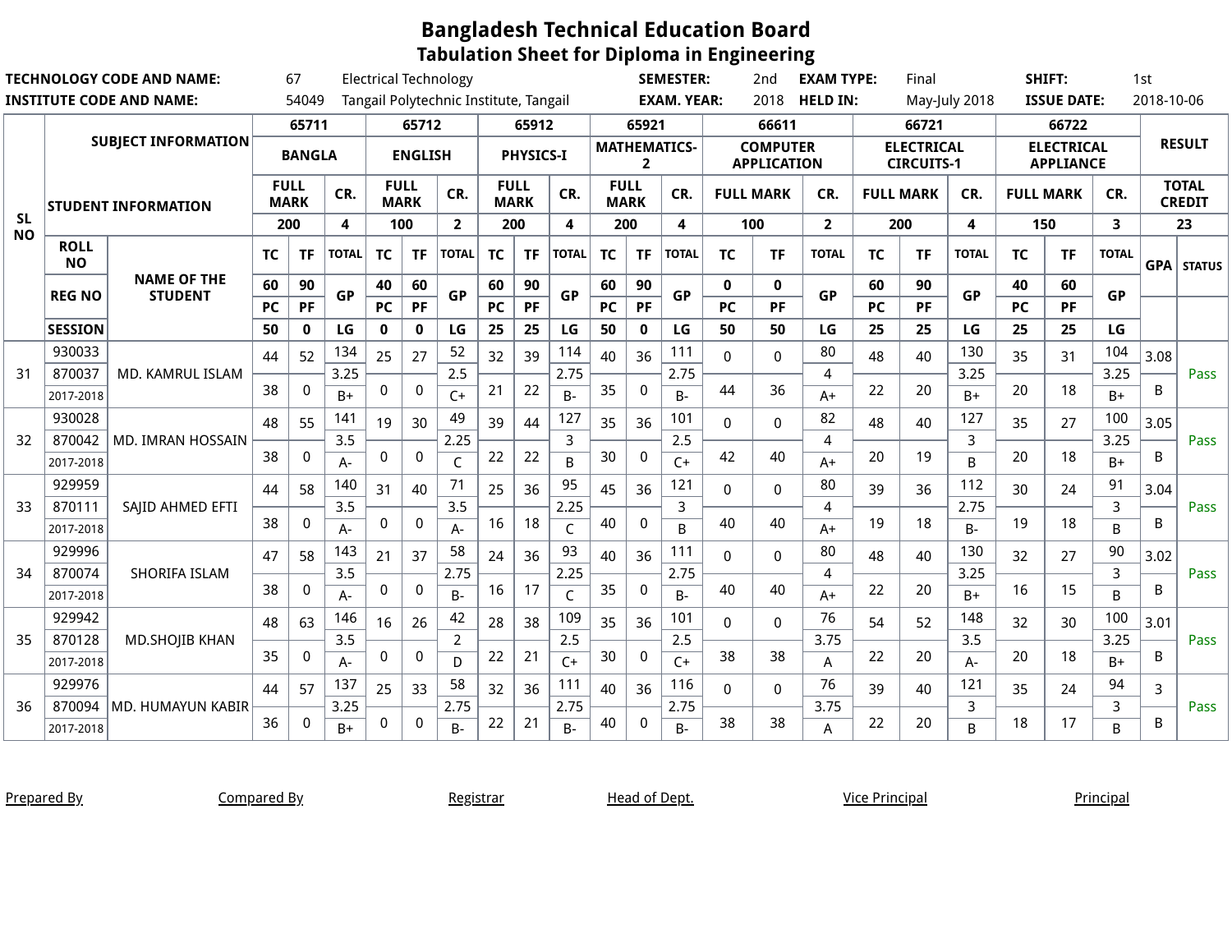|                        |                          |                                          |           |                            |                              |              |                            |                                        |             |             |                |           |                            | Tabulation Sheet for Diploma in Engineering |           |                                       |                   |                  |                                        |                |           |                                       |                         |            |                               |
|------------------------|--------------------------|------------------------------------------|-----------|----------------------------|------------------------------|--------------|----------------------------|----------------------------------------|-------------|-------------|----------------|-----------|----------------------------|---------------------------------------------|-----------|---------------------------------------|-------------------|------------------|----------------------------------------|----------------|-----------|---------------------------------------|-------------------------|------------|-------------------------------|
|                        |                          | 67<br>TECHNOLOGY CODE AND NAME:          |           |                            | <b>Electrical Technology</b> |              |                            |                                        |             |             |                |           | <b>SEMESTER:</b>           |                                             | 2nd       |                                       | <b>EXAM TYPE:</b> | Final            |                                        |                | SHIFT:    |                                       | 1st                     |            |                               |
|                        |                          | 54049<br><b>INSTITUTE CODE AND NAME:</b> |           |                            |                              |              |                            | Tangail Polytechnic Institute, Tangail |             |             |                |           | <b>EXAM. YEAR:</b>         |                                             | 2018      | <b>HELD IN:</b>                       |                   |                  | May-July 2018                          |                |           | <b>ISSUE DATE:</b>                    |                         | 2018-10-06 |                               |
|                        |                          |                                          |           | 65711                      |                              |              | 65712                      |                                        |             | 65912       |                |           | 65921                      |                                             |           | 66611                                 |                   |                  | 66721                                  |                |           | 66722                                 |                         |            |                               |
|                        |                          | <b>SUBJECT INFORMATION</b>               |           | <b>BANGLA</b>              |                              |              | <b>ENGLISH</b>             |                                        |             | PHYSICS-I   |                |           | $\overline{2}$             | <b>MATHEMATICS-</b>                         |           | <b>COMPUTER</b><br><b>APPLICATION</b> |                   |                  | <b>ELECTRICAL</b><br><b>CIRCUITS-1</b> |                |           | <b>ELECTRICAL</b><br><b>APPLIANCE</b> |                         |            | <b>RESULT</b>                 |
|                        |                          | <b>STUDENT INFORMATION</b>               |           | <b>FULL</b><br><b>MARK</b> | CR.                          |              | <b>FULL</b><br><b>MARK</b> | CR.                                    | <b>FULL</b> | <b>MARK</b> | CR.            |           | <b>FULL</b><br><b>MARK</b> | CR.                                         |           | <b>FULL MARK</b>                      | CR.               | <b>FULL MARK</b> |                                        | CR.            |           | <b>FULL MARK</b>                      | CR.                     |            | <b>TOTAL</b><br><b>CREDIT</b> |
| <b>SL</b><br><b>NO</b> |                          |                                          |           | 200                        | 4                            |              | 100                        | $\mathbf{2}$                           |             | 200         | 4              |           | 200                        | 4                                           |           | 100                                   | $\overline{2}$    |                  | 200                                    | 4              |           | 150                                   | $\overline{\mathbf{3}}$ |            | 23                            |
|                        | <b>ROLL</b><br><b>NO</b> |                                          | <b>TC</b> | TF.                        | <b>TOTAL</b>                 | <b>TC</b>    | <b>TF</b>                  | <b>TOTAL</b>                           | <b>TC</b>   | <b>TF</b>   | <b>TOTAL</b>   | <b>TC</b> | <b>TF</b>                  | <b>TOTAL</b>                                | <b>TC</b> | <b>TF</b>                             | <b>TOTAL</b>      | <b>TC</b>        | <b>TF</b>                              | <b>TOTAL</b>   | <b>TC</b> | <b>TF</b>                             | <b>TOTAL</b>            |            | <b>GPA STATUS</b>             |
|                        | <b>REG NO</b>            | <b>NAME OF THE STUDENT</b>               | 60        | 90                         | <b>GP</b>                    | 40           | 60                         | <b>GP</b>                              | 60          | 90          | <b>GP</b>      | 60        | 90                         | <b>GP</b>                                   | 0         | $\mathbf 0$                           | <b>GP</b>         | 60               | 90                                     | <b>GP</b>      | 40        | 60                                    | GP                      |            |                               |
|                        |                          |                                          | PC        | PF                         |                              | <b>PC</b>    | PF                         |                                        | PC          | PF          |                | PC        | <b>PF</b>                  |                                             | <b>PC</b> | PF                                    |                   | <b>PC</b>        | PF                                     |                | <b>PC</b> | PF                                    |                         |            |                               |
|                        | <b>SESSION</b>           |                                          | 50        | $\mathbf 0$                | LG                           | 0            | 0                          | LG                                     | 25          | 25          | LG             | 50        | $\mathbf 0$                | LG                                          | 50        | 50                                    | LG                | 25               | 25                                     | LG             | 25        | 25                                    | LG                      |            |                               |
|                        | 930031                   |                                          | 42        | 65                         | 145                          | 22           | 29                         | 51                                     | 37          | 40          | 119            | 35        | 36                         | 101                                         | $\Omega$  | $\Omega$                              | 80                | 42               | 36                                     | 117            | 35        | 31                                    | 100                     | 2.99       |                               |
| 37                     | 870039                   | <b>MOMATA AKTER</b>                      |           |                            | 3.5                          |              |                            | 2.5                                    |             |             | 2.75           |           |                            | 2.5                                         |           |                                       | $\overline{4}$    |                  |                                        | 2.75           |           |                                       | 3.25                    |            | Pass                          |
|                        | 2017-2018                |                                          | 38        | 0                          | $A -$                        | $\mathbf{0}$ | $\mathbf{0}$               | $C+$                                   | 20          | 22          | $B -$          | 30        | $\mathbf 0$                | $C+$                                        | 40        | 40                                    | $A+$              | 20               | 19                                     | <b>B-</b>      | 18        | 16                                    | $B+$                    | B-         |                               |
|                        | 929999                   |                                          | 52        | 73                         | 163                          | 19           | 28                         | 47                                     | 25          | 36          | 99             | 35        | 36                         | 101                                         | 0         | $\Omega$                              | 80                | 48               | 40                                     | 127            | 32        | 29                                    | 97                      | 2.98       |                               |
| 38                     | 870071                   | SHAKIL SHEIKH                            |           |                            | $\overline{\mathcal{A}}$     |              |                            | 2.25                                   |             |             | 2.25           |           |                            | 2.5                                         |           |                                       | $\overline{4}$    |                  |                                        | $\overline{3}$ |           |                                       | $\mathbf{3}$            |            | Pass                          |
|                        | 2017-2018                |                                          | 38        | $\mathbf{0}$               | $A+$                         | $\Omega$     | $\mathbf{0}$               | $\mathsf{C}$                           | 18          | 20          | C              | 30        | $\mathbf{0}$               | $C+$                                        | 45        | 35                                    | $A+$              | 20               | 19                                     | B              | 18        | 18                                    | B                       | <b>B-</b>  |                               |
|                        | 929969                   |                                          | 44        | 70                         | 150                          | 28           | 35                         | 63                                     | 24          | 36          | 86             | 40        | 36                         | 111                                         | $\Omega$  | $\Omega$                              | 81                | 39               | 36                                     | 113            | 32        | 25                                    | 93                      | 2.96       |                               |
| 39                     | 870101                   | MD.JUWEL RANA                            | 36        | $\mathbf{0}$               | 3.75                         | $\Omega$     | $\Omega$                   | 3                                      | 12          | 14          | $\overline{2}$ | 35        | $\mathbf{0}$               | 2.75                                        | 40        | 41                                    | $\overline{4}$    | 19               | 19                                     | 2.75           | 18        | 18                                    | $\mathbf{3}$            | B-         | Pass                          |
|                        | 2017-2018                |                                          |           |                            | A                            |              |                            | B                                      |             |             | D              |           |                            | $\overline{B}$                              |           |                                       | $A+$              |                  |                                        | $B -$          |           |                                       | $\overline{B}$          |            |                               |
|                        | 929986                   | MUHAMMAD ASHRAFUL ISLAM                  | 38        | 67                         | 143                          | 25           | 35                         | 60                                     | 30          | 36          | 107            | 35        | 36                         | 106                                         | 0         | $\Omega$                              | 82                | 40               | 36                                     | 114            | 35        | 24                                    | 94                      | 2.96       |                               |
| 40                     | 870084                   | <b>FAHIM</b>                             | 38        | $\mathbf{0}$               | 3.5                          | 0            | $\Omega$                   | 3                                      | 20          | 21          | 2.5            | 35        | $\mathbf{0}$               | 2.5                                         | 42        | 40                                    | $\overline{4}$    | 19               | 19                                     | 2.75           | 18        | 17                                    | $\overline{3}$          | B-         | Pass                          |
|                        | 2017-2018                |                                          |           |                            | $A -$                        |              |                            | B                                      |             |             | $C+$           |           |                            | $C+$                                        |           |                                       | $A+$              |                  |                                        | $B -$          |           |                                       | B                       |            |                               |
|                        | 929981                   |                                          | 44        | 50                         | 134                          | 23           | 37                         | 60                                     | 36          | 42          | 122            | 30        | 36                         | 91                                          | $\Omega$  | $\Omega$                              | 76                | 40               | 36                                     | 114            | 35        | 24                                    | 93                      | 2.93       |                               |
| 41                     | 870089                   | DIPU MIA                                 | 40        | 0                          | 3.25                         | 0            | 0                          | 3                                      | 22          | 22          | $\mathsf{3}$   | 25        | $\mathbf 0$                | 2.25                                        | 38        | 38                                    | 3.75              | 19               | 19                                     | 2.75           | 18        | 16                                    | $\mathbf{3}$            | B-         | Pass                          |
|                        | 2017-2018                |                                          |           |                            | $B+$                         |              |                            | B                                      |             |             | B              |           |                            | $\mathsf{C}$                                |           |                                       | A                 |                  |                                        | $B -$          |           |                                       | $\overline{B}$          |            |                               |
|                        | 934710                   |                                          | 42        | 46                         | 128                          | 24           | 32                         | 56                                     | 32          | 39          | 114            | 32        | 36                         | 98                                          | $\Omega$  | $\Omega$                              | 80                | 48               | 47                                     | 139            | 30        | 29                                    | 95                      | 2.93       |                               |
| 42                     | 868088                   | <b>DURJOY SAHA</b>                       | 40        | 0                          | 3                            | $\mathbf{0}$ | 0                          | 2.75                                   | 21          | 22          | 2.75           | 30        | $\mathbf 0$                | 2.25                                        | 42        | 38                                    | $\overline{4}$    | 22               | 22                                     | 3.25           | 18        | 18                                    | 3                       | B-         | Pass                          |
|                        | 2017-2018                |                                          |           |                            | B                            |              |                            | $B -$                                  |             |             | $B -$          |           |                            | $\mathsf{C}$                                |           |                                       | $A+$              |                  |                                        | $B+$           |           |                                       | B                       |            |                               |

**Bangladesh Technical Education Board**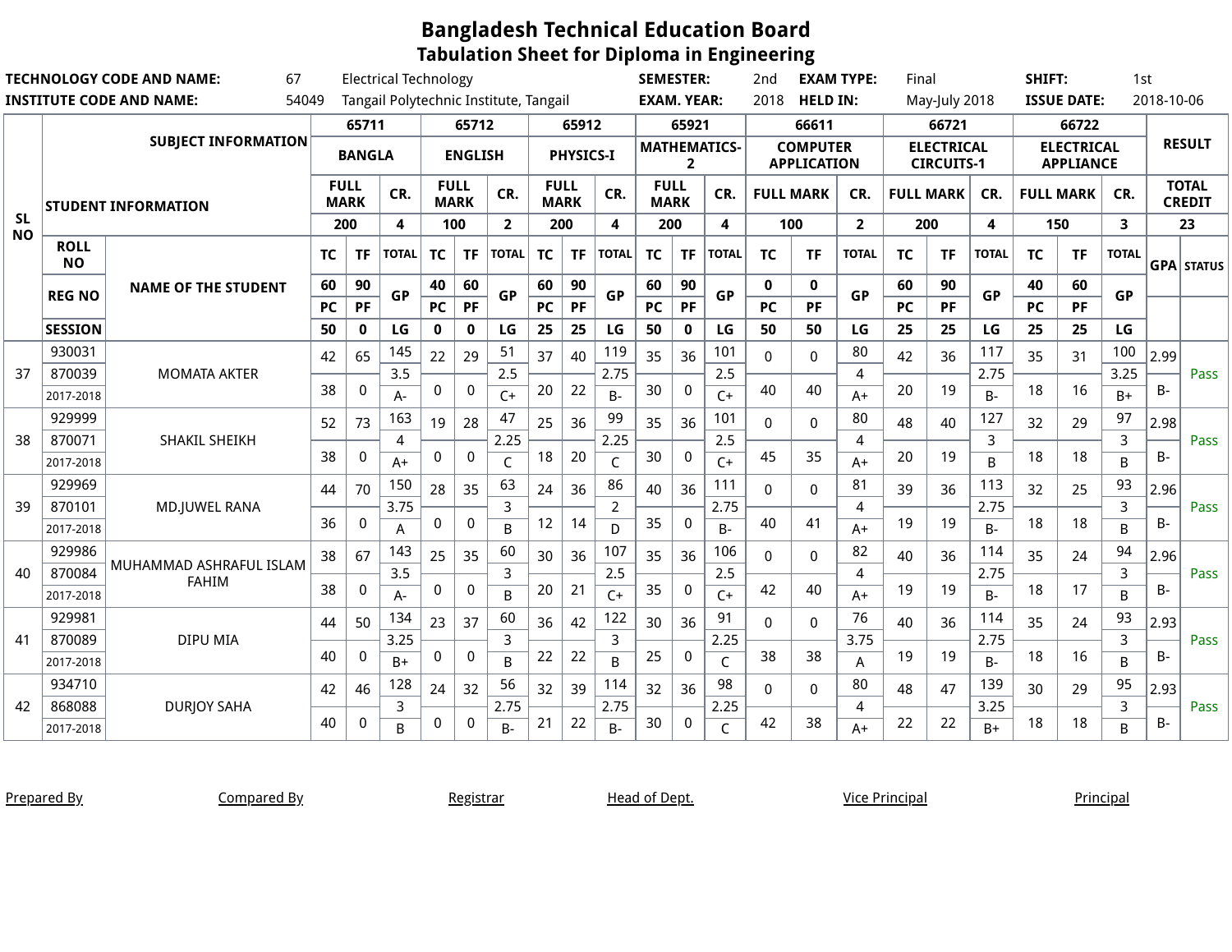|                        |                          |                                     |           |                            |                                        |             |                            |                         |             |                  |                                 |           |                            |                        | <b>Bangladesh Technical Education Board</b><br><b>Tabulation Sheet for Diploma in Engineering</b> |                                       |                   |           |                                        |              |           |                                       |                         |            |                               |
|------------------------|--------------------------|-------------------------------------|-----------|----------------------------|----------------------------------------|-------------|----------------------------|-------------------------|-------------|------------------|---------------------------------|-----------|----------------------------|------------------------|---------------------------------------------------------------------------------------------------|---------------------------------------|-------------------|-----------|----------------------------------------|--------------|-----------|---------------------------------------|-------------------------|------------|-------------------------------|
|                        |                          | <b>TECHNOLOGY CODE AND NAME:</b>    | 67        |                            | <b>Electrical Technology</b>           |             |                            |                         |             |                  |                                 |           | <b>SEMESTER:</b>           |                        | 2nd                                                                                               |                                       | <b>EXAM TYPE:</b> |           | Final                                  |              | SHIFT:    |                                       |                         | 1st        |                               |
|                        |                          | <b>INSTITUTE CODE AND NAME:</b>     | 54049     |                            | Tangail Polytechnic Institute, Tangail |             |                            |                         |             |                  |                                 |           |                            | <b>EXAM. YEAR:</b>     | 2018                                                                                              |                                       | <b>HELD IN:</b>   |           | May-July 2018                          |              |           | <b>ISSUE DATE:</b>                    |                         | 2018-10-06 |                               |
|                        |                          |                                     |           | 65711                      |                                        |             | 65712                      |                         |             | 65912            |                                 |           | 65921                      |                        |                                                                                                   | 66611                                 |                   |           | 66721                                  |              |           | 66722                                 |                         |            |                               |
|                        |                          | <b>SUBJECT INFORMATION</b>          |           | <b>BANGLA</b>              |                                        |             | <b>ENGLISH</b>             |                         |             | <b>PHYSICS-I</b> |                                 |           | $\overline{2}$             | <b>MATHEMATICS-</b>    |                                                                                                   | <b>COMPUTER</b><br><b>APPLICATION</b> |                   |           | <b>ELECTRICAL</b><br><b>CIRCUITS-1</b> |              |           | <b>ELECTRICAL</b><br><b>APPLIANCE</b> |                         |            | <b>RESULT</b>                 |
|                        |                          | <b>STUDENT INFORMATION</b>          |           | <b>FULL</b><br><b>MARK</b> | CR.                                    |             | <b>FULL</b><br><b>MARK</b> | CR.                     | <b>FULL</b> | <b>MARK</b>      | CR.                             |           | <b>FULL</b><br><b>MARK</b> | CR.                    |                                                                                                   | <b>FULL MARK</b>                      | CR.               |           | <b>FULL MARK</b>                       | CR.          |           | <b>FULL MARK</b>                      | CR.                     |            | <b>TOTAL</b><br><b>CREDIT</b> |
| <b>SL</b><br><b>NO</b> |                          |                                     |           | 200                        | $\overline{\mathbf{4}}$                |             | 100                        | $\overline{2}$          |             | 200              | $\overline{\mathbf{4}}$         |           | 200                        | 4                      |                                                                                                   | 100                                   | $\overline{2}$    |           | 200                                    | 4            |           | 150                                   | $\overline{\mathbf{3}}$ |            | 23                            |
|                        | <b>ROLL</b><br><b>NO</b> |                                     | <b>TC</b> | <b>TF</b>                  | <b>TOTAL</b>                           | TC          | <b>TF</b>                  | <b>TOTAL</b>            | TC          | <b>TF</b>        | <b>TOTAL</b>                    | <b>TC</b> | <b>TF</b>                  | <b>TOTAL</b>           | TC                                                                                                | <b>TF</b>                             | <b>TOTAL</b>      | <b>TC</b> | <b>TF</b>                              | <b>TOTAL</b> | TC        | <b>TF</b>                             | <b>TOTAL</b>            |            | <b>GPA STATUS</b>             |
|                        |                          | <b>NAME OF THE STUDENT</b>          | 60        | 90                         | <b>GP</b>                              | 40          | 60                         | <b>GP</b>               | 60          | 90               | <b>GP</b>                       | 60        | 90                         | <b>GP</b>              | $\mathbf{0}$                                                                                      | $\mathbf 0$                           | <b>GP</b>         | 60        | 90                                     | <b>GP</b>    | 40        | 60                                    | <b>GP</b>               |            |                               |
|                        | <b>REG NO</b>            |                                     | PC        | PF                         |                                        | <b>PC</b>   | <b>PF</b>                  |                         | <b>PC</b>   | PF               |                                 | <b>PC</b> | PF                         |                        | <b>PC</b>                                                                                         | <b>PF</b>                             |                   | <b>PC</b> | PF                                     |              | <b>PC</b> | PF                                    |                         |            |                               |
|                        | <b>SESSION</b>           |                                     | 50        | $\pmb{0}$                  | LG                                     | $\mathbf 0$ | 0                          | LG                      | 25          | 25               | LG                              | 50        | $\mathbf{0}$               | LG                     | 50                                                                                                | 50                                    | LG                | 25        | 25                                     | LG           | 25        | 25                                    | LG                      |            |                               |
|                        | 929958                   |                                     | 38        | 67                         | 141                                    | 23          | 30                         | 53                      | 24          | 36               | 91                              | 40        | 36                         | 111                    | $\Omega$                                                                                          | $\Omega$                              | 80                | 36        | 36                                     | 110          | 35        | 24                                    | 91                      | 2.91       |                               |
| 43                     | 870112                   | MD. SALIM MIAH                      |           |                            | 3.5                                    |             |                            | 2.5                     |             |                  | 2.25                            |           |                            | 2.75                   |                                                                                                   |                                       | 4                 |           |                                        | 2.75         |           |                                       | 3                       |            | Pass                          |
|                        | 2017-2018                |                                     | 36        | $\mathbf 0$                | А-                                     | 0           | $\Omega$                   | $C+$                    | 15          | 16               | $\mathsf{C}$                    | 35        | $\mathbf{0}$               | $B -$                  | 40                                                                                                | 40                                    | $A+$              | 19        | 19                                     | <b>B-</b>    | 17        | 15                                    | <sub>B</sub>            | <b>B-</b>  |                               |
|                        | 930024                   |                                     | 44        | 48                         | 130                                    | 22          | 36                         | 58                      | 24          | 36               | 85                              | 35        | 36                         | 106                    | $\Omega$                                                                                          | $\Omega$                              | 80                | 48        | 45                                     | 137          | 35        | 28                                    | 96                      | 2.89       |                               |
| 44                     | 870046                   | SAIMA AKTER RAKHI                   | 38        | $\mathbf 0$                | 3.25                                   | 0           | $\mathbf{0}$               | 2.75                    | 12          | 13               | $\overline{2}$                  | 35        | $\mathbf{0}$               | 2.5                    | 40                                                                                                | 40                                    | 4                 | 22        | 22                                     | 3.25         | 17        | 16                                    | 3                       | <b>B-</b>  | Pass                          |
|                        | 2017-2018                |                                     |           |                            | $B+$                                   |             |                            | $B -$                   |             |                  | D                               |           |                            | $\overline{C+}$        |                                                                                                   |                                       | $A+$              |           |                                        | $B+$         |           |                                       | B                       |            |                               |
|                        | 929940                   |                                     | 42        | 65                         | 145                                    | 16          | 24                         | 40                      | 24          | 36               | 94                              | 35        | 37                         | 102                    | $\Omega$                                                                                          | $\Omega$                              | 76                | 42        | 40                                     | 124          | 30        | 34                                    | 102                     | 2.88       |                               |
| 45                     | 870130<br>2017-2018      | SONYA AKTER                         | 38        | $\mathbf{0}$               | 3.5<br>$A -$                           | 0           | $\mathbf{0}$               | $\overline{2}$<br>D.    | 17          | 17               | 2.25<br>$\overline{\mathsf{C}}$ | 30        | $\mathbf{0}$               | 2.5<br>$\overline{C+}$ | 38                                                                                                | 38                                    | 3.75<br>A         | 22        | 20                                     | 3<br>B       | 20        | 18                                    | 3.25<br>$B+$            | B-         | Pass                          |
|                        | 929950                   |                                     |           |                            | 147                                    |             |                            | 49                      |             |                  | 89                              |           |                            | 91                     |                                                                                                   |                                       | 71                |           |                                        | 146          |           |                                       | 104                     |            |                               |
| 46                     | 870120                   | SOJIB HOSEN                         | 48        | 61                         | 3.5                                    | 20          | 29                         | 2.25                    | 24          | 36               | $\overline{2}$                  | 30        | 36                         | 2.25                   | $\Omega$                                                                                          | $\Omega$                              | 3.5               | 48        | 56                                     | 3.5          | 30        | 39                                    | 3.25                    | 2.88       | Pass                          |
|                        | 2017-2018                |                                     | 38        | $\mathbf 0$                | $A -$                                  | 0           | $\mathbf 0$                | $\overline{\mathsf{C}}$ | 14          | 15               | D                               | 25        | $\mathbf 0$                | $\mathsf{C}$           | 36                                                                                                | 35                                    | A-                | 20        | 22                                     | A-           | 18        | 17                                    | $B+$                    | <b>B-</b>  |                               |
|                        | 929998                   |                                     | 48        | 63                         | 149                                    | 23          | 32                         | 55                      | 24          | 36               | 97                              | 35        | 36                         | 101                    | $\Omega$                                                                                          | $\mathbf{0}$                          | 73                | 40        | 36                                     | 115          | 35        | 31                                    | 100                     | 2.88       |                               |
| 47                     | 870072                   | MD. SHAMIM AHMED                    |           |                            | 3.5                                    |             |                            | 2.75                    |             |                  | 2.25                            |           |                            | 2.5                    |                                                                                                   |                                       | 3.5               |           |                                        | 2.75         |           |                                       | 3.25                    |            | Pass                          |
|                        | 2017-2018                |                                     | 38        | 0                          | A-                                     | 0           | $\mathbf{0}$               | $B -$                   | 18          | 19               | $\mathsf{C}$                    | 30        | $\mathbf{0}$               | $C+$                   | 37                                                                                                | 36                                    | A-                | 19        | 20                                     | <b>B-</b>    | 18        | 16                                    | $B+$                    | <b>B-</b>  |                               |
|                        | 929975                   |                                     | 36        | 50                         | 123                                    | 23          | 38                         | 61                      | 25          | 36               | 99                              | 45        | 36                         | 121                    | $\Omega$                                                                                          | $\Omega$                              | 71                | 39        | 38                                     | 118          | 35        | 24                                    | 93                      | 2.87       |                               |
| 48                     | 870095                   | KH. HASIBUR RAHMAN<br><b>SHANTO</b> |           |                            | 3                                      |             |                            | $\overline{3}$          |             |                  | 2.25                            |           |                            | $\overline{3}$         |                                                                                                   |                                       | 3.5               |           |                                        | 2.75         |           |                                       | $\overline{3}$          |            | Pass                          |
|                        | 2017-2018                |                                     | 37        | $\mathbf 0$                | B                                      | 0           | 0                          | B                       | 21          | 17               | $\mathsf{C}$                    | 40        | $\mathbf{0}$               | B.                     | 35                                                                                                | 36                                    | А-                | 22        | 19                                     | B-           | 18        | 16                                    | B                       | <b>B-</b>  |                               |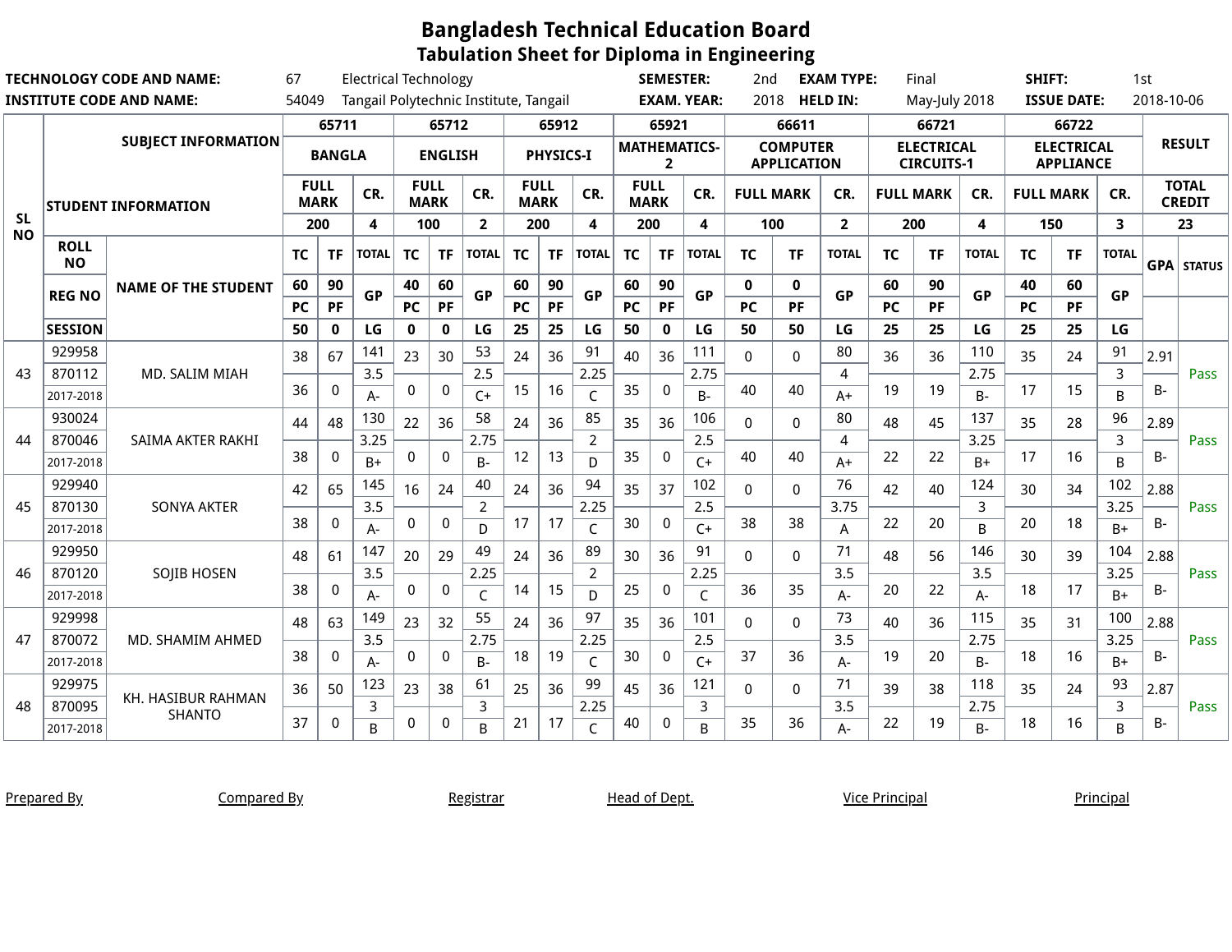|                        |                          |                                      |           |                            |              |             |                            |                                        |             |             |                         |           |                            |                     |           | <b>Bangladesh Technical Education Board</b><br><b>Tabulation Sheet for Diploma in Engineering</b> |                   |           |                                        |                       |           |                                       |                |            |                               |
|------------------------|--------------------------|--------------------------------------|-----------|----------------------------|--------------|-------------|----------------------------|----------------------------------------|-------------|-------------|-------------------------|-----------|----------------------------|---------------------|-----------|---------------------------------------------------------------------------------------------------|-------------------|-----------|----------------------------------------|-----------------------|-----------|---------------------------------------|----------------|------------|-------------------------------|
|                        |                          | <b>TECHNOLOGY CODE AND NAME:</b>     |           | 67                         |              |             |                            | <b>Electrical Technology</b>           |             |             |                         |           |                            | <b>SEMESTER:</b>    |           | 2nd                                                                                               | <b>EXAM TYPE:</b> |           | Final                                  |                       |           | SHIFT:                                |                | 1st        |                               |
|                        |                          | <b>INSTITUTE CODE AND NAME:</b>      |           | 54049                      |              |             |                            | Tangail Polytechnic Institute, Tangail |             |             |                         |           |                            | <b>EXAM. YEAR:</b>  |           | 2018                                                                                              | <b>HELD IN:</b>   |           |                                        | May-July 2018         |           | <b>ISSUE DATE:</b>                    |                | 2018-10-06 |                               |
|                        |                          |                                      |           | 65711                      |              |             | 65712                      |                                        |             | 65912       |                         |           | 65921                      |                     |           | 66611                                                                                             |                   |           | 66721                                  |                       |           | 66722                                 |                |            |                               |
|                        |                          | <b>SUBJECT INFORMATION</b>           |           | <b>BANGLA</b>              |              |             | <b>ENGLISH</b>             |                                        |             | PHYSICS-I   |                         |           | 2                          | <b>MATHEMATICS-</b> |           | <b>COMPUTER</b><br><b>APPLICATION</b>                                                             |                   |           | <b>ELECTRICAL</b><br><b>CIRCUITS-1</b> |                       |           | <b>ELECTRICAL</b><br><b>APPLIANCE</b> |                |            | <b>RESULT</b>                 |
|                        |                          | <b>STUDENT INFORMATION</b>           |           | <b>FULL</b><br><b>MARK</b> | CR.          |             | <b>FULL</b><br><b>MARK</b> | CR.                                    | <b>FULL</b> | <b>MARK</b> | CR.                     |           | <b>FULL</b><br><b>MARK</b> | CR.                 |           | <b>FULL MARK</b>                                                                                  | CR.               |           | <b>FULL MARK</b>                       | CR.                   |           | <b>FULL MARK</b>                      | CR.            |            | <b>TOTAL</b><br><b>CREDIT</b> |
| <b>SL</b><br><b>NO</b> |                          |                                      |           | 200                        | 4            |             | 100                        | $2^{\circ}$                            |             | 200         | $\overline{\mathbf{4}}$ |           | 200                        | 4                   |           | 100                                                                                               | $\overline{2}$    |           | 200                                    | 4                     |           | 150                                   | 3              |            | 23                            |
|                        | <b>ROLL</b><br><b>NO</b> |                                      | <b>TC</b> | <b>TF</b>                  | <b>TOTAL</b> | <b>TC</b>   | <b>TF</b>                  | <b>TOTAL</b>                           | <b>TC</b>   | <b>TF</b>   | <b>TOTAL</b>            | <b>TC</b> | <b>TF</b>                  | <b>TOTAL</b>        | <b>TC</b> | <b>TF</b>                                                                                         | <b>TOTAL</b>      | <b>TC</b> | <b>TF</b>                              | <b>TOTAL</b>          | <b>TC</b> | <b>TF</b>                             | <b>TOTAL</b>   |            | <b>GPA</b> STATUS             |
|                        |                          | <b>NAME OF THE</b><br><b>STUDENT</b> | 60        | 90                         | <b>GP</b>    | 40          | 60                         | <b>GP</b>                              | 60          | 90          | <b>GP</b>               | 60        | 90                         | <b>GP</b>           | 0         | $\mathbf 0$                                                                                       | <b>GP</b>         | 60        | 90                                     | <b>GP</b>             | 40        | 60                                    | <b>GP</b>      |            |                               |
|                        | <b>REG NO</b>            |                                      | PC        | PF                         |              | PC          | PF                         |                                        | <b>PC</b>   | PF          |                         | PC        | PF                         |                     | <b>PC</b> | <b>PF</b>                                                                                         |                   | <b>PC</b> | PF                                     |                       | <b>PC</b> | PF                                    |                |            |                               |
|                        | <b>SESSION</b>           |                                      | 50        | $\mathbf 0$                | LG           | $\mathbf 0$ | $\mathbf 0$                | LG                                     | 25          | 25          | LG                      | 50        | $\mathbf 0$                | LG                  | 50        | 50                                                                                                | LG                | 25        | 25                                     | LG                    | 25        | 25                                    | LG             |            |                               |
|                        | 929983                   |                                      | 44        | 57                         | 137          | 23          | 25                         | 48                                     | 24          | 36          | 87                      | 45        | 36                         | 121                 | $\Omega$  | $\Omega$                                                                                          | 76                | 48        | 41                                     | 129                   | 30        | 24                                    | 92             | 2.87       |                               |
| 49                     | 870087                   | <b>KEYA KHATUN</b>                   |           |                            | 3.25         |             |                            | 2.25                                   |             |             | $\overline{2}$          |           |                            | 3                   |           |                                                                                                   | 3.75              |           |                                        | 3                     |           |                                       | $\overline{3}$ |            | Pass                          |
|                        | 2017-2018                |                                      | 36        | $\Omega$                   | $B+$         | 0           | $\mathbf{0}$               | $\mathsf{C}$                           | 13          | 14          | D                       | 40        | $\mathbf{0}$               | B                   | 38        | 38                                                                                                | A                 | 20        | 20                                     | <sub>B</sub>          | 20        | 18                                    | <sub>B</sub>   | $B -$      |                               |
|                        | 921032                   |                                      | 48        | 58                         | 143          | 18          | 25                         | 43                                     | 25          | 36          | 102                     | 35        | 36                         | 101                 | $\Omega$  | $\mathbf{0}$                                                                                      | 76                | 37        | 36                                     | 111                   | 30        | 27                                    | 93             | 2.85       |                               |
| 50                     | 879022                   | AL IMRAN                             | 37        | $\mathbf{0}$               | 3.5          | $\Omega$    | $\mathbf{0}$               | $\overline{2}$                         | 20          | 21          | 2.5                     | 30        | $\mathbf{0}$               | 2.5                 | 38        | 38                                                                                                | 3.75              | 19        | 19                                     | 2.75                  | 18        | 18                                    | $\mathbf{3}$   | $B -$      | Pass                          |
|                        | 2017-2018                |                                      |           |                            | A-           |             |                            | D                                      |             |             | $C+$                    |           |                            | $C+$                |           |                                                                                                   | A                 |           |                                        | $B -$                 |           |                                       | $\overline{B}$ |            |                               |
|                        | 929953                   |                                      | 42        | 60                         | 140<br>3.5   | 28          | 33                         | 61<br>3                                | 24          | 36          | 88<br>$\overline{2}$    | 30        | 36                         | 91<br>2.25          |           | $\mathbf{0}$                                                                                      | 76<br>3.75        | 42        | 43                                     | 125<br>$\overline{3}$ | 30        | 27                                    | 92<br>3        | 2.85       |                               |
| 51                     | 870117<br>2017-2018      | <b>LOKMAN HOSSAIN</b>                | 38        | 0                          | A-           | $\Omega$    | 0                          | <sub>B</sub>                           | 14          | 14          | D                       | 25        | $\mathbf 0$                | $\mathsf{C}$        | 38        | 38                                                                                                | A                 | 20        | 20                                     | B                     | 18        | 17                                    | $\overline{B}$ | <b>B-</b>  | Pass                          |
|                        | 929980                   |                                      |           |                            | 122          |             | 33                         | 55                                     |             |             | 110                     | 35        |                            | 101                 |           |                                                                                                   | 72                |           |                                        | 115                   |           |                                       | 93             |            |                               |
| 52                     | 870090                   | <b>SUMON HOSSAIN</b>                 | 42        | 47                         | 3            | 22          |                            | 2.75                                   | 33          | 36          | 2.75                    |           | 36                         | 2.5                 | $\Omega$  | $\Omega$                                                                                          | 3.5               | 40        | 36                                     | 2.75                  | 32        | 28                                    | 3              | 2.85       | Pass                          |
|                        | 2017-2018                |                                      | 33        | $\Omega$                   | B            | $\Omega$    | $\mathbf{0}$               | $B -$                                  | 21          | 20          | $B -$                   | 30        | $\mathbf 0$                | $C+$                | 36        | 36                                                                                                | A-                | 20        | 19                                     | $B -$                 | 16        | 17                                    | B              | $B -$      |                               |
|                        | 929946                   |                                      | 48        | 67                         | 153          | 22          | 28                         | 50                                     | 24          | 36          | 85                      | 35        | 36                         | 101                 | $\Omega$  | $\mathbf{0}$                                                                                      | 76                | 35        | 36                                     | 108                   | 30        | 34                                    | 99             | 2.84       |                               |
| 53                     | 870124                   | MD. MILON                            |           |                            | 3.75         |             |                            | 2.5                                    |             |             | $\overline{2}$          |           |                            | 2.5                 |           |                                                                                                   | 3.75              |           |                                        | 2.5                   |           |                                       | 3.25           |            | Pass                          |
|                        | 2017-2018                |                                      | 38        | $\mathbf 0$                | A            | 0           | $\mathbf 0$                | $C+$                                   | 12          | 13          | D                       | 30        | $\mathbf 0$                | $C+$                | 38        | 38                                                                                                | A                 | 19        | 18                                     | $C+$                  | 18        | 17                                    | $B+$           | <b>B-</b>  |                               |
|                        | 929993                   |                                      | 40        | 53                         | 129          | 22          | 31                         | 53                                     | 24          | 36          | 99                      | 40        | 36                         | 111                 | $\Omega$  | $\mathbf{0}$                                                                                      | 73                | 40        | 38                                     | 115                   | 35        | 27                                    | 99             | 2.82       |                               |
| 54                     | 870077                   | MD. SAJAL HOSSAIN                    | 36        |                            | 3            |             |                            | 2.5                                    | 19          |             | 2.25                    | 35        |                            | 2.75                | 37        |                                                                                                   | 3.5               |           |                                        | 2.75                  | 18        |                                       | 3.25           | $B -$      | Pass                          |
|                        | 2017-2018                |                                      |           | 0                          | B.           | 0           | 0                          | $C+$                                   |             | 20          | $\mathsf{C}$            |           | $\mathbf 0$                | $B -$               |           | 36                                                                                                | $A -$             | 18        | 19                                     | $B -$                 |           | 19                                    | $B+$           |            |                               |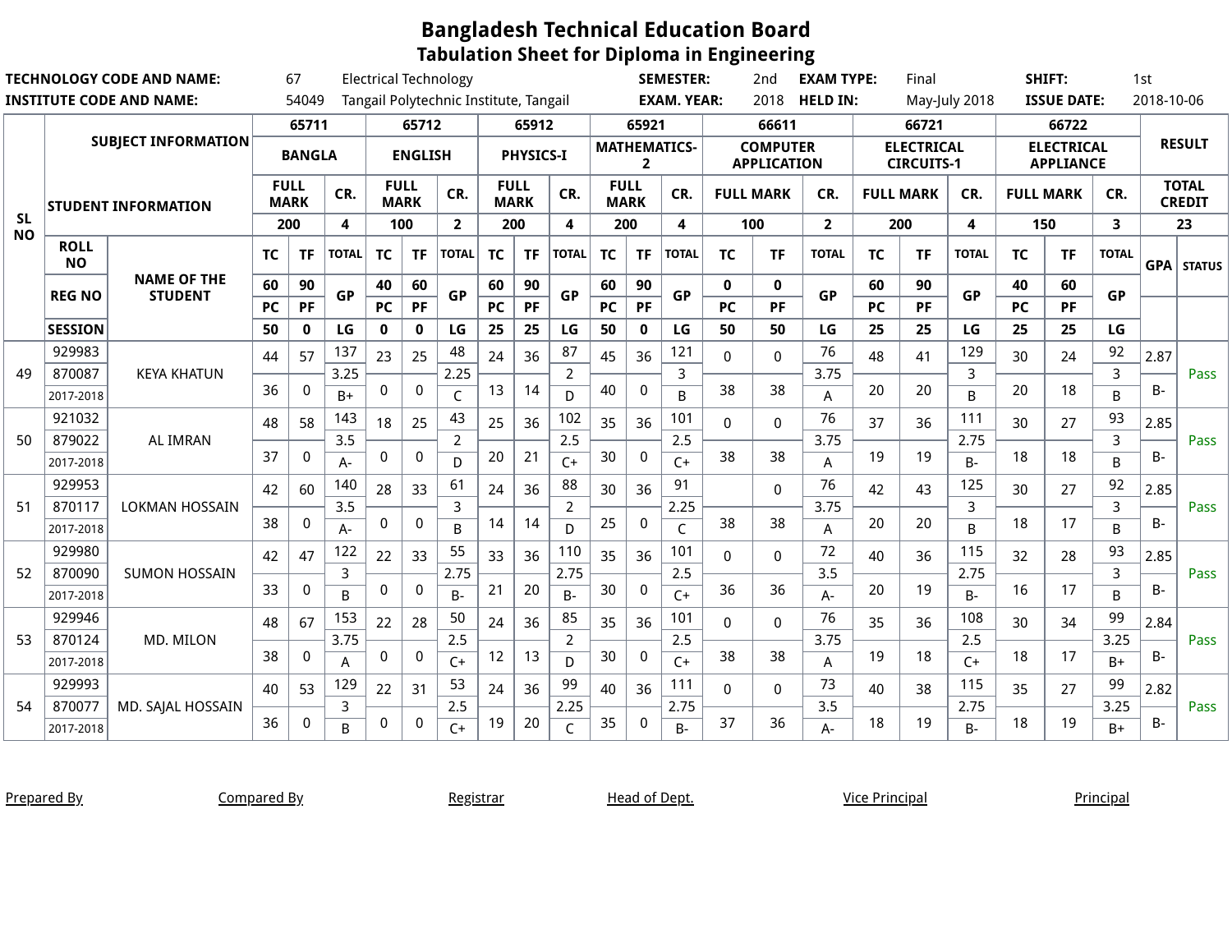|                        |                          |                                      |           |                            |                         |              |                            |                                        |             |             |                      |           |                            |                         | <b>Bangladesh Technical Education Board</b><br><b>Tabulation Sheet for Diploma in Engineering</b> |                                       |                   |           |                                        |               |           |                                       |                |            |                               |
|------------------------|--------------------------|--------------------------------------|-----------|----------------------------|-------------------------|--------------|----------------------------|----------------------------------------|-------------|-------------|----------------------|-----------|----------------------------|-------------------------|---------------------------------------------------------------------------------------------------|---------------------------------------|-------------------|-----------|----------------------------------------|---------------|-----------|---------------------------------------|----------------|------------|-------------------------------|
|                        |                          | <b>TECHNOLOGY CODE AND NAME:</b>     |           | 67                         |                         |              |                            | <b>Electrical Technology</b>           |             |             |                      |           |                            | <b>SEMESTER:</b>        |                                                                                                   | 2nd                                   | <b>EXAM TYPE:</b> |           | Final                                  |               |           | SHIFT:                                |                | 1st        |                               |
|                        |                          | <b>INSTITUTE CODE AND NAME:</b>      |           | 54049                      |                         |              |                            | Tangail Polytechnic Institute, Tangail |             |             |                      |           |                            | <b>EXAM. YEAR:</b>      |                                                                                                   | 2018                                  | <b>HELD IN:</b>   |           |                                        | May-July 2018 |           | <b>ISSUE DATE:</b>                    |                | 2018-10-06 |                               |
|                        |                          |                                      |           | 65711                      |                         |              | 65712                      |                                        |             | 65912       |                      |           | 65921                      |                         |                                                                                                   | 66611                                 |                   |           | 66721                                  |               |           | 66722                                 |                |            |                               |
|                        |                          | <b>SUBJECT INFORMATION</b>           |           | <b>BANGLA</b>              |                         |              | <b>ENGLISH</b>             |                                        |             | PHYSICS-I   |                      |           | 2                          | <b>MATHEMATICS-</b>     |                                                                                                   | <b>COMPUTER</b><br><b>APPLICATION</b> |                   |           | <b>ELECTRICAL</b><br><b>CIRCUITS-1</b> |               |           | <b>ELECTRICAL</b><br><b>APPLIANCE</b> |                |            | <b>RESULT</b>                 |
|                        |                          | <b>STUDENT INFORMATION</b>           |           | <b>FULL</b><br><b>MARK</b> | CR.                     |              | <b>FULL</b><br><b>MARK</b> | CR.                                    | <b>FULL</b> | <b>MARK</b> | CR.                  |           | <b>FULL</b><br><b>MARK</b> | CR.                     |                                                                                                   | <b>FULL MARK</b>                      | CR.               |           | <b>FULL MARK</b>                       | CR.           |           | <b>FULL MARK</b>                      | CR.            |            | <b>TOTAL</b><br><b>CREDIT</b> |
| <b>SL</b><br><b>NO</b> |                          |                                      |           | 200                        | $\overline{\mathbf{4}}$ |              | 100                        | $2^{\circ}$                            |             | 200         | 4                    |           | 200                        | $\overline{\mathbf{4}}$ |                                                                                                   | 100                                   | $\overline{2}$    |           | 200                                    | 4             |           | 150                                   | 3              |            | 23                            |
|                        | <b>ROLL</b><br><b>NO</b> |                                      | <b>TC</b> | <b>TF</b>                  | <b>TOTAL</b>            | ТC           | <b>TF</b>                  | <b>TOTAL</b>                           | <b>TC</b>   | <b>TF</b>   | <b>TOTAL</b>         | <b>TC</b> | <b>TF</b>                  | <b>TOTAL</b>            | <b>TC</b>                                                                                         | <b>TF</b>                             | <b>TOTAL</b>      | <b>TC</b> | <b>TF</b>                              | <b>TOTAL</b>  | <b>TC</b> | TF                                    | <b>TOTAL</b>   |            | <b>GPA</b> STATUS             |
|                        | <b>REG NO</b>            | <b>NAME OF THE</b><br><b>STUDENT</b> | 60        | 90                         | <b>GP</b>               | 40           | 60                         | <b>GP</b>                              | 60          | 90          | <b>GP</b>            | 60        | 90                         | <b>GP</b>               | $\mathbf 0$                                                                                       | 0                                     | <b>GP</b>         | 60        | 90                                     | <b>GP</b>     | 40        | 60                                    | <b>GP</b>      |            |                               |
|                        |                          |                                      | <b>PC</b> | PF                         |                         | <b>PC</b>    | PF                         |                                        | <b>PC</b>   | PF          |                      | <b>PC</b> | $\overline{PF}$            |                         | <b>PC</b>                                                                                         | PF                                    |                   | PC        | PF                                     |               | PC        | PF                                    |                |            |                               |
|                        | <b>SESSION</b>           |                                      | 50        | $\mathbf 0$                | LG                      | $\mathbf 0$  | 0                          | LG                                     | 25          | 25          | LG                   | 50        | $\mathbf 0$                | LG                      | 50                                                                                                | 50                                    | LG                | 25        | 25                                     | LG            | 25        | 25                                    | LG             |            |                               |
|                        | 930017                   | MD. HABIBUR                          | 43        | 50                         | 128                     | 23           | 33                         | 56                                     | 26          | 36          | 102                  | 40        | 36                         | 106                     | $\Omega$                                                                                          | $\Omega$                              | 72                | 42        | 36                                     | 115           | 36        | 25                                    | 94             | 2.8        |                               |
| 55                     | 870053                   | RAHMAN                               | 35        | $\mathbf{0}$               | 3                       | $\mathbf{0}$ | $\Omega$                   | 2.75                                   |             |             | 2.5                  |           | $\mathbf{0}$               | 2.5                     | 38                                                                                                | 34                                    | 3.5               | 19        | 18                                     | 2.75          | 16        | 17                                    | 3              | B-         | Pass                          |
|                        | 2017-2018                |                                      |           |                            | B.                      |              |                            | B-                                     | 19          | 21          | $C+$                 | 30        |                            | $C+$                    |                                                                                                   |                                       | A-                |           |                                        | $B -$         |           |                                       | <sub>B</sub>   |            |                               |
|                        | 929992                   |                                      | 40        | 50                         | 128                     | 23           | 33                         | 56                                     | 24          | 36          | 92                   | 35        | 36                         | 101                     | $\Omega$                                                                                          | $\mathbf{0}$                          | 71                | 39        | 36                                     | 113           | 30        | 34                                    | 100            | 2.79       |                               |
| 56                     | 870078                   | <b>ASIFUR RAHMAN</b>                 | 38        | $\mathbf{0}$               | 3<br>B                  | $\mathbf{0}$ | $\Omega$                   | 2.75                                   | 15          | 17          | 2.25                 | 30        | $\mathbf 0$                | 2.5                     | 35                                                                                                | 36                                    | 3.5               | 19        | 19                                     | 2.75          | 18        | 18                                    | 3.25           | <b>B-</b>  | Pass                          |
|                        | 2017-2018<br>934791      |                                      |           |                            | 133                     |              |                            | $B -$<br>53                            |             |             | $\mathsf{C}$<br>100  |           |                            | $C+$<br>91              |                                                                                                   |                                       | A-<br>80          |           |                                        | $B -$<br>118  |           |                                       | $B+$<br>87     |            |                               |
| 57                     | 865308                   | <b>MAKTA SARKER</b>                  | 42        | 53                         | 3.25                    | 26           | 27                         | 2.5                                    | 29          | 36          | 2.5                  | 35        | 36                         | 2.25                    | $\Omega$                                                                                          | $\Omega$                              | $\overline{4}$    | 42        | 36                                     | 2.75          | 30        | 26                                    | 2.75           | 2.79       | Pass                          |
|                        | 2017-2018                |                                      | 38        | $\mathbf{0}$               | $B+$                    | 0            | $\mathbf{0}$               | $C+$                                   | 17          | 18          | $C+$                 | 20        | $\mathbf 0$                | $\mathsf{C}$            | 40                                                                                                | 40                                    | $A+$              | 20        | 20                                     | $B -$         | 16        | 15                                    | $B -$          | B-         |                               |
|                        | 924808                   |                                      | 36        | 47                         | 121                     | 18           | 26                         | 44                                     | 25          | 36          | 103                  | 30        | 36                         | 96                      | $\Omega$                                                                                          | $\Omega$                              | 80                | 45        | 36                                     | 120           | 30        | 25                                    | 91             | 2.78       |                               |
| 58                     | 875250                   | RAKIBUL HASSAN<br>SOHAG              |           |                            | 3                       |              |                            | $\overline{2}$                         |             |             | 2.5                  |           |                            | 2.25                    |                                                                                                   |                                       | $\overline{4}$    |           |                                        | 3             |           |                                       | 3              |            | Pass                          |
|                        | 2017-2018                |                                      | 38        | $\Omega$                   | B                       | $\mathbf{0}$ | $\mathbf{0}$               | D.                                     | 20          | 22          | $C+$                 | 30        | $\mathbf 0$                | $\mathsf C$             | 42                                                                                                | 38                                    | $A+$              | 19        | 20                                     | <sub>B</sub>  | 18        | 18                                    | B              | $B -$      |                               |
|                        | 929961                   |                                      | 48        | 62                         | 148                     | 16           | 26                         | 42                                     | 24          | 36          | 92                   | 30        | 36                         | 91                      | $\Omega$                                                                                          | $\Omega$                              | 80                | 39        | 36                                     | 113           | 35        | 26                                    | 97             | 2.78       |                               |
| 59                     | 870109                   | MD. SALMAN MIAH                      |           |                            | 3.5                     |              |                            | $\overline{2}$                         |             |             | 2.25                 |           |                            | 2.25                    |                                                                                                   |                                       | $\overline{4}$    |           |                                        | 2.75          |           |                                       | $\overline{3}$ |            | Pass                          |
|                        | 2017-2018                |                                      | 38        | 0                          | A-                      | 0            | 0                          | D                                      | 16          | 16          | $\mathsf{C}$         | 25        | $\mathbf 0$                | $\mathsf C$             | 40                                                                                                | 40                                    | $A+$              | 19        | 19                                     | $B -$         | 18        | 18                                    | B              | B-         |                               |
|                        | 930000                   |                                      | 40        | 55                         | 120                     | 26           | 34                         | 60                                     | 24          | 36          | 85                   | 35        | 36                         | 101                     | $\Omega$                                                                                          | $\Omega$                              | 80                | 39        | 36                                     | 117           | 32        | 26                                    | 93             | 2.78       |                               |
| 60                     | 870070<br>2017-2018      | <b>HUMAYRA MIM</b>                   | 25        | 0                          | 3<br>R                  | 0            | 0                          | 3<br>R                                 | 12          | 13          | $\overline{2}$<br>D. | 30        | $\mathbf 0$                | 2.5<br>$C+$             | 40                                                                                                | 40                                    | 4<br>$A+$         | 22        | 20                                     | 2.75<br>$B -$ | 18        | 17                                    | 3<br>B         | <b>B-</b>  | Pass                          |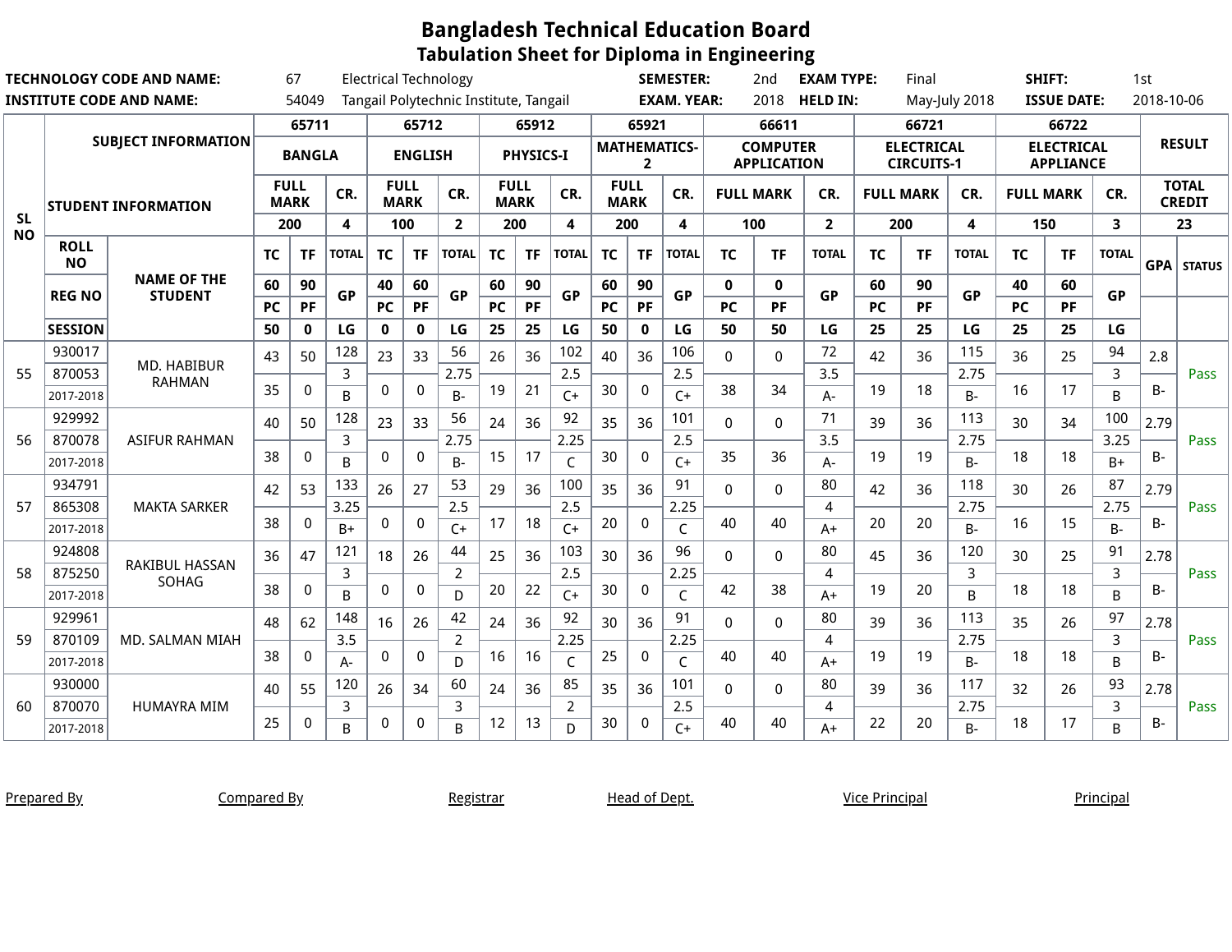|                        |                          |                                     |           |                            |                                        |             |                            |                                 |           |                            |                         |    |                            |                      | <b>Bangladesh Technical Education Board</b><br><b>Tabulation Sheet for Diploma in Engineering</b> |                                       |                        |           |                                        |                |           |                                       |                         |            |                               |
|------------------------|--------------------------|-------------------------------------|-----------|----------------------------|----------------------------------------|-------------|----------------------------|---------------------------------|-----------|----------------------------|-------------------------|----|----------------------------|----------------------|---------------------------------------------------------------------------------------------------|---------------------------------------|------------------------|-----------|----------------------------------------|----------------|-----------|---------------------------------------|-------------------------|------------|-------------------------------|
|                        |                          | <b>TECHNOLOGY CODE AND NAME:</b>    | 67        |                            | <b>Electrical Technology</b>           |             |                            |                                 |           |                            |                         |    | <b>SEMESTER:</b>           |                      | 2nd                                                                                               |                                       | <b>EXAM TYPE:</b>      |           | Final                                  |                | SHIFT:    |                                       |                         | 1st        |                               |
|                        |                          | <b>INSTITUTE CODE AND NAME:</b>     | 54049     |                            | Tangail Polytechnic Institute, Tangail |             |                            |                                 |           |                            |                         |    |                            | <b>EXAM. YEAR:</b>   | 2018                                                                                              |                                       | <b>HELD IN:</b>        |           | May-July 2018                          |                |           | <b>ISSUE DATE:</b>                    |                         | 2018-10-06 |                               |
|                        |                          |                                     |           | 65711                      |                                        |             | 65712                      |                                 |           | 65912                      |                         |    | 65921                      |                      |                                                                                                   | 66611                                 |                        |           | 66721                                  |                |           | 66722                                 |                         |            |                               |
|                        |                          | <b>SUBJECT INFORMATION</b>          |           | <b>BANGLA</b>              |                                        |             | <b>ENGLISH</b>             |                                 |           | PHYSICS-I                  |                         |    | $\overline{2}$             | <b>MATHEMATICS-</b>  |                                                                                                   | <b>COMPUTER</b><br><b>APPLICATION</b> |                        |           | <b>ELECTRICAL</b><br><b>CIRCUITS-1</b> |                |           | <b>ELECTRICAL</b><br><b>APPLIANCE</b> |                         |            | <b>RESULT</b>                 |
|                        |                          | <b>STUDENT INFORMATION</b>          |           | <b>FULL</b><br><b>MARK</b> | CR.                                    |             | <b>FULL</b><br><b>MARK</b> | CR.                             |           | <b>FULL</b><br><b>MARK</b> | CR.                     |    | <b>FULL</b><br><b>MARK</b> | CR.                  | <b>FULL MARK</b>                                                                                  |                                       | CR.                    |           | <b>FULL MARK</b>                       | CR.            |           | <b>FULL MARK</b>                      | CR.                     |            | <b>TOTAL</b><br><b>CREDIT</b> |
| <b>SL</b><br><b>NO</b> |                          |                                     |           | 200                        | 4                                      |             | 100                        | $\overline{2}$                  |           | 200                        | $\overline{\mathbf{4}}$ |    | 200                        | 4                    |                                                                                                   | 100                                   | $\overline{2}$         |           | 200                                    | 4              |           | 150                                   | $\overline{\mathbf{3}}$ |            | 23                            |
|                        | <b>ROLL</b><br><b>NO</b> |                                     | <b>TC</b> | <b>TF</b>                  | <b>TOTAL</b>                           | TC          | <b>TF</b>                  | <b>TOTAL</b>                    | TC        | <b>TF</b>                  | <b>TOTAL</b>            | ТC | <b>TF</b>                  | <b>TOTAL</b>         | <b>TC</b>                                                                                         | <b>TF</b>                             | <b>TOTAL</b>           | <b>TC</b> | <b>TF</b>                              | <b>TOTAL</b>   | TC        | <b>TF</b>                             | <b>TOTAL</b>            |            | <b>GPA</b> STATUS             |
|                        | <b>REG NO</b>            | <b>NAME OF THE STUDENT</b>          | 60        | 90                         | <b>GP</b>                              | 40          | 60                         | <b>GP</b>                       | 60        | 90                         | <b>GP</b>               | 60 | 90                         | <b>GP</b>            | $\bf{0}$                                                                                          | $\mathbf 0$                           | <b>GP</b>              | 60        | 90                                     | <b>GP</b>      | 40        | 60                                    | <b>GP</b>               |            |                               |
|                        |                          |                                     | PC        | <b>PF</b>                  |                                        | <b>PC</b>   | PF                         |                                 | <b>PC</b> | PF                         |                         | PC | PF                         |                      | PC                                                                                                | <b>PF</b>                             |                        | <b>PC</b> | PF                                     |                | <b>PC</b> | PF                                    |                         |            |                               |
|                        | <b>SESSION</b>           |                                     | 50        | $\mathbf 0$                | LG                                     | $\mathbf 0$ | $\mathbf 0$                | LG                              | 25        | 25                         | LG                      | 50 | $\mathbf 0$                | LG                   | 50                                                                                                | 50                                    | LG                     | 25        | 25                                     | LG             | 25        | 25                                    | LG                      |            |                               |
|                        | 930025                   |                                     | 38        | 63                         | 136                                    | 20          | 28                         | 48                              | 24        | 36                         | 83                      | 35 | 36                         | 101                  | $\Omega$                                                                                          | $\Omega$                              | 77                     | 48        | 36                                     | 122            | 28        | 24                                    | 90                      | 2.78       |                               |
| 61                     | 870045                   | MD. RASEL MIAH                      |           |                            | 3.25                                   |             |                            | 2.25                            |           |                            | $\overline{2}$          |    |                            | 2.5                  |                                                                                                   |                                       | 3.75                   |           |                                        | $\overline{3}$ |           |                                       | $\overline{3}$          |            | Pass                          |
|                        | 2017-2018                |                                     | 35        | $\mathbf{0}$               | $B+$                                   | 0           | $\Omega$                   | $\mathsf{C}$                    | 11        | 12                         | D.                      | 30 | $\mathbf 0$                | $C+$                 | 42                                                                                                | 35                                    | A                      | 19        | 19                                     | <sub>B</sub>   | 20        | 18                                    | B                       | <b>B-</b>  |                               |
|                        | 929971                   |                                     | 40        | 57                         | 132                                    | 17          | 28                         | 45                              | 24        | 36                         | 91                      | 45 | 36                         | 121                  | $\Omega$                                                                                          | $\mathbf{0}$                          | 64                     | 38        | 36                                     | 112            | 30        | 24                                    | 85                      | 2.77       |                               |
| 62                     | 870099                   | MD. SAKHAWAT HOSSAIN                | 35        | $\mathbf 0$                | 3.25                                   | 0           | $\mathbf 0$                | 2.25                            | 15        | 16                         | 2.25                    | 40 | $\mathbf{0}$               | $\mathbf{3}$         | 32                                                                                                | 32                                    | 3                      | 19        | 19                                     | 2.75           | 16        | 15                                    | 2.75                    | <b>B-</b>  | Pass                          |
|                        | 2017-2018                |                                     |           |                            | $B+$                                   |             |                            | $\mathsf{C}$                    |           |                            | $\overline{\mathsf{C}}$ |    |                            | B                    |                                                                                                   |                                       | B                      |           |                                        | $B -$          |           |                                       | $B -$                   |            |                               |
|                        | 929995                   |                                     | 50        | 51                         | 134                                    | 20          | 29                         | 49                              | 25        | 36                         | 92                      | 30 | 36                         | 91                   | $\Omega$                                                                                          | $\Omega$                              | 80                     | 39        | 36                                     | 112            | 32        | 29                                    | 97                      | 2.76       |                               |
| 63                     | 870075<br>2017-2018      | <b>MD. MONNA HOSSEN</b>             | 33        | $\mathbf{0}$               | 3.25<br>$B+$                           | 0           | $\mathbf{0}$               | 2.25<br>$\overline{\mathsf{C}}$ | 15        | 16                         | 2.25<br>$\overline{C}$  | 25 | $\mathbf{0}$               | 2.25<br>$\mathsf{C}$ | 44                                                                                                | 36                                    | $\overline{4}$<br>$A+$ | 18        | 19                                     | 2.75<br>$B -$  | 18        | 18                                    | 3<br>B                  | <b>B-</b>  | Pass                          |
|                        | 929937                   |                                     |           |                            | 142                                    |             |                            | 53                              |           |                            | 91                      |    |                            | 91                   |                                                                                                   |                                       | 70                     |           |                                        | 114            |           |                                       | 88                      |            |                               |
| 64                     | 870133                   | <b>DIPOK SARKER</b>                 | 48        | 60                         | 3.5                                    | 22          | 31                         | 2.5                             | 24        | 36                         | 2.25                    | 30 | 36                         | 2.25                 | $\Omega$                                                                                          | $\Omega$                              | 3.5                    | 40        | 36                                     | 2.75           | 28        | 24                                    | 2.75                    | 2.75       | Pass                          |
|                        | 2017-2018                |                                     | 34        | $\mathbf{0}$               | $A -$                                  | $\mathbf 0$ | $\mathbf 0$                | $\overline{C+}$                 | 15        | 16                         | $\overline{C}$          | 25 | $\mathbf{0}$               | $\mathsf{C}$         | 34                                                                                                | 36                                    | A-                     | 19        | 19                                     | $B -$          | 18        | 18                                    | $B -$                   | $B -$      |                               |
|                        | 929949                   |                                     | 46        | 64                         | 145                                    | 16          | 24                         | 40                              | 24        | 36                         | 93                      | 35 | 36                         | 103                  | $\Omega$                                                                                          | $\Omega$                              | 70                     | 37        | 36                                     | 111            | 32        | 24                                    | 87                      | 2.75       |                               |
| 65                     | 870121                   | MD. RAKIB                           |           |                            | 3.5                                    |             |                            | $\overline{2}$                  |           |                            | 2.25                    |    |                            | 2.5                  |                                                                                                   |                                       | 3.5                    |           |                                        | 2.75           |           |                                       | 2.75                    |            | Pass                          |
|                        | 2017-2018                |                                     | 35        | $\mathbf{0}$               | A-                                     | $\Omega$    | $\mathbf{0}$               | D                               | 16        | 17                         | $\mathsf{C}$            | 32 | $\mathbf{0}$               | $C+$                 | 35                                                                                                | 35                                    | A-                     | 19        | 19                                     | $B -$          | 16        | 15                                    | $B -$                   | $B -$      |                               |
|                        | 930023                   |                                     | 42        | 51                         | 131                                    | 23          | 35                         | 58                              | 24        | 36                         | 93                      | 35 | 36                         | 101                  | $\Omega$                                                                                          | $\Omega$                              | 76                     | 35        | 36                                     | 109            | 28        | 24                                    | 86                      | 2.75       |                               |
| 66                     | 870047                   | MD. SHAHRIAR AHMED<br><b>SHAKIL</b> |           |                            | 3.25                                   |             |                            | 2.75                            |           |                            | 2.25                    |    |                            | 2.5                  |                                                                                                   |                                       | 3.75                   |           |                                        | 2.5            |           |                                       | 2.75                    |            | Pass                          |
|                        | 2017-2018                |                                     | 38        | $\mathbf 0$                | $B+$                                   | 0           | 0                          | $B -$                           | 16        | 17                         | $\mathsf{C}$            | 30 | $\mathbf{0}$               | $C+$                 | 40                                                                                                | 36                                    | A                      | 19        | 19                                     | $C+$           | 18        | 16                                    | $B -$                   | <b>B-</b>  |                               |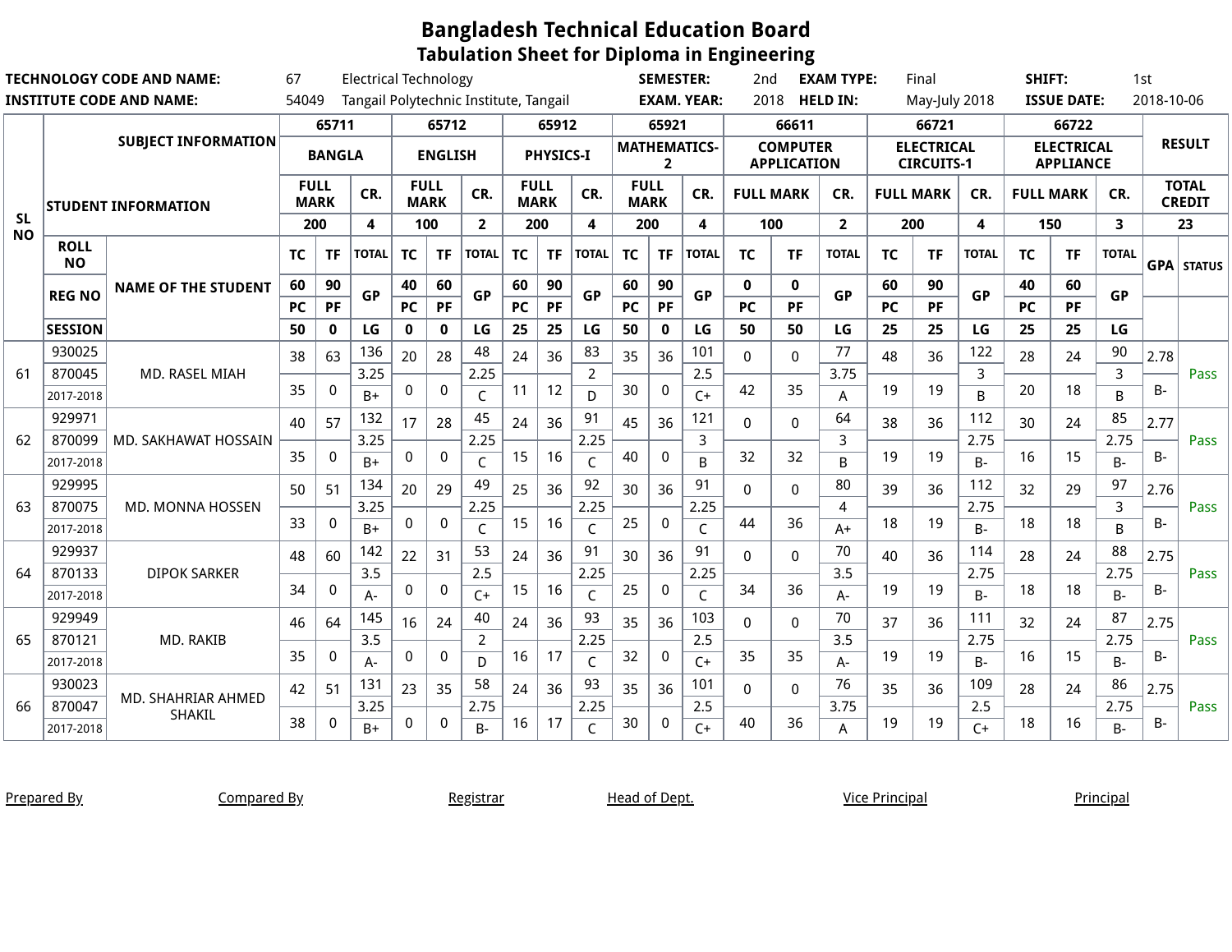|                        |                          |                                  |           |                            |              |              |                            |                                        |             |                  |                         |           |                            |                      |           | <b>Bangladesh Technical Education Board</b><br><b>Tabulation Sheet for Diploma in Engineering</b> |                          |           |                                        |               |           |                                       |                      |            |                               |
|------------------------|--------------------------|----------------------------------|-----------|----------------------------|--------------|--------------|----------------------------|----------------------------------------|-------------|------------------|-------------------------|-----------|----------------------------|----------------------|-----------|---------------------------------------------------------------------------------------------------|--------------------------|-----------|----------------------------------------|---------------|-----------|---------------------------------------|----------------------|------------|-------------------------------|
|                        |                          | <b>TECHNOLOGY CODE AND NAME:</b> |           | 67                         |              |              |                            | <b>Electrical Technology</b>           |             |                  |                         |           |                            | <b>SEMESTER:</b>     |           | 2nd                                                                                               | <b>EXAM TYPE:</b>        |           | Final                                  |               |           | SHIFT:                                |                      | 1st        |                               |
|                        |                          | <b>INSTITUTE CODE AND NAME:</b>  |           | 54049                      |              |              |                            | Tangail Polytechnic Institute, Tangail |             |                  |                         |           |                            | <b>EXAM. YEAR:</b>   |           | 2018                                                                                              | <b>HELD IN:</b>          |           |                                        | May-July 2018 |           | <b>ISSUE DATE:</b>                    |                      | 2018-10-06 |                               |
|                        |                          | <b>SUBJECT INFORMATION</b>       |           | 65711                      |              |              | 65712                      |                                        |             | 65912            |                         |           | 65921                      |                      |           | 66611                                                                                             |                          |           | 66721                                  |               |           | 66722                                 |                      |            | <b>RESULT</b>                 |
|                        |                          |                                  |           | <b>BANGLA</b>              |              |              | <b>ENGLISH</b>             |                                        |             | <b>PHYSICS-I</b> |                         |           | 2                          | <b>MATHEMATICS-</b>  |           | <b>COMPUTER</b><br><b>APPLICATION</b>                                                             |                          |           | <b>ELECTRICAL</b><br><b>CIRCUITS-1</b> |               |           | <b>ELECTRICAL</b><br><b>APPLIANCE</b> |                      |            |                               |
|                        |                          | <b>STUDENT INFORMATION</b>       |           | <b>FULL</b><br><b>MARK</b> | CR.          |              | <b>FULL</b><br><b>MARK</b> | CR.                                    | <b>FULL</b> | <b>MARK</b>      | CR.                     |           | <b>FULL</b><br><b>MARK</b> | CR.                  |           | <b>FULL MARK</b>                                                                                  | CR.                      |           | <b>FULL MARK</b>                       | CR.           |           | <b>FULL MARK</b>                      | CR.                  |            | <b>TOTAL</b><br><b>CREDIT</b> |
| <b>SL</b><br><b>NO</b> |                          |                                  |           | 200                        | 4            |              | 100                        | $\mathbf{2}$                           |             | 200              | $\overline{\mathbf{4}}$ |           | 200                        | 4                    |           | 100                                                                                               | $\overline{2}$           |           | 200                                    | 4             |           | 150                                   | 3                    |            | 23                            |
|                        | <b>ROLL</b><br><b>NO</b> |                                  | <b>TC</b> | <b>TF</b>                  | <b>TOTAL</b> | <b>TC</b>    | <b>TF</b>                  | <b>TOTAL</b>                           | <b>TC</b>   | <b>TF</b>        | <b>TOTAL</b>            | <b>TC</b> | <b>TF</b>                  | <b>TOTAL</b>         | <b>TC</b> | <b>TF</b>                                                                                         | <b>TOTAL</b>             | <b>TC</b> | <b>TF</b>                              | <b>TOTAL</b>  | <b>TC</b> | <b>TF</b>                             | <b>TOTAL</b>         |            | <b>GPA</b> STATUS             |
|                        |                          | <b>NAME OF THE</b>               | 60        | 90                         | <b>GP</b>    | 40           | 60                         | <b>GP</b>                              | 60          | 90               | <b>GP</b>               | 60        | 90                         | <b>GP</b>            | 0         | $\mathbf 0$                                                                                       | <b>GP</b>                | 60        | 90                                     | <b>GP</b>     | 40        | 60                                    | <b>GP</b>            |            |                               |
|                        | <b>REG NO</b>            | <b>STUDENT</b>                   | PC        | PF                         |              | PC           | PF                         |                                        | <b>PC</b>   | PF               |                         | PC        | PF                         |                      | <b>PC</b> | <b>PF</b>                                                                                         |                          | <b>PC</b> | PF                                     |               | <b>PC</b> | PF                                    |                      |            |                               |
|                        | <b>SESSION</b>           |                                  | 50        | $\mathbf 0$                | LG           | $\mathbf 0$  | $\mathbf 0$                | LG                                     | 25          | 25               | LG                      | 50        | $\mathbf{0}$               | LG                   | 50        | 50                                                                                                | LG                       | 25        | 25                                     | LG            | 25        | 25                                    | LG                   |            |                               |
|                        | 924851                   |                                  | 30        | 52                         | 118          | 16           | 24                         | 40                                     | 31          | 37               | 112                     | 35        | 36                         | 101                  | $\Omega$  | $\Omega$                                                                                          | 73                       | 35        | 37                                     | 110           | 30        | 28                                    | 94                   | 2.74       |                               |
| 67                     | 851371                   | MD. SOHEL RANA                   |           |                            | 2.75         |              |                            | $\overline{2}$                         |             |                  | 2.75                    |           |                            | 2.5                  |           |                                                                                                   | 3.5                      |           |                                        | 2.75          |           |                                       | 3                    |            | Pass                          |
|                        | 2017-2018                |                                  | 36        | $\mathbf{0}$               | B-           | $\Omega$     | $\mathbf{0}$               | D.                                     | 22          | 22               | $B -$                   | 30        | $\mathbf{0}$               | $C+$                 | 38        | 35                                                                                                | $A -$                    | 19        | 19                                     | $B -$         | 18        | 18                                    | <sub>B</sub>         | $C+$       |                               |
|                        | 929944                   |                                  | 46        | 57                         | 140          | 16           | 24                         | 40                                     | 24          | 36               | 87                      | 30        | 36                         | 91                   | $\Omega$  | $\mathbf{0}$                                                                                      | 80                       | 40        | 36                                     | 114           | 30        | 27                                    | 93                   | 2.74       |                               |
| 68                     | 870126                   | KANA AKTERSWARNA                 | 37        | $\mathbf{0}$               | 3.5          | $\mathbf{0}$ | $\mathbf{0}$               | $\overline{a}$                         | 13          | 14               | $\mathbf 2$             | 25        | $\mathbf{0}$               | 2.25                 | 40        | 40                                                                                                | $\overline{\mathcal{L}}$ | 19        | 19                                     | 2.75          | 18        | 18                                    | $\mathbf{3}$         | $C+$       | Pass                          |
|                        | 2017-2018                |                                  |           |                            | А-           |              |                            | D                                      |             |                  | D                       |           |                            | $\mathsf{C}$         |           |                                                                                                   | $A+$                     |           |                                        | $B -$         |           |                                       | $\overline{B}$       |            |                               |
| 69                     | 929947<br>870123         | MD. SAJIB                        | 40        | 55                         | 133<br>3.25  | 24           | 31                         | 55<br>2.75                             | 25          | 36               | 98<br>2.25              | 35        | 36                         | 101<br>2.5           | $\Omega$  | $\mathbf{0}$                                                                                      | 70<br>3.5                | 36        | 36                                     | 109<br>2.5    | 30        | 24                                    | 88<br>2.75           | 2.73       | Pass                          |
|                        | 2017-2018                |                                  | 38        | 0                          | $B+$         | 0            | $\mathbf 0$                | <b>B-</b>                              | 18          | 19               | $\mathsf{C}$            | 30        | $\mathbf 0$                | $C+$                 | 35        | 35                                                                                                | $A -$                    | 18        | 19                                     | $C+$          | 17        | 17                                    | $B -$                | $C+$       |                               |
|                        | 929964                   |                                  | 40        | 60                         | 132          | 22           | 30                         | 52                                     | 24          | 36               | 99                      | 35        | 36                         | 101                  | $\Omega$  | $\Omega$                                                                                          | 65                       | 38        | 36                                     | 112           | 30        | 27                                    | 88                   | 2.73       |                               |
| 70                     | 870106                   | <b>BULBUL HOSSIN</b>             |           |                            | 3.25         |              |                            | 2.5                                    |             |                  | 2.25                    |           |                            | 2.5                  |           |                                                                                                   | 3.25                     |           |                                        | 2.75          |           |                                       | 2.75                 |            | Pass                          |
|                        | 2017-2018                |                                  | 32        | $\mathbf{0}$               | $B+$         | 0            | $\mathbf{0}$               | $C+$                                   | 21          | 18               | $\mathsf{C}$            | 30        | $\mathbf 0$                | $C+$                 | 32        | 33                                                                                                | $B+$                     | 19        | 19                                     | $B -$         | 15        | 16                                    | $B -$                | $C+$       |                               |
|                        | 929967                   |                                  | 50        | 60                         | 130          | 19           | 26                         | 45                                     | 24          | 36               | 85                      | 30        | 36                         | 91                   | $\Omega$  | $\mathbf{0}$                                                                                      | 80                       | 40        | 36                                     | 113           | 35        | 26                                    | 95                   | 2.72       |                               |
| 71                     | 870103                   | MD. SAGOR RANA                   |           |                            | 3.25         |              |                            | 2.25                                   |             |                  | $\overline{2}$          |           |                            | 2.25                 |           |                                                                                                   | $\overline{4}$           |           |                                        | 2.75          |           |                                       | $\overline{3}$       |            | Pass                          |
|                        | 2017-2018                |                                  | 20        | $\mathbf 0$                | $B+$         | 0            | $\mathbf 0$                | $\mathsf{C}$                           | 12          | 13               | D                       | 25        | $\mathbf 0$                | $\mathsf{C}$         | 40        | 40                                                                                                | $A+$                     | 19        | 18                                     | $B -$         | 18        | 16                                    | B                    | $C+$       |                               |
|                        | 930015                   |                                  | 48        | 53                         | 133          | 22           | 32                         | 54                                     | 24          | 36               | 95                      | 36        | 36                         | 97                   | $\Omega$  | $\Omega$                                                                                          | 65                       | 43        | 36                                     | 115           | 35        | 25                                    | 95                   | 2.72       |                               |
| 72                     | 870055<br>2017-2018      | RAKIBUL ISLAM                    | 32        | $\mathbf 0$                | 3.25<br>$B+$ | $\Omega$     | 0                          | 2.5<br>$C+$                            | 17          | 18               | 2.25<br>$\mathsf{C}$    | 25        | 0                          | 2.25<br>$\mathsf{C}$ | 30        | 35                                                                                                | 3.25<br>$B+$             | 18        | 18                                     | 2.75<br>$B -$ | 18        | 17                                    | $\overline{3}$<br>B. | $C+$       | Pass                          |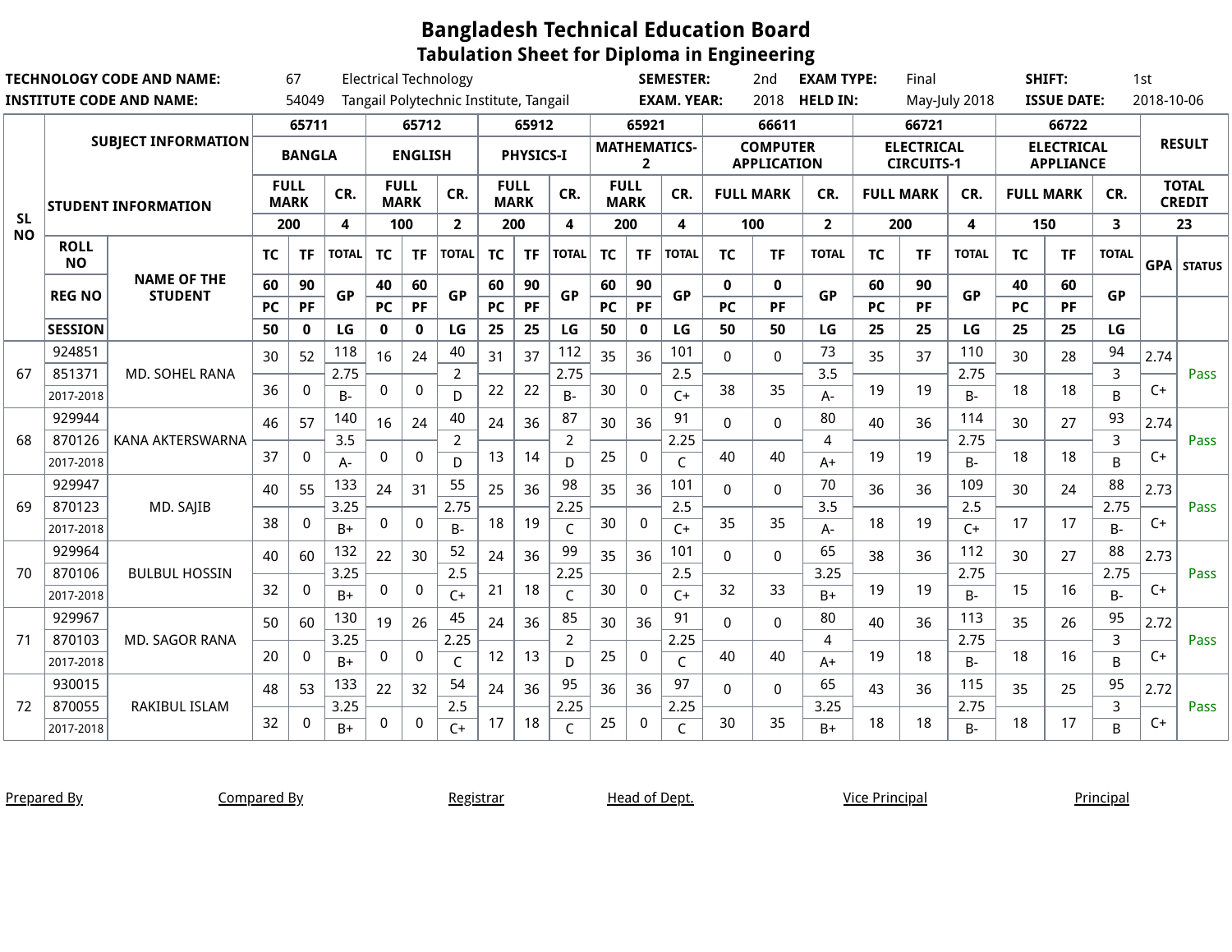|                        |                          |                                 |             |               |                                        |             |                |                      |             |                  |                         |           |                            |                         | <b>Bangladesh Technical Education Board</b><br><b>Tabulation Sheet for Diploma in Engineering</b> |                                       |                      |           |                                        |              |           |                                       |                         |            |                               |
|------------------------|--------------------------|---------------------------------|-------------|---------------|----------------------------------------|-------------|----------------|----------------------|-------------|------------------|-------------------------|-----------|----------------------------|-------------------------|---------------------------------------------------------------------------------------------------|---------------------------------------|----------------------|-----------|----------------------------------------|--------------|-----------|---------------------------------------|-------------------------|------------|-------------------------------|
|                        |                          | TECHNOLOGY CODE AND NAME:       | 67          |               | <b>Electrical Technology</b>           |             |                |                      |             |                  |                         |           | <b>SEMESTER:</b>           |                         | 2nd                                                                                               |                                       | <b>EXAM TYPE:</b>    |           | Final                                  |              | SHIFT:    |                                       |                         | 1st        |                               |
|                        |                          | <b>INSTITUTE CODE AND NAME:</b> | 54049       |               | Tangail Polytechnic Institute, Tangail |             |                |                      |             |                  |                         |           |                            | <b>EXAM. YEAR:</b>      |                                                                                                   | 2018                                  | <b>HELD IN:</b>      |           | May-July 2018                          |              |           | <b>ISSUE DATE:</b>                    |                         | 2018-10-06 |                               |
|                        |                          |                                 |             | 65711         |                                        |             | 65712          |                      |             | 65912            |                         |           | 65921                      |                         |                                                                                                   | 66611                                 |                      |           | 66721                                  |              |           | 66722                                 |                         |            |                               |
|                        |                          | <b>SUBJECT INFORMATION</b>      |             | <b>BANGLA</b> |                                        |             | <b>ENGLISH</b> |                      |             | <b>PHYSICS-I</b> |                         |           | $\overline{2}$             | <b>MATHEMATICS-</b>     |                                                                                                   | <b>COMPUTER</b><br><b>APPLICATION</b> |                      |           | <b>ELECTRICAL</b><br><b>CIRCUITS-1</b> |              |           | <b>ELECTRICAL</b><br><b>APPLIANCE</b> |                         |            | <b>RESULT</b>                 |
|                        |                          | <b>STUDENT INFORMATION</b>      | <b>FULL</b> | <b>MARK</b>   | CR.                                    | <b>FULL</b> | <b>MARK</b>    | CR.                  | <b>FULL</b> | <b>MARK</b>      | CR.                     |           | <b>FULL</b><br><b>MARK</b> | CR.                     |                                                                                                   | <b>FULL MARK</b>                      | CR.                  |           | <b>FULL MARK</b>                       | CR.          |           | <b>FULL MARK</b>                      | CR.                     |            | <b>TOTAL</b><br><b>CREDIT</b> |
| <b>SL</b><br><b>NO</b> |                          |                                 |             | 200           | $\overline{\mathbf{4}}$                | 100         |                | $\overline{2}$       |             | 200              | $\overline{\mathbf{4}}$ |           | 200                        | $\overline{\mathbf{4}}$ |                                                                                                   | 100                                   | $\overline{2}$       |           | 200                                    | 4            |           | 150                                   | $\overline{\mathbf{3}}$ |            | 23                            |
|                        | <b>ROLL</b><br><b>NO</b> |                                 | ТC          | <b>TF</b>     | <b>TOTAL</b>                           | TC.         | <b>TF</b>      | <b>TOTAL</b>         | <b>TC</b>   | <b>TF</b>        | <b>TOTAL</b>            | <b>TC</b> | <b>TF</b>                  | <b>TOTAL</b>            | <b>TC</b>                                                                                         | <b>TF</b>                             | <b>TOTAL</b>         | <b>TC</b> | <b>TF</b>                              | <b>TOTAL</b> | <b>TC</b> | <b>TF</b>                             | <b>TOTAL</b>            |            | <b>GPA STATUS</b>             |
|                        |                          | <b>NAME OF THE STUDENT</b>      | 60          | 90            | <b>GP</b>                              | 40          | 60             | <b>GP</b>            | 60          | 90               | <b>GP</b>               | 60        | 90                         | <b>GP</b>               | $\mathbf{0}$                                                                                      | $\mathbf 0$                           | <b>GP</b>            | 60        | 90                                     | <b>GP</b>    | 40        | 60                                    | <b>GP</b>               |            |                               |
|                        | <b>REG NO</b>            |                                 | PC          | PF            |                                        | <b>PC</b>   | PF             |                      | PC          | PF               |                         | PC        | PF                         |                         | <b>PC</b>                                                                                         | PF                                    |                      | PC        | PF                                     |              | <b>PC</b> | PF                                    |                         |            |                               |
|                        | <b>SESSION</b>           |                                 | 50          | $\mathbf{0}$  | LG                                     | $\mathbf 0$ | $\mathbf 0$    | LG                   | 25          | 25               | LG                      | 50        | $\mathbf 0$                | LG                      | 50                                                                                                | 50                                    | LG                   | 25        | 25                                     | LG           | 25        | 25                                    | LG                      |            |                               |
| 73                     | 929991                   |                                 | 40          | 43            | 121                                    | 24          | 28             | 52                   | 25          | 36               | 94                      | 35        | 36                         | 101                     | $\Omega$                                                                                          | $\Omega$                              | 74                   | 36        | 36                                     | 109          | 35        | 24                                    | 93                      | 2.7        |                               |
|                        | 870079                   | MD. LIMON HOSSEN                |             |               | 3                                      |             |                | 2.5                  |             | 17               | 2.25                    |           |                            | 2.5                     |                                                                                                   |                                       | 3.5                  |           |                                        | 2.5          |           |                                       | $\overline{3}$          |            | Pass                          |
|                        | 2017-2018                |                                 | 38          | $\mathbf{0}$  | B                                      | 0           | $\mathbf{0}$   | $C+$                 | 16          |                  | $\mathsf{C}$            | 30        | $\mathbf 0$                | $C+$                    | 37                                                                                                | 37                                    | $A -$                | 18        | 19                                     | $C+$         | 18        | 16                                    | B                       | $C+$       |                               |
|                        | 930008                   | SOSHANTO CHANDRA                | 36          | 52            | 124                                    | 22          | 30             | 52                   | 24          | 36               | 87                      | 30        | 36                         | 91                      | $\Omega$                                                                                          | $\Omega$                              | 80                   | 42        | 36                                     | 115          | 32        | 24                                    | 90                      | 2.7        |                               |
| 74                     | 870062                   | KOACH                           | 36          | $\mathbf{0}$  | $\mathbf{3}$                           | 0           | $\mathbf{0}$   | 2.5                  | 13          | 14               | $\overline{2}$          | 25        | $\mathbf 0$                | 2.25                    | 40                                                                                                | 40                                    | 4                    | 18        | 19                                     | 2.75         | 18        | 16                                    | 3                       | $C+$       | Pass                          |
|                        | 2017-2018                |                                 |             |               | $\overline{B}$                         |             |                | $C +$                |             |                  | D.                      |           |                            | $\mathsf{C}$            |                                                                                                   |                                       | $A+$                 |           |                                        | $B -$        |           |                                       | B                       |            |                               |
| 75                     | 934764<br>865335         | MD. HABIBUR RAHMAN              | 44          | 53            | 131<br>3.25                            | 16          | 24             | 40<br>$\overline{2}$ | 24          | 36               | 85<br>$\overline{2}$    | 30        | 36                         | 86<br>$\overline{2}$    | $\Omega$                                                                                          | $\Omega$                              | 80<br>$\overline{4}$ | 48        | 36                                     | 122<br>3     | 35        | 24                                    | 91<br>3                 | 2.7        | Pass                          |
|                        | 2017-2018                |                                 | 34          | $\Omega$      | $B+$                                   | 0           | $\Omega$       | $\overline{D}$       | 11          | 14               | D.                      | 20        | $\mathbf{0}$               | D                       | 40                                                                                                | 40                                    | $A+$                 | 19        | 19                                     | B            | 18        | 14                                    | B                       | $C+$       |                               |
|                        | 930003                   |                                 | 30          | 36            | 104                                    | 26          | 34             | 60                   | 24          | 36               | 87                      | 30        | 36                         | 91                      | $\Omega$                                                                                          | $\mathbf{0}$                          | 80                   | 42        | 36                                     | 117          | 32        | 28                                    | 98                      | 2.68       |                               |
| 76                     | 870067                   | SOBUJ                           |             |               | 2.5                                    |             |                | $\overline{3}$       |             |                  | $\overline{2}$          |           |                            | 2.25                    |                                                                                                   |                                       | $\overline{4}$       |           |                                        | 2.75         |           |                                       | 3.25                    |            | Pass                          |
|                        | 2017-2018                |                                 | 38          | $\mathbf{0}$  | $\overline{C+}$                        | 0           | $\mathbf{0}$   | $\overline{B}$       | 13          | 14               | D.                      | 25        | $\mathbf{0}$               | $\mathsf{C}$            | 42                                                                                                | 38                                    | $A+$                 | 20        | 19                                     | $B -$        | 20        | 18                                    | $B+$                    | $C+$       |                               |
|                        | 930006                   |                                 | 38          | 54            | 126                                    | 19          | 26             | 45                   | 24          | 36               | 93                      | 35        | 36                         | 101                     | $\Omega$                                                                                          | $\Omega$                              | 74                   | 42        | 36                                     | 116          | 30        | 24                                    | 85                      | 2.68       |                               |
| 77                     | 870064                   | MD. HOMAIUN KABIR               |             |               | 3                                      |             |                | 2.25                 |             |                  | 2.25                    |           |                            | 2.5                     |                                                                                                   |                                       | 3.5                  |           |                                        | 2.75         |           |                                       | 2.75                    |            | Pass                          |
|                        | 2017-2018                |                                 | 34          | $\mathbf{0}$  | B                                      | 0           | $\mathbf{0}$   | $\mathsf{C}$         | 18          | 15               | C                       | 30        | $\mathbf 0$                | $C+$                    | 38                                                                                                | 36                                    | А-                   | 19        | 19                                     | B-           | 17        | 14                                    | $B -$                   | $C+$       |                               |
|                        | 930014                   |                                 | 42          | 53            | 133                                    | 20          | 27             | 47                   | 24          | 36               | 85                      | 36        | 36                         | 102                     | $\Omega$                                                                                          | $\Omega$                              | 74                   | 39        | 36                                     | 112          | 30        | 24                                    | 84                      | 2.68       |                               |
| 78                     | 870056                   | MD. ALA UDDIN                   |             | $\mathbf{0}$  | 3.25                                   |             | $\mathbf{0}$   | 2.25                 | 12          | 13               | $\overline{2}$          | 30        |                            | 2.5                     |                                                                                                   |                                       | 3.5                  | 18        | 19                                     | 2.75         |           |                                       | 2.75                    | $C+$       | Pass                          |
|                        | 2017-2018                |                                 | 38          |               | $B+$                                   | 0           |                | $\mathsf{C}$         |             |                  | D.                      |           | $\mathbf 0$                | $C+$                    | 36                                                                                                | 38                                    | А-                   |           |                                        | $B -$        | 16        | 14                                    | $B -$                   |            |                               |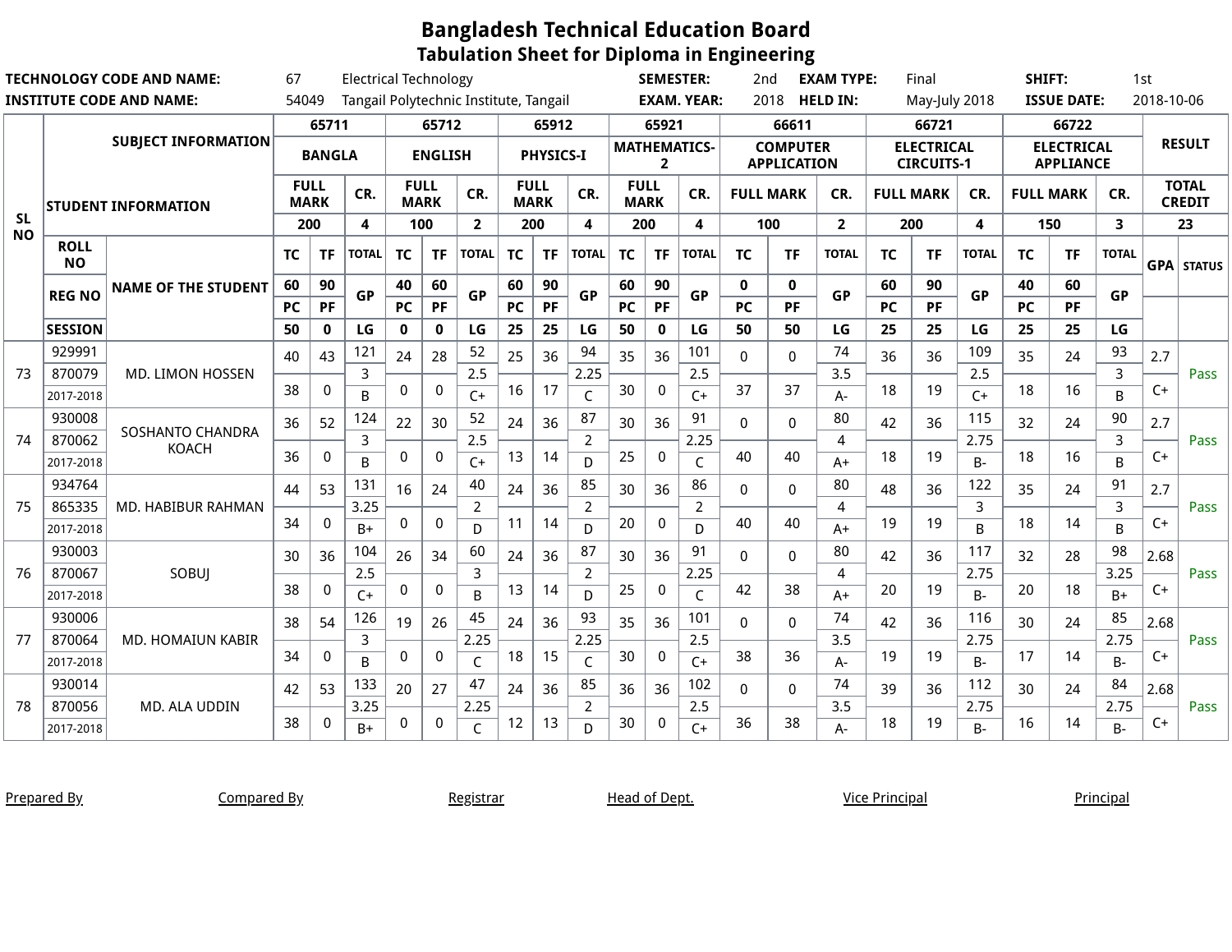|                        |                          |                                      |           |                            |              |              |                |                                        |                            |                  |                      |           |                            |                     | <b>Tabulation Sheet for Diploma in Engineering</b> |                                       |                   |           |                                        |               |           |                                       |                      |            |                               |
|------------------------|--------------------------|--------------------------------------|-----------|----------------------------|--------------|--------------|----------------|----------------------------------------|----------------------------|------------------|----------------------|-----------|----------------------------|---------------------|----------------------------------------------------|---------------------------------------|-------------------|-----------|----------------------------------------|---------------|-----------|---------------------------------------|----------------------|------------|-------------------------------|
|                        |                          | <b>TECHNOLOGY CODE AND NAME:</b>     |           | 67                         |              |              |                | <b>Electrical Technology</b>           |                            |                  |                      |           |                            | <b>SEMESTER:</b>    |                                                    | 2nd.                                  | <b>EXAM TYPE:</b> |           | Final                                  |               |           | SHIFT:                                |                      | 1st        |                               |
|                        |                          | <b>INSTITUTE CODE AND NAME:</b>      |           | 54049                      |              |              |                | Tangail Polytechnic Institute, Tangail |                            |                  |                      |           |                            | <b>EXAM. YEAR:</b>  |                                                    | 2018                                  | <b>HELD IN:</b>   |           |                                        | May-July 2018 |           | <b>ISSUE DATE:</b>                    |                      | 2018-10-06 |                               |
|                        |                          |                                      |           | 65711                      |              |              | 65712          |                                        |                            | 65912            |                      |           | 65921                      |                     |                                                    | 66611                                 |                   |           | 66721                                  |               |           | 66722                                 |                      |            |                               |
|                        |                          | <b>SUBJECT INFORMATION</b>           |           | <b>BANGLA</b>              |              |              | <b>ENGLISH</b> |                                        |                            | <b>PHYSICS-I</b> |                      |           | 2                          | <b>MATHEMATICS-</b> |                                                    | <b>COMPUTER</b><br><b>APPLICATION</b> |                   |           | <b>ELECTRICAL</b><br><b>CIRCUITS-1</b> |               |           | <b>ELECTRICAL</b><br><b>APPLIANCE</b> |                      |            | <b>RESULT</b>                 |
|                        |                          | <b>STUDENT INFORMATION</b>           |           | <b>FULL</b><br><b>MARK</b> | CR.          | <b>FULL</b>  | <b>MARK</b>    | CR.                                    | <b>FULL</b><br><b>MARK</b> |                  | CR.                  |           | <b>FULL</b><br><b>MARK</b> | CR.                 |                                                    | <b>FULL MARK</b>                      | CR.               |           | <b>FULL MARK</b>                       | CR.           |           | <b>FULL MARK</b>                      | CR.                  |            | <b>TOTAL</b><br><b>CREDIT</b> |
| <b>SL</b><br><b>NO</b> |                          |                                      |           | 200                        | 4            |              | 100            | $\overline{2}$                         | 200                        |                  | 4                    |           | 200                        | 4                   |                                                    | 100                                   | $\mathbf{2}$      |           | 200                                    | 4             |           | 150                                   | 3                    |            | 23                            |
|                        | <b>ROLL</b><br><b>NO</b> |                                      | <b>TC</b> | <b>TF</b>                  | <b>TOTAL</b> | <b>TC</b>    | <b>TF</b>      | <b>TOTAL</b>                           | <b>TC</b>                  | <b>TF</b>        | <b>TOTAL</b>         | <b>TC</b> | <b>TF</b>                  | <b>TOTAL</b>        | <b>TC</b>                                          | <b>TF</b>                             | <b>TOTAL</b>      | <b>TC</b> | <b>TF</b>                              | <b>TOTAL</b>  | <b>TC</b> | <b>TF</b>                             | <b>TOTAL</b>         |            | <b>GPA</b> STATUS             |
|                        | <b>REG NO</b>            | <b>NAME OF THE</b><br><b>STUDENT</b> | 60        | 90                         | <b>GP</b>    | 40           | 60             | <b>GP</b>                              | 60                         | 90               | <b>GP</b>            | 60        | 90                         | <b>GP</b>           | 0                                                  | $\mathbf{0}$                          | <b>GP</b>         | 60        | 90                                     | <b>GP</b>     | 40        | 60                                    | <b>GP</b>            |            |                               |
|                        |                          |                                      | PC        | PF                         |              | PC           | PF             |                                        | <b>PC</b>                  | PF               |                      | <b>PC</b> | $P$ F                      |                     | <b>PC</b>                                          | PF                                    |                   | <b>PC</b> | <b>PF</b>                              |               | <b>PC</b> | PF                                    |                      |            |                               |
|                        | <b>SESSION</b>           |                                      | 50        | $\mathbf 0$                | LG           | $\mathbf{0}$ | $\mathbf 0$    | LG                                     | 25                         | 25               | LG                   | 50        | $\mathbf{0}$               | LG                  | 50                                                 | 50                                    | LG                | 25        | 25                                     | LG            | 25        | 25                                    | LG                   |            |                               |
| 79                     | 934772                   |                                      | 44        | 57                         | 139          | 16           | 24             | 40                                     | 26                         | 36               | 91                   | 35        | 36                         | 101                 | $\Omega$                                           | $\Omega$                              | 78                | 35        | 36                                     | 109           | 30        | 24                                    | 86                   | 2.68       |                               |
|                        | 865327                   | MD. NAZMUL HASAN                     |           |                            | 3.25         |              |                | $\overline{2}$                         |                            |                  | 2.25                 |           |                            | 2.5                 |                                                    |                                       | 3.75              |           |                                        | 2.5           |           |                                       | 2.75                 |            | Pass                          |
|                        | 2017-2018                |                                      | 38        | $\mathbf{0}$               | $B+$         | 0            | $\mathbf 0$    | D                                      | 13                         | 16               | $\mathsf{C}$         | 30        | $\mathbf 0$                | $C+$                | 36                                                 | 42                                    | A                 | 19        | 19                                     | $C+$          | 16        | 16                                    | $B -$                | $C+$       |                               |
|                        | 929960                   |                                      | 36        | 46                         | 120          | 16           | 24             | 40                                     | 24                         | 36               | 90                   | 30        | 36                         | 91                  | $\mathbf{0}$                                       | $\mathbf{0}$                          | 70                | 39        | 36                                     | 112           | 30        | 24                                    | 92                   | 2.65       |                               |
| 80                     | 870110                   | MD. SOHAG MIAH                       | 38        | $\mathbf{0}$               | 3            | 0            | $\mathbf 0$    | $\overline{2}$                         | 15                         | 15               | 2.25                 | 25        | $\mathbf 0$                | 2.25                | 35                                                 | 35                                    | 3.5               | 18        | 19                                     | 2.75          | 19        | 19                                    | 3                    | $C+$       | Pass                          |
|                        | 2017-2018                |                                      |           |                            | B            |              |                | D                                      |                            |                  | $\mathsf{C}$         |           |                            | $\mathsf{C}$        |                                                    |                                       | А-                |           |                                        | $B -$         |           |                                       | B                    |            |                               |
|                        | 929994                   |                                      | 40        | 43                         | 117          | 16           | 24             | 40                                     | 24                         | 36               | 89                   | 30        | 36                         | 101                 | $\mathbf{0}$                                       | $\mathbf{0}$                          | 82                | 36        | 36                                     | 110           | 30        | 24                                    | 89                   | 2.62       |                               |
| 81                     | 870076                   | MD. FOYSAL AHAMED                    | 34        | $\mathbf{0}$               | 2.75         | $\Omega$     | $\mathbf{0}$   | $\overline{2}$                         | 14                         | 15               | $\overline{2}$       | 35        | $\mathbf{0}$               | 2.5                 | 42                                                 | 40                                    | 4                 | 19        | 19                                     | 2.75          | 18        | 17                                    | 2.75                 | $C+$       | Pass                          |
|                        | 2017-2018                |                                      |           |                            | B-           |              |                | D.                                     |                            |                  | D                    |           |                            | $C+$                |                                                    |                                       | $A+$              |           |                                        | $B -$         |           |                                       | $B -$                |            |                               |
|                        | 930011                   | MD. NAHID HASAN                      | 32        | 50                         | 116          | 16           | 26             | 42                                     | 24                         | 36               | 85                   | 30        | 36                         | 91                  | $\Omega$                                           | $\mathbf{0}$                          | 80                | 48        | 39                                     | 126           | 32        | 26                                    | 88                   | 2.62       |                               |
| 82                     | 870059                   | JOY                                  | 34        | $\mathbf{0}$               | 2.75         | 0            | $\mathbf 0$    | $\overline{2}$                         | 12                         | 13               | $\overline{2}$       | 25        | $\mathbf 0$                | 2.25                | 45                                                 | 35                                    | 4                 | 19        | 20                                     | 3             | 16        | 14                                    | 2.75                 | $C+$       | Pass                          |
|                        | 2017-2018                |                                      |           |                            | $B -$        |              |                | D                                      |                            |                  | D                    |           |                            | $\mathsf{C}$        |                                                    |                                       | $A+$              |           |                                        | B             |           |                                       | $B -$                |            |                               |
| 83                     | 930007<br>870063         |                                      | 41        | 43                         | 118<br>2.75  | 21           | 30             | 51<br>2.5                              | 24                         | 36               | 85<br>$\overline{2}$ | 30        | 36                         | 91<br>2.25          | $\Omega$                                           | $\mathbf{0}$                          | 72<br>3.5         | 42        | 36                                     | 116<br>2.75   | 32        | 24                                    | 91<br>$\overline{3}$ | 2.61       | Pass                          |
|                        | 2017-2018                | MD. RANJU MIA                        | 34        | 0                          | $B -$        | 0            | $\mathbf 0$    | $C +$                                  | 12                         | 13               | D                    | 25        | $\mathbf 0$                | $\mathsf{C}$        | 37                                                 | 35                                    | A-                | 19        | 19                                     | $B -$         | 18        | 17                                    | B                    | $C+$       |                               |
|                        | 929956                   |                                      |           |                            | 123          |              |                | 41                                     |                            |                  | 92                   |           |                            | 101                 |                                                    |                                       | 65                |           |                                        | 109           |           |                                       | 84                   |            |                               |
| 84                     | 870114                   | PARVEJ HOSSAIN                       | 36        | 54                         | 3            | 16           | 25             | $\overline{2}$                         | 25                         | 36               | 2.25                 | 35        | 36                         | 2.5                 | $\Omega$                                           | $\mathbf{0}$                          | 3.25              | 36        | 36                                     | 2.5           | 30        | 24                                    | 2.75                 | 2.6        | Pass                          |
|                        | 2017-2018                |                                      | 33        | 0                          | B            | 0            | 0              | D                                      | 15                         | 16               |                      | 30        | 0                          | $C+$                | 32                                                 | 33                                    | $B+$              | 19        | 18                                     | $C+$          | 16        | 14                                    | $B -$                | $C+$       |                               |

**Bangladesh Technical Education Board**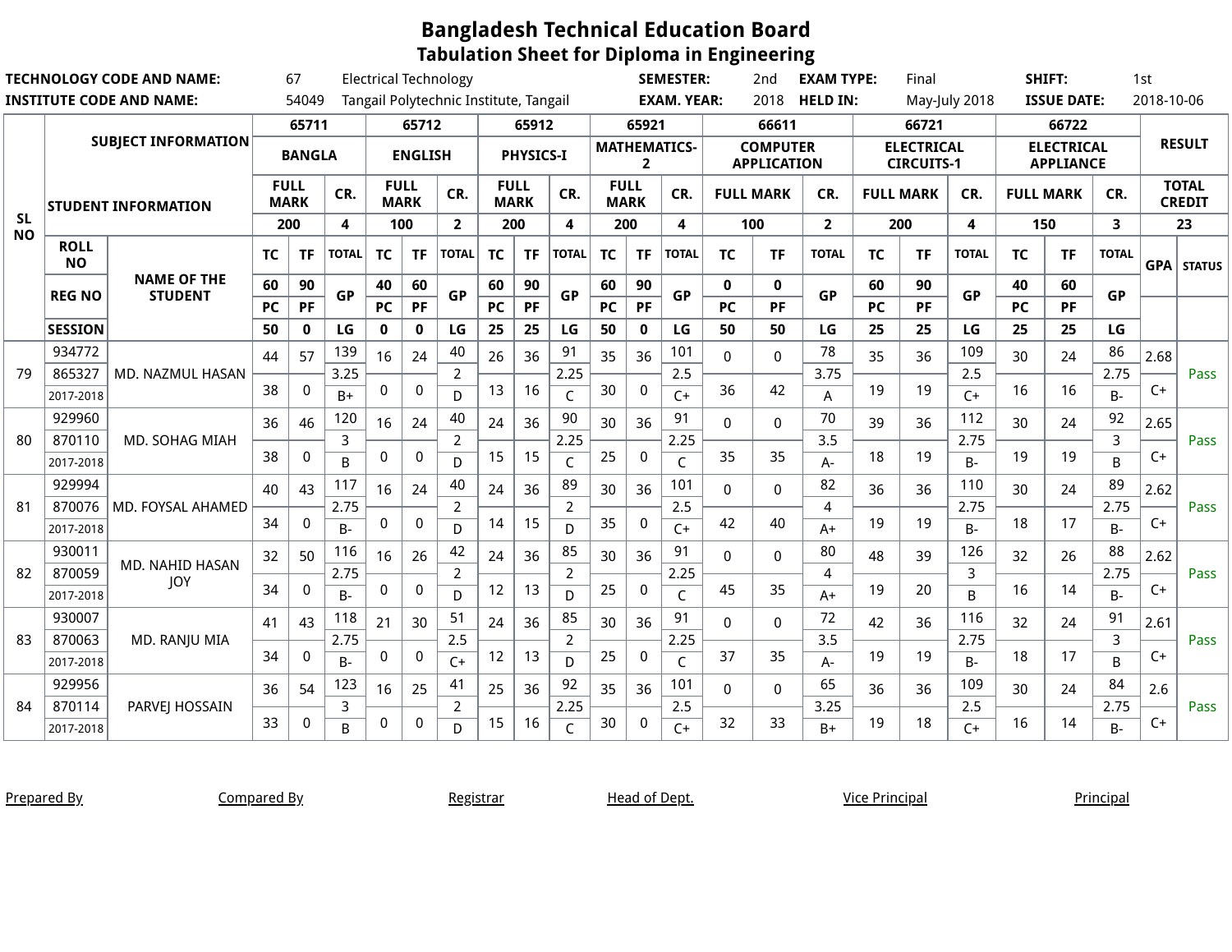|                        |                          |                                          |    |                            |                              |              |                            |                                        |                            |                  |                     |                    |                            | Tabulation Sheet for Diploma in Engineering |                 |                                       |                   |           |                                        |              |           |                                       |                         |            |                               |
|------------------------|--------------------------|------------------------------------------|----|----------------------------|------------------------------|--------------|----------------------------|----------------------------------------|----------------------------|------------------|---------------------|--------------------|----------------------------|---------------------------------------------|-----------------|---------------------------------------|-------------------|-----------|----------------------------------------|--------------|-----------|---------------------------------------|-------------------------|------------|-------------------------------|
|                        |                          | 67<br>TECHNOLOGY CODE AND NAME:          |    |                            | <b>Electrical Technology</b> |              |                            |                                        |                            |                  |                     |                    | <b>SEMESTER:</b>           |                                             | 2 <sub>nd</sub> |                                       | <b>EXAM TYPE:</b> | Final     |                                        |              | SHIFT:    |                                       | 1st                     |            |                               |
|                        |                          | 54049<br><b>INSTITUTE CODE AND NAME:</b> |    |                            |                              |              |                            | Tangail Polytechnic Institute, Tangail |                            |                  |                     | <b>EXAM. YEAR:</b> |                            |                                             | 2018            | <b>HELD IN:</b>                       |                   |           | May-July 2018                          |              |           | <b>ISSUE DATE:</b>                    |                         | 2018-10-06 |                               |
|                        |                          |                                          |    | 65711                      |                              |              | 65712                      |                                        |                            | 65912            |                     |                    | 65921                      |                                             |                 | 66611                                 |                   |           | 66721                                  |              |           | 66722                                 |                         |            |                               |
|                        |                          | <b>SUBJECT INFORMATION</b>               |    | <b>BANGLA</b>              |                              |              | <b>ENGLISH</b>             |                                        |                            | <b>PHYSICS-I</b> |                     |                    | $\overline{2}$             | <b>MATHEMATICS-</b>                         |                 | <b>COMPUTER</b><br><b>APPLICATION</b> |                   |           | <b>ELECTRICAL</b><br><b>CIRCUITS-1</b> |              |           | <b>ELECTRICAL</b><br><b>APPLIANCE</b> |                         |            | <b>RESULT</b>                 |
|                        |                          | <b>STUDENT INFORMATION</b>               |    | <b>FULL</b><br><b>MARK</b> | CR.                          |              | <b>FULL</b><br><b>MARK</b> | CR.                                    | <b>FULL</b><br><b>MARK</b> |                  | CR.                 |                    | <b>FULL</b><br><b>MARK</b> | CR.                                         |                 | <b>FULL MARK</b>                      | CR.               |           | <b>FULL MARK</b>                       | CR.          |           | <b>FULL MARK</b>                      | CR.                     |            | <b>TOTAL</b><br><b>CREDIT</b> |
| <b>SL</b><br><b>NO</b> |                          |                                          |    | 200                        | 4                            |              | 100                        | $\mathbf{2}$                           |                            | 200              | 4                   |                    | 200                        | 4                                           |                 | 100                                   | $\overline{2}$    |           | 200                                    | 4            |           | 150                                   | $\overline{\mathbf{3}}$ |            | 23                            |
|                        | <b>ROLL</b><br><b>NO</b> |                                          | ТC | <b>TF</b>                  | <b>TOTAL</b>                 | ТC           | <b>TF</b>                  | <b>TOTAL</b>                           | TC                         | <b>TF</b>        | <b>TOTAL</b>        | <b>TC</b>          | <b>TF</b>                  | <b>TOTAL</b>                                | <b>TC</b>       | <b>TF</b>                             | <b>TOTAL</b>      | <b>TC</b> | TF.                                    | <b>TOTAL</b> | <b>TC</b> | <b>TF</b>                             | <b>TOTAL</b>            |            | <b>GPA STATUS</b>             |
|                        | <b>REG NO</b>            | <b>NAME OF THE STUDENT</b>               | 60 | 90                         | <b>GP</b>                    | 40           | 60                         | GP                                     | 60                         | 90               | <b>GP</b>           | 60                 | 90                         | <b>GP</b>                                   | $\mathbf{0}$    | $\mathbf{0}$                          | <b>GP</b>         | 60        | 90                                     | <b>GP</b>    | 40        | 60                                    | GP                      |            |                               |
|                        |                          |                                          | PC | PF                         |                              | PC           | PF                         |                                        | <b>PC</b>                  | PF               |                     | <b>PC</b>          | PF                         |                                             | <b>PC</b>       | PF                                    |                   | <b>PC</b> | PF                                     |              | <b>PC</b> | PF                                    |                         |            |                               |
|                        | <b>SESSION</b>           |                                          | 50 | 0                          | LG                           | 0            | 0                          | LG                                     | 25                         | 25               | LG                  | 50                 | 0                          | LG                                          | 50              | 50                                    | LG                | 25        | 25                                     | LG           | 25        | 25                                    | LG                      |            |                               |
| 85                     | 930032                   |                                          | 40 | 42                         | 114                          | 22           | 26                         | 48                                     | 24                         | 36               | 84                  | 30                 | 36                         | 91                                          | $\Omega$        | $\Omega$                              | 80                | 42        | 36                                     | 116          | 28        | 29                                    | 87                      | 2.6        |                               |
|                        | 870038                   | <b>JIBON MIAH</b>                        |    |                            | 2.75                         |              |                            | 2.25                                   |                            |                  | $\overline{2}$      |                    |                            | 2.25                                        |                 |                                       | 4                 |           |                                        | 2.75         |           |                                       | 2.75                    |            | Pass                          |
|                        | 2017-2018                |                                          | 32 | 0                          | $B -$                        | 0            | $\mathbf 0$                | $\mathsf{C}$                           | 11                         | 13               | D                   | 25                 | 0                          | $\mathsf{C}$                                | 42              | 38                                    | $A+$              | 19        | 19                                     | $B -$        | 16        | 14                                    | $B -$                   | $C+$       |                               |
|                        | 929974                   | MD. MUSTAFIZUR RAHMAN                    | 30 | 58                         | 122                          | 20           | 30                         | 50                                     | 24                         | 36               | 85                  | 40                 | 36                         | 111                                         | $\Omega$        | $\Omega$                              | 60                | 35        | 36                                     | 104          | 28        | 24                                    | 81                      | 2.59       |                               |
| 86                     | 870096                   | MUSTAKIM                                 | 34 | 0                          | 3                            | $\Omega$     | $\mathbf{0}$               | 2.5                                    | 12                         | 13               | $\overline{2}$      | 35                 | 0                          | 2.75                                        | 30              | 30                                    | $\mathsf{3}$      | 17        | 16                                     | 2.5          | 15        | 14                                    | 2.5                     | $C+$       | Pass                          |
|                        | 2017-2018                |                                          |    |                            | B                            |              |                            | $C+$                                   |                            |                  | D                   |                    |                            | $B -$                                       |                 |                                       | B                 |           |                                        | $C+$         |           |                                       | $C+$                    |            |                               |
|                        | 929997                   |                                          | 42 | 57                         | 134                          | 22           | 30                         | 52                                     | 24                         | 36               | 86                  | 30                 | 36                         | 91                                          | $\Omega$        | $\Omega$                              | 62                | 39        | 36                                     | 115          | 28        | 24                                    | 79                      | 2.59       |                               |
| 87                     | 870073                   | SHADIN AHMED                             | 35 | $\mathbf{0}$               | 3.25<br>$B+$                 | 0            | $\mathbf{0}$               | 2.5<br>$C+$                            | 13                         | 13               | $\overline{2}$<br>D | 25                 | $\mathbf{0}$               | 2.25<br>$\overline{C}$                      | 30              | 32                                    | $\overline{3}$    | 20        | 20                                     | 2.75         | 15        | 12                                    | 2.5<br>$C+$             | $C+$       | Pass                          |
|                        | 2017-2018                |                                          |    |                            |                              |              |                            |                                        |                            |                  |                     |                    |                            |                                             |                 |                                       | B                 |           |                                        | $B -$        |           |                                       |                         |            |                               |
| 88                     | 929989<br>870081         |                                          | 40 | 40                         | 114<br>2.75                  | 20           | 27                         | 47<br>2.25                             | 24                         | 36               | 89<br>2             | 35                 | 36                         | 101<br>2.5                                  | 0               | $\Omega$                              | 76<br>3.75        | 32        | 36                                     | 104<br>2.5   | 28        | 24                                    | 85<br>2.75              | 2.58       | Pass                          |
|                        | 2017-2018                | <b>SHAMS SUMON</b>                       | 34 | $\mathbf{0}$               | $B -$                        | <sup>0</sup> | $\mathbf{0}$               | $\mathsf{C}$                           | 14                         | 15               | D                   | 30                 | $\mathbf{0}$               | $C+$                                        | 38              | 38                                    | A                 | 18        | 18                                     | $C+$         | 18        | 15                                    | <b>B-</b>               | $C+$       |                               |
|                        | 930019                   |                                          |    |                            | 126                          |              |                            | 54                                     |                            |                  | 92                  |                    |                            | 91                                          |                 |                                       | 72                |           |                                        | 98           |           |                                       | 89                      |            |                               |
| 89                     | 870051                   | NOYON CHANDRO DAS                        | 46 | 60                         | 3                            | 22           | 32                         | 2.5                                    | 24                         | 36               | 2.25                | 30                 | 36                         | 2.25                                        | $\Omega$        | $\Omega$                              | 3.5               | 29        | 36                                     | 2.25         | 35        | 24                                    | 2.75                    | 2.58       | Pass                          |
|                        | 2017-2018                |                                          | 20 | 0                          | B                            | 0            | 0                          | $C+$                                   | 15                         | 17               | $\mathsf{C}$        | 25                 | 0                          | $\mathsf{C}$                                | 37              | 35                                    | $A -$             | 15        | 18                                     | $\mathsf{C}$ | 16        | 14                                    | $B -$                   | $C+$       |                               |
|                        | 930029                   |                                          | 26 | 40                         | 104                          | 20           | 33                         | 53                                     | 32                         | 36               | 108                 | 30                 | 36                         | 96                                          | $\mathbf{0}$    | $\Omega$                              | 78                | 39        | 36                                     | 114          | 25        | 24                                    | 73                      | 2.58       |                               |
| 90                     | 870041                   | <b>RAKIB HOSSAIN</b>                     |    |                            | 2.5                          |              |                            | 2.5                                    |                            |                  | 2.5                 |                    |                            | 2.25                                        |                 |                                       | 3.75              |           |                                        | 2.75         |           |                                       | 2.25                    |            | Pass                          |
|                        | 2017-2018                |                                          | 38 | 0                          | $C+$                         | 0            | 0                          | $C+$                                   | 19                         | 21               | $C+$                | 30                 | 0                          | C                                           | 42              | 36                                    | Α                 | 20        | 19                                     | $B -$        | 12        | 12                                    | $\mathsf{C}$            | $C+$       |                               |

**Bangladesh Technical Education Board**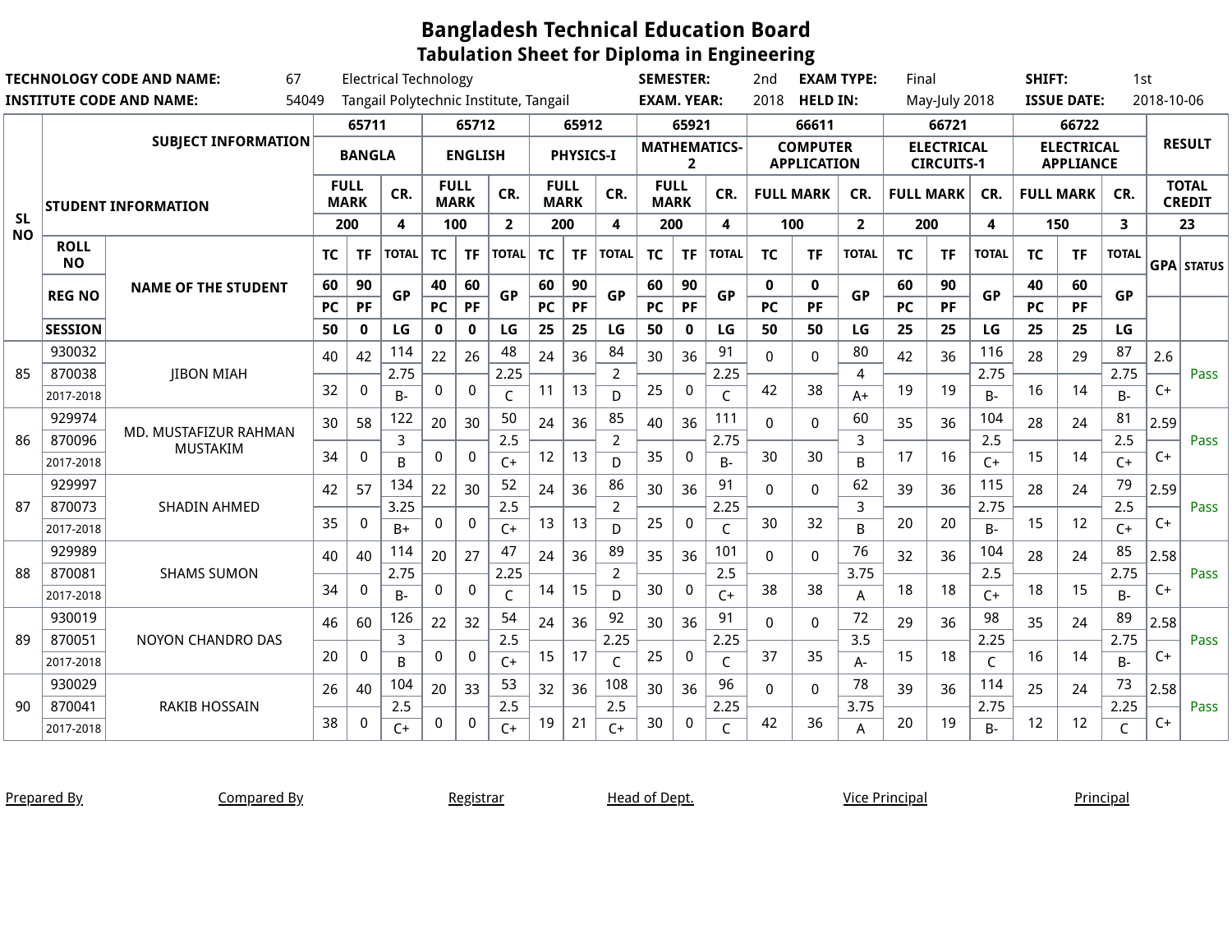|                        |                          |                                 |                            |               |                              |              |                            |                                        |             |                  |                         |             |                  |                         | <b>Bangladesh Technical Education Board</b><br><b>Tabulation Sheet for Diploma in Engineering</b> |                                       |                   |           |                                        |              |           |                                       |                         |            |                               |
|------------------------|--------------------------|---------------------------------|----------------------------|---------------|------------------------------|--------------|----------------------------|----------------------------------------|-------------|------------------|-------------------------|-------------|------------------|-------------------------|---------------------------------------------------------------------------------------------------|---------------------------------------|-------------------|-----------|----------------------------------------|--------------|-----------|---------------------------------------|-------------------------|------------|-------------------------------|
|                        |                          | TECHNOLOGY CODE AND NAME:       | 67                         |               | <b>Electrical Technology</b> |              |                            |                                        |             |                  |                         |             | <b>SEMESTER:</b> |                         | 2nd                                                                                               |                                       | <b>EXAM TYPE:</b> |           | Final                                  |              | SHIFT:    |                                       |                         | 1st        |                               |
|                        |                          | <b>INSTITUTE CODE AND NAME:</b> | 54049                      |               |                              |              |                            | Tangail Polytechnic Institute, Tangail |             |                  |                         |             |                  | <b>EXAM. YEAR:</b>      |                                                                                                   | 2018                                  | <b>HELD IN:</b>   |           | May-July 2018                          |              |           | <b>ISSUE DATE:</b>                    |                         | 2018-10-06 |                               |
|                        |                          |                                 |                            | 65711         |                              |              | 65712                      |                                        |             | 65912            |                         |             | 65921            |                         |                                                                                                   | 66611                                 |                   |           | 66721                                  |              |           | 66722                                 |                         |            |                               |
|                        |                          | <b>SUBJECT INFORMATION</b>      |                            | <b>BANGLA</b> |                              |              | <b>ENGLISH</b>             |                                        |             | <b>PHYSICS-I</b> |                         |             | $\overline{2}$   | <b>MATHEMATICS-</b>     |                                                                                                   | <b>COMPUTER</b><br><b>APPLICATION</b> |                   |           | <b>ELECTRICAL</b><br><b>CIRCUITS-1</b> |              |           | <b>ELECTRICAL</b><br><b>APPLIANCE</b> |                         |            | <b>RESULT</b>                 |
|                        |                          | <b>STUDENT INFORMATION</b>      | <b>FULL</b><br><b>MARK</b> |               | CR.                          |              | <b>FULL</b><br><b>MARK</b> | CR.                                    | <b>FULL</b> | <b>MARK</b>      | CR.                     | <b>FULL</b> | <b>MARK</b>      | CR.                     |                                                                                                   | <b>FULL MARK</b>                      | CR.               |           | <b>FULL MARK</b>                       | CR.          |           | <b>FULL MARK</b>                      | CR.                     |            | <b>TOTAL</b><br><b>CREDIT</b> |
| <b>SL</b><br><b>NO</b> |                          |                                 | 200                        |               | $\overline{\mathbf{4}}$      |              | 100                        | $2^{\circ}$                            |             | 200              | $\overline{\mathbf{4}}$ |             | 200              | $\overline{\mathbf{4}}$ |                                                                                                   | 100                                   | $\overline{2}$    |           | 200                                    | 4            |           | 150                                   | $\overline{\mathbf{3}}$ |            | 23                            |
|                        | <b>ROLL</b><br><b>NO</b> |                                 | <b>TC</b>                  | <b>TF</b>     | <b>TOTAL</b>                 | <b>TC</b>    | <b>TF</b>                  | <b>TOTAL</b>                           | ТC          | <b>TF</b>        | <b>TOTAL</b>            | <b>TC</b>   | <b>TF</b>        | <b>TOTAL</b>            | <b>TC</b>                                                                                         | <b>TF</b>                             | <b>TOTAL</b>      | <b>TC</b> | <b>TF</b>                              | <b>TOTAL</b> | <b>TC</b> | <b>TF</b>                             | <b>TOTAL</b>            |            | <b>GPA STATUS</b>             |
|                        |                          | <b>NAME OF THE STUDENT</b>      | 60                         | 90            | <b>GP</b>                    | 40           | 60                         | <b>GP</b>                              | 60          | 90               | <b>GP</b>               | 60          | 90               | <b>GP</b>               | $\mathbf{0}$                                                                                      | $\mathbf{0}$                          | <b>GP</b>         | 60        | 90                                     | <b>GP</b>    | 40        | 60                                    | <b>GP</b>               |            |                               |
|                        | <b>REG NO</b>            |                                 | <b>PC</b>                  | PF            |                              | PC           | PF                         |                                        | <b>PC</b>   | PF               |                         | <b>PC</b>   | PF               |                         | <b>PC</b>                                                                                         | <b>PF</b>                             |                   | PC        | PF                                     |              | <b>PC</b> | PF                                    |                         |            |                               |
|                        | <b>SESSION</b>           |                                 | 50                         | $\mathbf 0$   | LG                           | $\mathbf 0$  | $\mathbf{0}$               | LG                                     | 25          | 25               | LG                      | 50          | $\mathbf 0$      | LG                      | 50                                                                                                | 50                                    | LG                | 25        | 25                                     | LG           | 25        | 25                                    | LG                      |            |                               |
| 91                     | 929954                   |                                 | 36                         | 48            | 122                          | 20           | 30                         | 50                                     | 24          | 36               | 85                      | 35          | 36               | 101                     | $\Omega$                                                                                          | $\Omega$                              | 65                | 30        | 36                                     | 104          | 25        | 24                                    | 79                      | 2.57       |                               |
|                        | 870116                   | <b>GOLAM RABBI</b>              |                            |               | $\mathbf{3}$                 |              |                            | 2.5                                    |             |                  | $\overline{2}$          |             |                  | 2.5                     |                                                                                                   |                                       | 3.25              |           |                                        | 2.5          |           |                                       | 2.5                     |            | Pass                          |
|                        | 2017-2018                |                                 | 38                         | $\mathbf{0}$  | B                            | $\mathbf{0}$ | $\Omega$                   | $C+$                                   | 12          | 13               | D.                      | 30          | $\mathbf 0$      | $C+$                    | 32                                                                                                | 33                                    | $B+$              | 19        | 19                                     | $C+$         | 16        | 14                                    | $C+$                    | $C+$       |                               |
|                        | 929965                   | KAZI MINHAJUL ISLAM             | 25                         | 46            | 109                          | 22           | 28                         | 50                                     | 24          | 36               | 91                      | 35          | 36               | 96                      | $\Omega$                                                                                          | $\Omega$                              | 70                | 36        | 36                                     | 109          | 32        | 24                                    | 90                      | 2.57       |                               |
| 92                     | 870105                   | <b>TAMIM</b>                    | 38                         | $\mathbf{0}$  | 2.5                          | $\mathbf{0}$ | $\Omega$                   | 2.5                                    | 15          | 16               | 2.25                    | 25          | $\mathbf 0$      | 2.25                    | 35                                                                                                | 35                                    | 3.5               | 19        | 18                                     | 2.5          | 18        | 16                                    | 3                       | $C+$       | Pass                          |
|                        | 2017-2018<br>929955      |                                 |                            |               | $\overline{C+}$              |              |                            | $\overline{C+}$                        |             |                  | $\mathsf{C}$            |             |                  | $\mathsf{C}$            |                                                                                                   |                                       | A-                |           |                                        | $C+$         |           |                                       | B                       |            |                               |
| 93                     | 870115                   | <b>MD. IMRAN AHMED</b>          | 38                         | 48            | 119<br>2.75                  | 16           | 24                         | 40<br>$\overline{2}$                   | 24          | 36               | 85<br>$\overline{2}$    | 30          | 36               | 96<br>2.25              | $\Omega$                                                                                          | $\Omega$                              | 76<br>3.75        | 39        | 36                                     | 113<br>2.75  | 30        | 24                                    | 89<br>2.75              | 2.55       | Pass                          |
|                        | 2017-2018                |                                 | 33                         | $\mathbf{0}$  | <b>B-</b>                    | $\mathbf{0}$ | $\Omega$                   | D.                                     | 13          | 12               | D.                      | 30          | $\mathbf{0}$     | $\mathsf{C}$            | 38                                                                                                | 38                                    | A                 | 19        | 19                                     | B-           | 18        | 17                                    | $B -$                   | $C+$       |                               |
|                        | 929938                   |                                 | 24                         | 36            | 92                           | 18           | 25                         | 43                                     | 24          | 36               | 91                      | 35          | 36               | 106                     | $\Omega$                                                                                          | $\mathbf{0}$                          | 70                | 39        | 36                                     | 113          | 25        | 24                                    | 80                      | 2.5        |                               |
| 94                     | 870132                   | <b>EMRAN HOSSAIN RAJIB</b>      |                            |               | 2.25                         |              |                            | $\overline{2}$                         |             |                  | 2.25                    |             |                  | 2.5                     |                                                                                                   |                                       | 3.5               |           |                                        | 2.75         |           |                                       | 2.5                     |            | Pass                          |
|                        | 2017-2018                |                                 | 32                         | $\mathbf 0$   | $\overline{\mathsf{C}}$      | $\mathbf{0}$ | $\Omega$                   | D                                      | 15          | 16               | $\mathsf{C}$            | 35          | $\mathbf{0}$     | $\overline{C}$          | 35                                                                                                | 35                                    | $A -$             | 19        | 19                                     | $B -$        | 16        | 15                                    | $\overline{C+}$         | $C+$       |                               |
|                        | 929943                   |                                 | 32                         | 36            | 100                          | 16           | 24                         | 40                                     | 24          | 36               | 89                      | 35          | 36               | 99                      | $\mathbf{0}$                                                                                      | $\Omega$                              | 72                | 30        | 36                                     | 103          | 30        | 24                                    | 90                      | 2.48       |                               |
| 95                     | 870127                   | AJOY RAJBANGSHI                 |                            |               | 2.5                          |              |                            | $\overline{2}$                         |             |                  | $\overline{2}$          |             |                  | 2.25                    |                                                                                                   |                                       | 3.5               |           |                                        | 2.5          |           |                                       | $\mathsf{3}$            |            | Pass                          |
|                        | 2017-2018                |                                 | 32                         | $\mathbf{0}$  | $C+$                         | $\mathbf{0}$ | $\Omega$                   | D                                      | 14          | 15               | D.                      | 28          | $\mathbf{0}$     | $\mathsf{C}$            | 36                                                                                                | 36                                    | A-                | 18        | 19                                     | $C+$         | 18        | 18                                    | B                       | C          |                               |
|                        | 930013                   |                                 | 26                         | 40            | 106                          | 18           | 25                         | 43                                     | 24          | 36               | 83                      | 30          | 36               | 86                      | $\Omega$                                                                                          | $\mathbf{0}$                          | 74                | 34        | 36                                     | 107          | 30        | 24                                    | 92                      | 2.43       |                               |
| 96                     | 870057<br>2017-2018      | MD. ASHIK MIAH                  | 40                         | 0             | 2.5<br>$C +$                 | $\mathbf{0}$ | 0                          | $\overline{2}$<br>D.                   | 11          | 12               | $\overline{2}$<br>D     | 20          | $\mathbf 0$      | $\overline{2}$<br>D     | 38                                                                                                | 36                                    | 3.5<br>А-         | 19        | 18                                     | 2.5<br>$C+$  | 20        | 18                                    | 3<br>B                  | C          | Pass                          |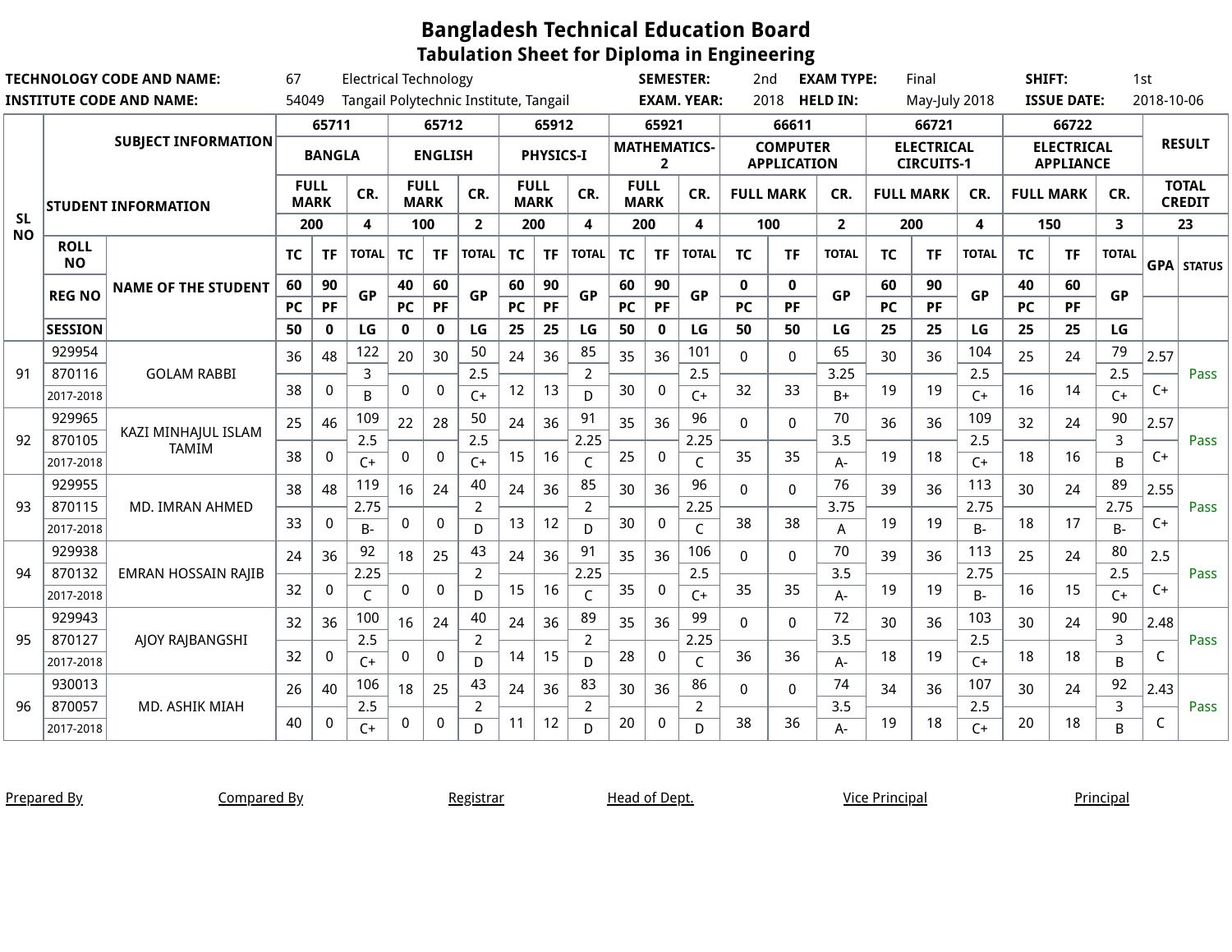|                        |                          |                                      |             |                            |                         |              |                |                                        |             |                  |                         |             |                |                     | <b>Bangladesh Technical Education Board</b><br><b>Tabulation Sheet for Diploma in Engineering</b> |                                       |                   |           |                                        |                |           |                                       |                   |            |                               |
|------------------------|--------------------------|--------------------------------------|-------------|----------------------------|-------------------------|--------------|----------------|----------------------------------------|-------------|------------------|-------------------------|-------------|----------------|---------------------|---------------------------------------------------------------------------------------------------|---------------------------------------|-------------------|-----------|----------------------------------------|----------------|-----------|---------------------------------------|-------------------|------------|-------------------------------|
|                        |                          | <b>TECHNOLOGY CODE AND NAME:</b>     |             | 67                         |                         |              |                | <b>Electrical Technology</b>           |             |                  |                         |             |                | <b>SEMESTER:</b>    |                                                                                                   | 2nd                                   | <b>EXAM TYPE:</b> |           | Final                                  |                |           | SHIFT:                                |                   | 1st        |                               |
|                        |                          | <b>INSTITUTE CODE AND NAME:</b>      |             | 54049                      |                         |              |                | Tangail Polytechnic Institute, Tangail |             |                  |                         |             |                | <b>EXAM. YEAR:</b>  |                                                                                                   | 2018                                  | <b>HELD IN:</b>   |           |                                        | May-July 2018  |           | <b>ISSUE DATE:</b>                    |                   | 2018-10-06 |                               |
|                        |                          |                                      |             | 65711                      |                         |              | 65712          |                                        |             | 65912            |                         |             | 65921          |                     |                                                                                                   | 66611                                 |                   |           | 66721                                  |                |           | 66722                                 |                   |            |                               |
|                        |                          | <b>SUBJECT INFORMATION</b>           |             | <b>BANGLA</b>              |                         |              | <b>ENGLISH</b> |                                        |             | <b>PHYSICS-I</b> |                         |             | $\overline{2}$ | <b>MATHEMATICS-</b> |                                                                                                   | <b>COMPUTER</b><br><b>APPLICATION</b> |                   |           | <b>ELECTRICAL</b><br><b>CIRCUITS-1</b> |                |           | <b>ELECTRICAL</b><br><b>APPLIANCE</b> |                   |            | <b>RESULT</b>                 |
|                        |                          | <b>STUDENT INFORMATION</b>           |             | <b>FULL</b><br><b>MARK</b> | CR.                     | <b>FULL</b>  | <b>MARK</b>    | CR.                                    | <b>FULL</b> | <b>MARK</b>      | CR.                     | <b>FULL</b> | <b>MARK</b>    | CR.                 |                                                                                                   | <b>FULL MARK</b>                      | CR.               |           | <b>FULL MARK</b>                       | CR.            |           | <b>FULL MARK</b>                      | CR.               |            | <b>TOTAL</b><br><b>CREDIT</b> |
| <b>SL</b><br><b>NO</b> |                          |                                      |             | 200                        | $\overline{\mathbf{4}}$ |              | 100            | $\overline{2}$                         |             | 200              | $\overline{\mathbf{4}}$ |             | 200            | 4                   |                                                                                                   | 100                                   | $\overline{2}$    |           | 200                                    | 4              |           | 150                                   | 3                 |            | 23                            |
|                        | <b>ROLL</b><br><b>NO</b> |                                      | ТC          | <b>TF</b>                  | <b>TOTAL</b>            | <b>TC</b>    | <b>TF</b>      | <b>TOTAL</b>                           | TC          | <b>TF</b>        | <b>TOTAL</b>            | <b>TC</b>   | <b>TF</b>      | <b>TOTAL</b>        | <b>TC</b>                                                                                         | <b>TF</b>                             | <b>TOTAL</b>      | <b>TC</b> | <b>TF</b>                              | <b>TOTAL</b>   | TC        | <b>TF</b>                             | <b>TOTAL</b>      |            | <b>GPA</b> STATUS             |
|                        | <b>REG NO</b>            | <b>NAME OF THE</b><br><b>STUDENT</b> | 60          | 90                         | <b>GP</b>               | 40           | 60             | <b>GP</b>                              | 60          | 90               | <b>GP</b>               | 60          | 90             | <b>GP</b>           | $\mathbf{0}$                                                                                      | $\mathbf 0$                           | <b>GP</b>         | 60        | 90                                     | <b>GP</b>      | 40        | 60                                    | <b>GP</b>         |            |                               |
|                        |                          |                                      | PC          | PF                         |                         | PC           | PF             |                                        | <b>PC</b>   | PF               |                         | PC          | PF             |                     | <b>PC</b>                                                                                         | PF                                    |                   | <b>PC</b> | <b>PF</b>                              |                | <b>PC</b> | PF                                    |                   |            |                               |
|                        | <b>SESSION</b>           |                                      | 50          | $\mathbf 0$                | LG                      | $\mathbf 0$  | $\mathbf 0$    | LG                                     | 25          | 25               | LG                      | 50          | $\mathbf 0$    | LG                  | 50                                                                                                | 50                                    | LG                | 25        | 25                                     | LG             | 25        | 25                                    | LG                |            |                               |
|                        | 930002                   |                                      | 25          | 36                         | 91                      | 28           | 37             | 65                                     | 24          | 36               | 85                      | 30          | 36             | 91                  | $\Omega$                                                                                          | $\Omega$                              | 60                | 24        | 36                                     | 95             | 25        | 24                                    | 83                | 2.42       |                               |
| 97                     | 870068                   | MD. RIFAT                            | 30          | $\mathbf{0}$               | 2.25                    | 0            | $\mathbf{0}$   | 3.25                                   | 12          | 13               | $\overline{2}$          | 25          | $\mathbf{0}$   | 2.25                | 30                                                                                                | 30                                    | $\overline{3}$    | 18        | 17                                     | 2.25           | 18        | 16                                    | 2.75              | C          | Pass                          |
|                        | 2017-2018                |                                      |             |                            | $\mathsf{C}$            |              |                | $B+$                                   |             |                  | D.                      |             |                | $\mathsf{C}$        |                                                                                                   |                                       | B                 |           |                                        | $\mathsf{C}$   |           |                                       | $B -$             |            |                               |
|                        | 929936                   | MD. HAMIDUR                          | 26          | 43                         | 105                     | 17           | 25             | 42                                     | 24          | 36               | 95                      | 30          | 00             | 55                  | $\mathbf{0}$                                                                                      | $\Omega$                              | 71                | 36        | 36                                     | 110            | 28        | 24                                    | 87                | 0.00       |                               |
| 98                     | 870134<br>2017-2018      | <b>RAHMAN</b>                        | 36          | $\mathbf{0}$               | 2.5<br>$C+$             | $\mathbf 0$  | $\mathbf 0$    | $\overline{2}$<br>D                    | 17          | 18               | 2.25<br>$\mathsf{C}$    | 25          | $\mathbf 0$    | 0<br>E              | 35                                                                                                | 36                                    | 3.5<br>А-         | 19        | 19                                     | 2.75<br>$B -$  | 18        | 17                                    | 2.75<br>$B -$     | F          | <b>REF</b>                    |
|                        | 929987                   |                                      | 42          | 55                         | 135                     | 26           | 37             | 63                                     | 25          | 36               | 98                      | 35          | 02             | 67                  | $\mathbf{0}$                                                                                      | $\mathbf{0}$                          | 80                | 40        | 36                                     | 113            | 32        | 24                                    | 90                | 0.00       |                               |
| 99                     | 870083                   | AKASH KABIR                          |             |                            | 3.25                    |              |                | 3                                      |             |                  | 2.25                    |             |                | $\mathbf{0}$        |                                                                                                   |                                       | 4                 |           |                                        | 2.75           |           |                                       | 3                 |            | <b>REF</b>                    |
|                        | 2017-2018                |                                      | 38          | $\mathbf{0}$               | $B+$                    | $\mathbf{0}$ | $\mathbf{0}$   | <sub>R</sub>                           | 18          | 19               | $\mathsf{C}$            | 30          | $\mathbf{0}$   | F.                  | 40                                                                                                | 40                                    | $A+$              | 19        | 18                                     | $B -$          | 18        | 16                                    | B                 | F          |                               |
|                        | 929990                   |                                      | 25          | 43                         | 106                     | 20           | 25             | 45                                     | 24          | 36               | 89                      | 35          | 00             | 60                  | $\Omega$                                                                                          | $\mathbf{0}$                          | 80                | 39        | 36                                     | 110            | 25        | 24                                    | 83                | 0.00       |                               |
| 100                    | 870080                   | <b>MIR IBRAHIM</b><br><b>HOSSAIN</b> |             |                            | 2.5                     |              |                | 2.25                                   |             |                  | $\overline{2}$          |             |                | $\pmb{0}$           |                                                                                                   |                                       | 4                 |           |                                        | 2.75           |           |                                       | 2.75              |            | <b>REF</b>                    |
|                        | 2017-2018                |                                      | 38          | $\mathbf 0$                | $\overline{C+}$         | $\mathbf 0$  | $\mathbf 0$    | $\mathsf{C}$                           | 13          | 16               | D                       | 25          | $\mathbf 0$    | F                   | 42                                                                                                | 38                                    | $A+$              | 17        | 18                                     | $B -$          | 18        | 16                                    | $B -$             | F          |                               |
|                        | 930009                   |                                      | 30          | 36                         | 100                     | 20           | 27             | 47                                     | 24          | 03               | 51                      | 30          | 02             | 57                  | $\mathbf{0}$                                                                                      | $\mathbf{0}$                          | 80                | 42        | 36                                     | 116            | 28        | 24                                    | 85                | 0.00       |                               |
| 101                    | 870061                   | MD. RAJU AHMED                       | 34          | $\mathbf{0}$               | 2.5                     | $\Omega$     | $\mathbf{0}$   | 2.25                                   | 11          | 13               | $\Omega$                | 25          | $\mathbf{0}$   | $\Omega$            | 45                                                                                                | 35                                    | 4                 | 19        | 19                                     | 2.75           | 17        | 16                                    | 2.75              | F          | <b>REF</b>                    |
|                        | 2017-2018<br>930020      |                                      |             |                            | $C+$<br>48              |              |                | $\mathsf{C}$                           |             |                  | p<br>34                 |             |                | F                   |                                                                                                   |                                       | $A+$              |           |                                        | $B -$          |           |                                       | $B -$             |            |                               |
| 102                    | 870050                   | MD. ARIFUL ISLAM                     | 48          | $\Omega$                   | $\mathbf{0}$            | 16           | $\mathbf{0}$   | 16<br>$\mathbf{0}$                     | 24          | $\mathbf{0}$     | $\mathbf 0$             | 25          | $\mathbf{0}$   | 45<br>$\mathbf{0}$  | $\mathbf{0}$                                                                                      | $\mathbf{0}$                          | 63<br>3           | 39        | 00                                     | 71<br>$\Omega$ | 28        | $00\,$                                | 50<br>$\mathbf 0$ | 0.00       | Fail                          |
|                        | 2017-2018                | RONI                                 | $\mathbf 0$ | $\mathbf 0$                |                         | $\Omega$     | 0              |                                        | 10          | $\mathbf 0$      |                         | 20          | 0              | Е                   | 25                                                                                                | 38                                    | B                 | 17        | 15                                     | Е              | 12        | 10                                    | F.                | F          |                               |